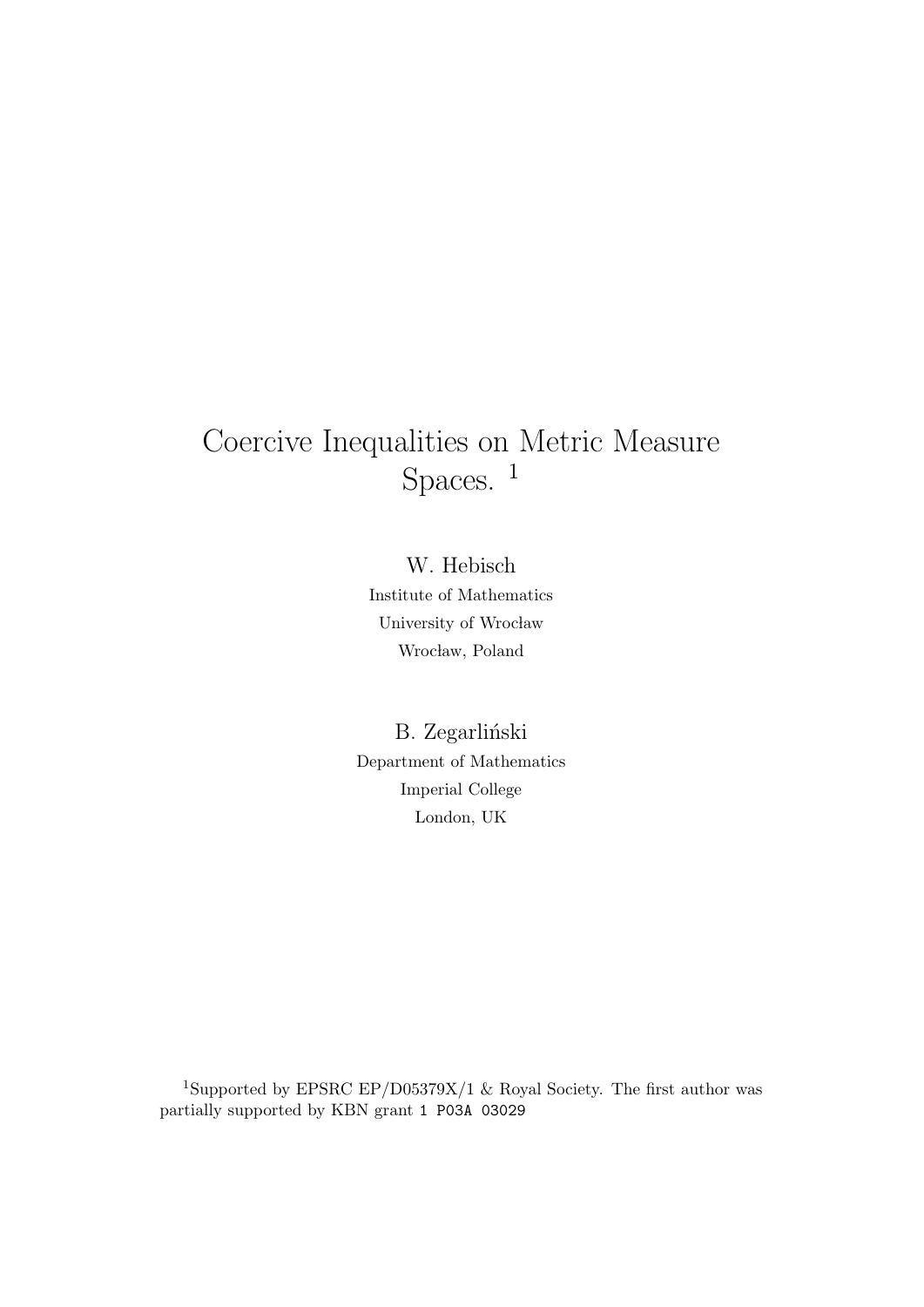### 1 Introduction

In this paper we study coercive inequalities on finite dimensional metric spaces with probability measures which do not have volume doubling property. This class of inequalities includes the well known Poincaré inequality

$$
M\mu|f-\mu f|^q\leq \mu|\nabla f|^q
$$

with some constants  $M \in (0, \infty), q \in (1, \infty)$  independent a function f for which the (metric) length of the gradient  $|\nabla f|$  is well defined, as well as a variety of stronger coercive inequalities with the variance on the left hand side replaced by a functional with a stronger growth, as for example in case of celebrated Log - Sobolev inequality which is of the following form

$$
\mu f^2 \log \frac{f^2}{\mu f^2} \le c\mu |\nabla f|^2
$$

with some constant  $c \in (0, \infty)$  independent of a function f.

We are interested in probability measures on noncompact spaces, like for example the finite products of real lines  $\mathbb{R}^n$ , but also certain noncompact groups as for example the Heisenberg group.

For probability measures on the real line the necessary and sufficient condition for Poincaré inequality characterising the density (of the absolutely continuous part with respect to the Lebesgue measure) were established long time ago by Muckenphout, [36], ([34]). More recently such criteria were established for other coercive inequalities (Log-Sobolev type:  $(LS_2)$  [7],  $(LS_q)$ [10], for distributions with weaker tails [5],...). In multidimensional case the situation is rather different and more intricate. First of all, since the inequalities of interest to us have a natural tensorisation property, there is a number of perturbative techniques which allow to obtain classes of interesting examples in higher and even in infinite dimensions (see e.g. [22], [10], [44], [33],.., [12],[48],.. and references given there). We would like to mention a work [38] in which the coercive inequalities for probability measures on  $\mathbb{R}^n$ ,  $n \geq 3$ , with variety of decay of the tails (slower as well as faster than the Gaussian) were systematically studied with the help of classical Sobolev inequalities providing in particular an effective sufficient criteria, (in terms of certain nonlinear differential inequalities for the log of the density function), for related coercive inequalities, (see also reviews [41], [20] and references therein). In the mid 80'ties Bakry and Emery, [4], introduced a very effective criterion based on convexity (curvature) which allowed to enlarge a class of examples where Log-Sobolev inequality holds, including situation with measures on certain finite dimensional Riemannian manifolds; (as well as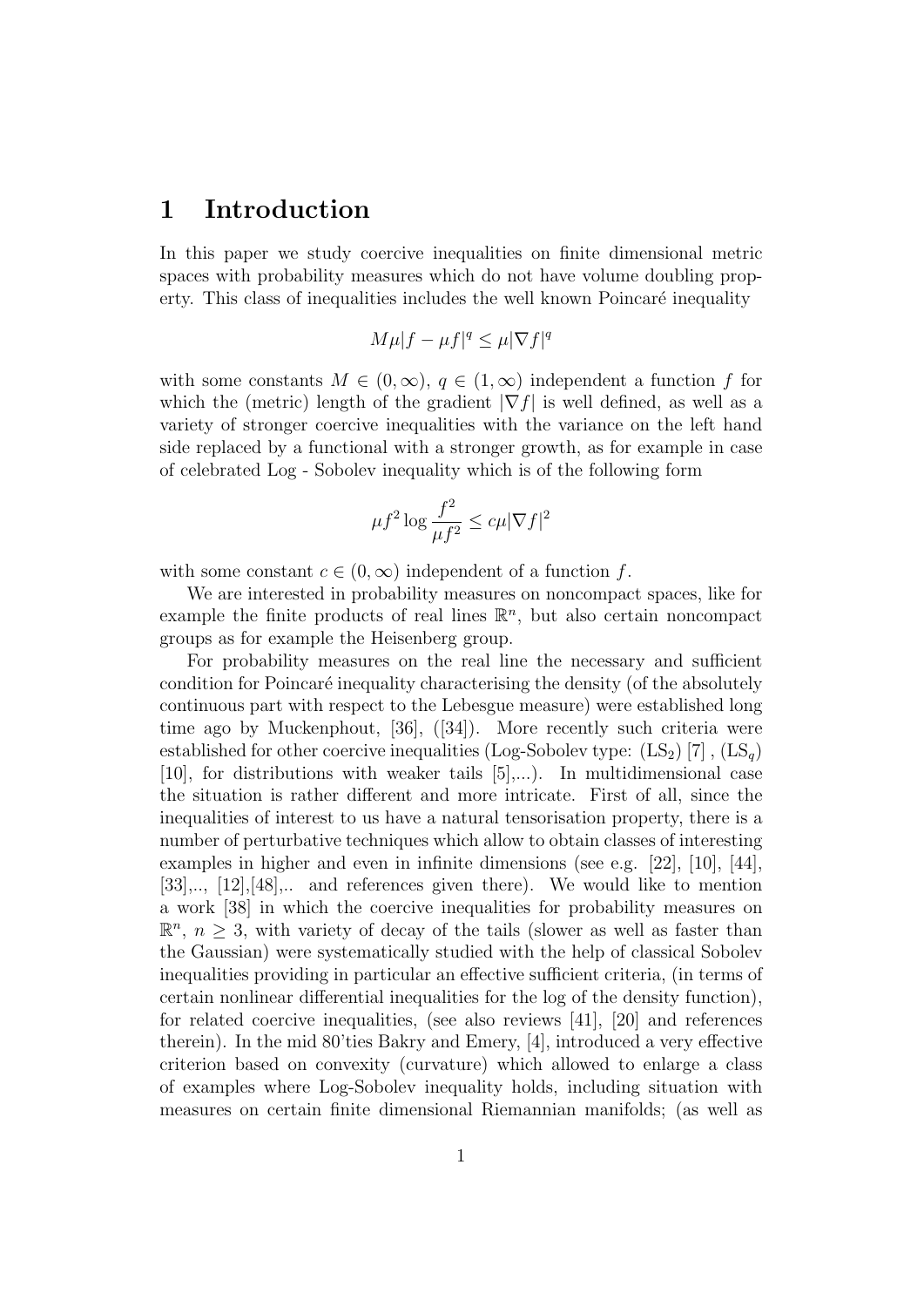some infinite dimensional cases however with a compact configuration space [15]). Following similar line of reasoning, in [3] the authors provided an effective criteria for (generalisation) of Brascamp-Lieb inequality as well as Log-Sobolev inequality (with possibly more general entropy functional and weighted Dirichlet form dependent on the measure).

More recently, in [8], certain convexity ideas, (including Brunn-Minkowski inequality), were exploited to recover in the special case of the space  $\mathbb{R}^n$  similar results as in [3] and obtained additionally inequalities  $(LS_q)$  which are naturally related to different than Euclidean metrics (in particular involving different length of the gradient on the right hand side). These result concerned principally the probability measures with tails decaying faster than the Gaussian. We point out that while such distribution were also discussed in [38], in [8] they involved in a natural way Lipschitz functions with respect to a non-Euclidean metric (while in Rosen's work the emphasis of improvement was on different functionals on the left hand side). The corresponding results for measures on  $\mathbb{R}^n$  with slower distribution tails were obtained in [5] (see also references therein), which included in particular those of Rosen, [38], for the similar class of measures.

Part of the motivation for the current paper was provided by [33] in which the coercive inequalities involving Hörmander fields instead of the (nondegenerate full gradient) were studied. Such the situation is naturally related to a more general Carnot-Caratheodory metric associated to the family of fields and the interest here is to obtain coercive inequalities involving length of the corresponding metric gradient. While in [33] a rich family of examples on compact spaces was provided, the noncompact situation was more difficult. In this paper we develop an efficient technology which not only recovers interesting results in  $\mathbb{R}^n$  briefly reviewed in the above, but also allows us to extend to interesting metric spaces as certain noncompact Lie groups including in particular the Heisenberg group. Part of our approach is directed on proving inequalities, which we call U-bounds, of the following form

$$
\int |f|^q U d\mu \leq C \int |\nabla f|^q d\mu + D \int |f|^q d\mu
$$

with a suitable increasing unbounded function  $U$  of the metric and the length of the metric gradient  $|\nabla f|$ ; see Section 2. We show later in Section 3 and 4 that such inequality implies corresponding Poincaré as well as suitable coercive inequalities; in fact as we illustrate in some of the cases the U-bounds are equivalent with the coercive inequalities. (This requires an extension of result of on a Gaussian exponential bound of [1] for other measures and functions with possibly unbounded gradient.)

In Section 5 we explore also a family of weighted Poincaré and Log-Sobolev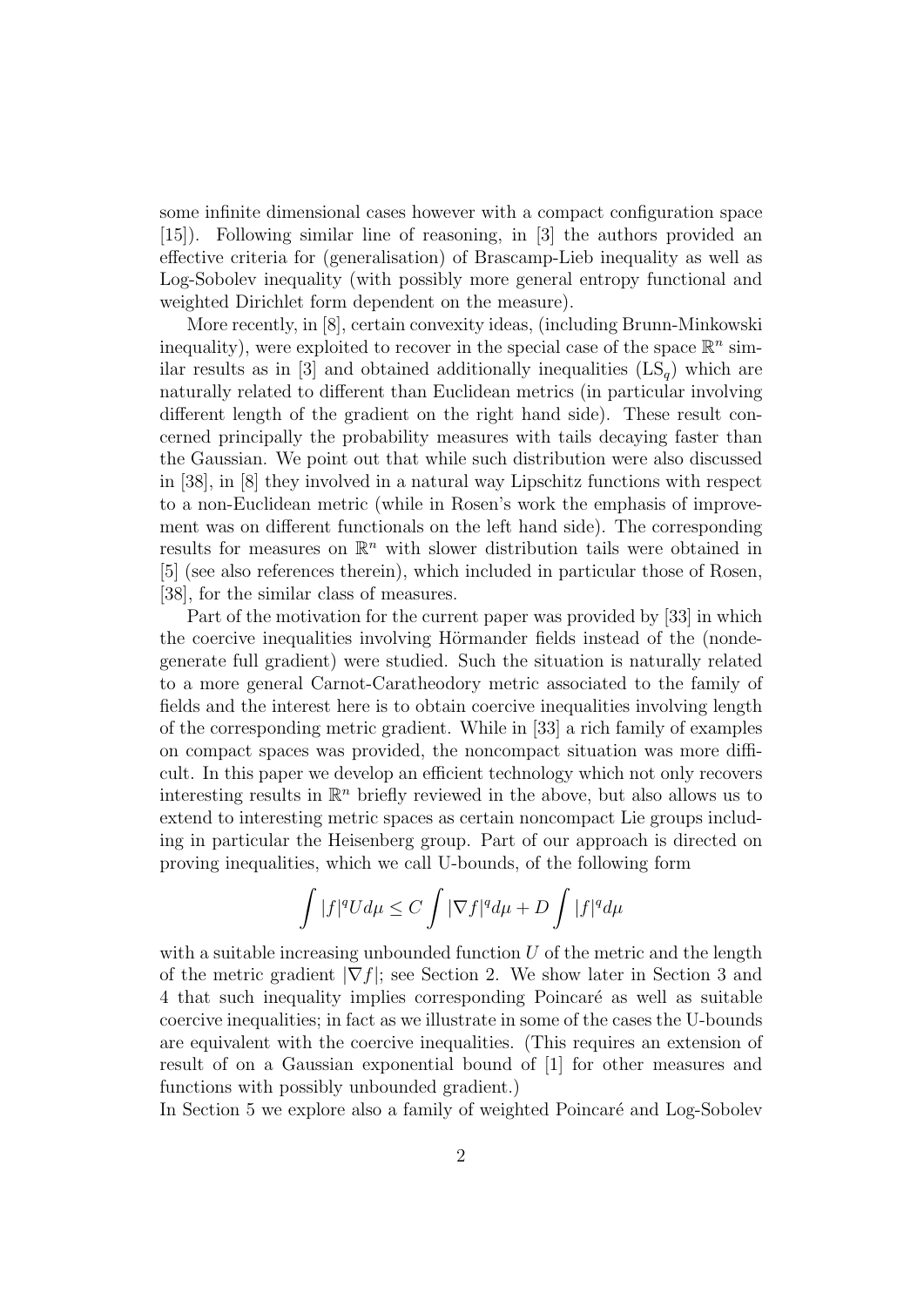inequalities on Riemannian manifolds including measures with ultra slow tails. In such the context we can effectively employ Laplacian comparison theorem (see e.g. [11]) which in particular allows us to extend recent results of [9] where convexity ideas in Euclidean spaces were used.

As an application of our technique we also prove (see Section 6-7) the Log-Sobolev inequality for the heat kernel measure on the Heisenberg group, (a topic which attracted recently some extra attention [32], [17]).

### 2 U - Bounds.

By  $\nabla$  we denote a subgradient in  $\mathbb{R}^N$ , that is a finite collection of possibly noncommuting fields. It is assumed that the divergence of each of these fields with respect to the Lebesgue measure  $\Lambda$  on  $\mathbb{R}^N$  is zero. (While this provides some simplification in our expositions, it is possible to extend our arguments to a more general setting.)

We begin with proving the following result.

**Theorem 2.1** Let  $d\mu_p = \frac{e^{-\beta d^p}}{Z}$  $\frac{\partial a}{\partial \sigma} d\lambda$  be a probability measure defined with  $\beta \in$  $(0, \infty)$  and  $p \in (1, \infty)$ , (Z being the normalisation constant). Suppose  $0 <$  $\frac{1}{\sigma} \leq |\nabla d| \leq 1$ , for some  $\sigma \in [1,\infty)$ , and  $\Delta d \leq K + \beta p \varepsilon d^{p-1}$  outside the unit ball  $B \equiv \{d(x) < 1\}$  for some  $K \in [0, \infty)$  and  $\varepsilon \in [0, \frac{1}{\sigma^2})$ . Then there exist constants  $C, D \in (0, \infty)$  such that the following bound is true.

$$
\int |f|d^{p-1} d\mu_p \le C \int |\nabla f| d\mu_p + D \int |f| d\mu_p \tag{1}
$$

Remark: In particular the assumptions of the theorem are satisfied for d being the Carnot-Caratheodory distance and ∇ the (horizontal) gradient of the Heisenberg group.

*Proof*: For a smooth function  $f \geq 0$  such that  $f = 0$  on the unit ball, by the Leibniz rule we have

$$
(\nabla f)e^{-\beta d^p} = \nabla \left( f e^{-\beta d^p} \right) + \beta p f \left( d^{p-1} \nabla d \right) e^{-\beta d^p}.
$$
 (2)

Put

$$
\boldsymbol{\alpha}(\cdot) \equiv \int (\nabla d)(\cdot) \; d\lambda.
$$

Acting with this functional on the expression (2) we get

$$
\boldsymbol{\alpha}((\nabla f)e^{-\beta d^p}) = \boldsymbol{\alpha}\left(\nabla \left( f e^{-\beta d^p} \right) \right) + \beta p \int f d^{p-1} |\nabla d|^2 \ e^{-\beta d^p} d\lambda \tag{3}
$$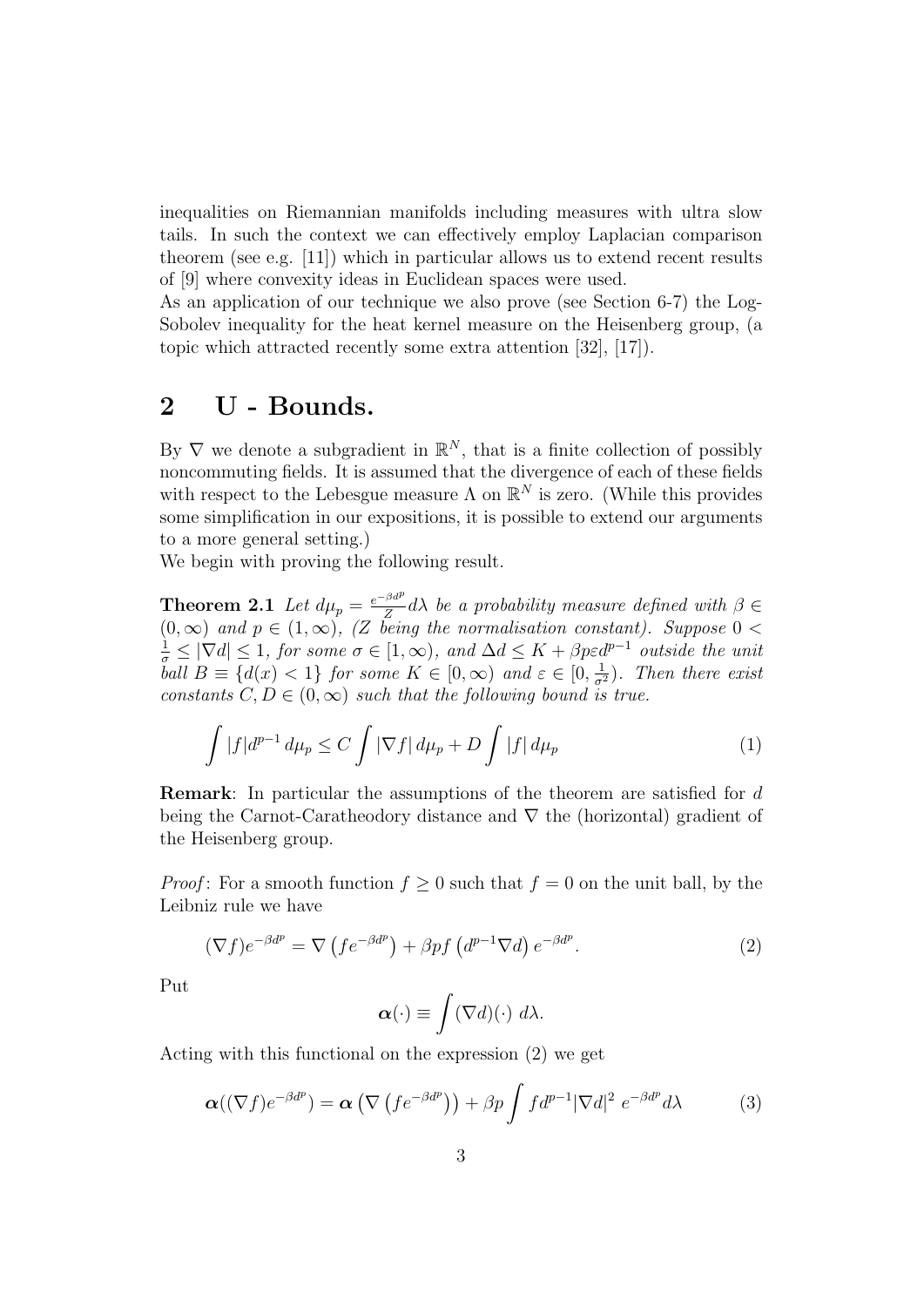Using Hölder inequality, the left hand side of  $(3)$  can be estimated from above as follows

$$
\alpha((\nabla f)e^{-\beta d^p}) = \int (\nabla d) \cdot (\nabla f)e^{-\beta d^p} d\lambda
$$
  
 
$$
\leq \int |\nabla d| |\nabla f|e^{-\beta d^p} d\lambda \leq \int |\nabla f|e^{-\beta d^p} d\lambda
$$
 (4)

where we have used the fact that  $|\nabla d| \leq 1$ . The first term on the right hand side of (3) can be treated with the help of integration by parts as follows

$$
\alpha \left( \nabla \left( f e^{-\beta d^p} \right) \right) = \int (\nabla d) \cdot \nabla \left( f e^{-\beta d^p} \right) d\lambda \qquad (5)
$$

$$
= - \int (\Delta d) f e^{-\beta d^p} d\lambda \ge -K \int f e^{-\beta d^p} d\lambda - \beta p \varepsilon \int f d^{p-1} e^{-\beta d^p} d\lambda
$$

where we have used the assumption that  $\Delta d \leq K + \beta p \epsilon d^{p-1}$ . Combining (3),  $(4)$  and  $(5)$ , we get

$$
\beta p \int f d^{p-1} \left( |\nabla d|^2 - \varepsilon \right) e^{-\beta d^p} d\lambda \le \int |\nabla f| e^{-\beta d^p} d\lambda + K \int f e^{-\beta d^p} d\lambda
$$

from which the inequality (1) follows with  $C = \frac{1}{(1/\sigma^2 - \varepsilon)\beta p}$  and  $D = \frac{K}{(1/\sigma^2 - \varepsilon)\beta p}$ , provided  $\varepsilon \in [0, \frac{1}{\sigma^2})$ .

Now, the estimate  $(1)$  is proven for smooth nonnegative f which vanish on the unit ball. We can handle non-smooth functions approximating them by smooth ones (on compact sets via convolution and splitting f into compactly supported pieces using a smooth partition of unity – details are tedious but do not pose any essential difficulty).

We can handle f of arbitrary sign replacing f by  $|f|$  and using equality  $\nabla|f| = \text{sgn}(f)\nabla f.$ 

To handle f which are non-zero on the unit ball we write  $f = f_0 + f_1$ where  $f_0 = \phi f$ ,  $f_1 = (1 - \phi)f$  and  $\phi(x) = \min(1, \max(2 - d(x), 0)).$  Then

$$
\int |f|d^{p-1}d\mu_p = \int_{d(x)\leq 2} |f|d^{p-1}d\mu_p + \int_{d(x)>2} |f|d^{p-1}d\mu_p
$$
  
\n
$$
\leq 2^{p-1} \int_{d(x)\leq 2} |f|d\mu_p + \int_{d(x)>2} |f|_1 d^{p-1}d\mu_p
$$
  
\n
$$
\leq 2^{p-1} \int |f|d\mu_p + \int |f|_1 d^{p-1}d\mu_p.
$$

Next

 $|\nabla f_1| \leq |\nabla f| + |f|,$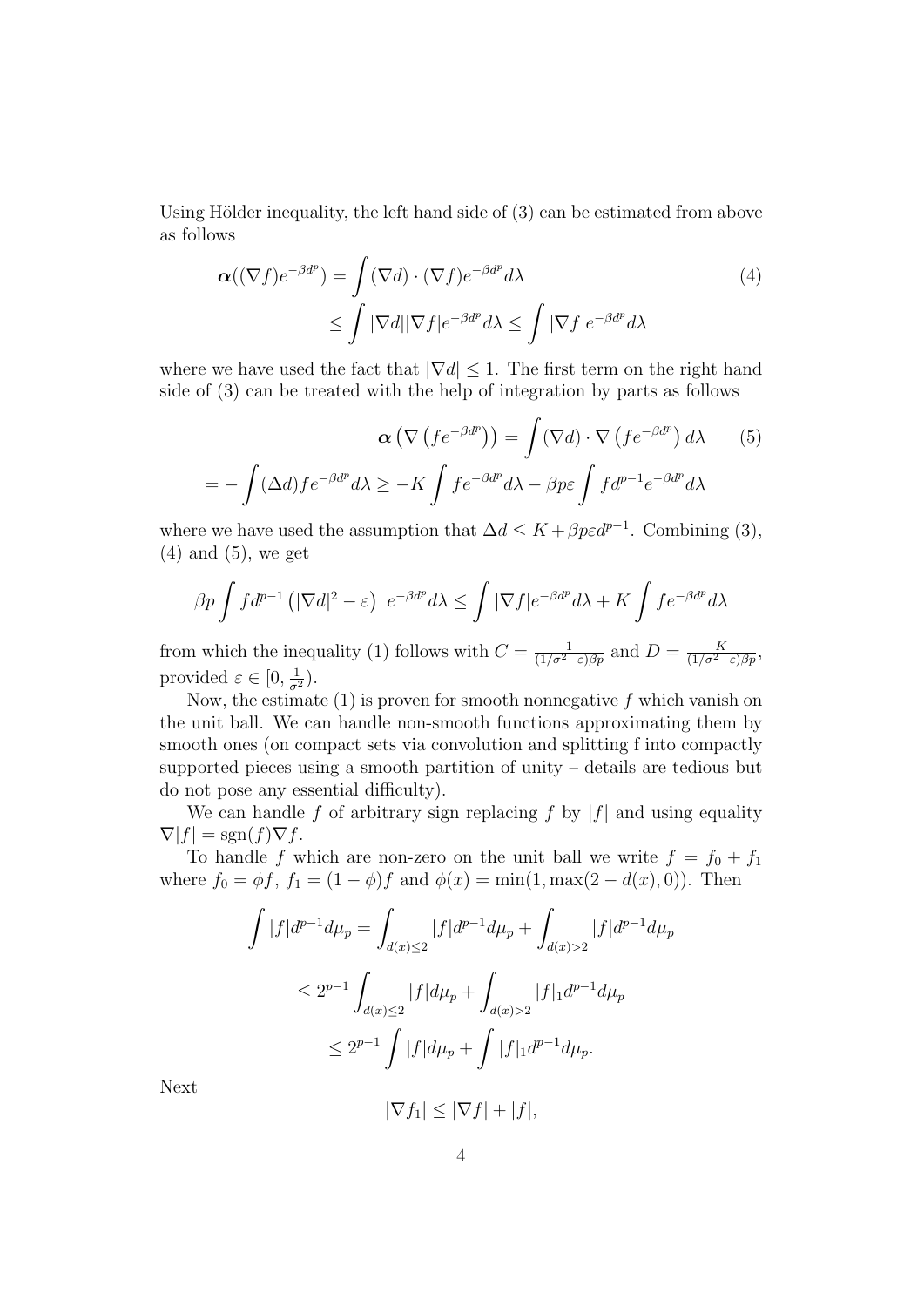$$
\int |f_1|d^{p-1}d\mu_p \le C \int |\nabla f_1|d\mu_p + D \int |f_1|d\mu_p
$$
  
\n
$$
\le C \int |\nabla f|d\mu_p + (D+C) \int |f|d\mu_p
$$

Combining inequalities above we see that (1) is valid without restriction on the support of f if we replace D by  $D + 2^{p-1} + C$ .

Using our result and a perturbation technique we obtain the following generalisation.

**Theorem 2.2** Let  $d\mu = \frac{e^{-W-V}}{Z'} d\mu_{\theta}$  be a probability measure defined with a differentiable potential W satisfying

$$
|\nabla W| \le \delta d^{p-1} + \gamma_{\delta} \tag{6}
$$

with some constants  $\delta < 1/C$  and  $\gamma_{\delta} \in (0,\infty)$ , and suppose that V is a measurable function such that  $osc(V) \equiv \max V - \min V < \infty$ . Then there exist constants  $C', D' \in (0, \infty)$  such that the following bound is true.

$$
\int |f|d^{p-1}d\mu \le C' \int |\nabla f|d\mu + D' \int |f|d\mu \tag{7}
$$

**Remark:** In particular the assumption  $(6)$  of the theorem is satisfied if W is a polynomial of lower order in d. Another example, in the spirit of  $[18]$ and [10], with deep wells is as follows

$$
W = \vartheta d^{p-1} \cos(d)
$$

with a small constant  $\vartheta > 0$ , (but  $\vartheta d^{p-1} \cos(d^{1+\epsilon})$  would not work for any  $\varepsilon > 0$  no matter how small  $\vartheta > 0$  would be).

*Proof*: We consider first the case  $V = 0$  and start from substituting  $fe^{-W}$ in the inequality (1) for the measure  $\mu_p$ . Using Leibniz rule

$$
\int |f|d^{p-1}e^{-W}d\mu_p \le C \int |\nabla f|e^{-W}d\mu_p + D \int |f|e^{-W}d\mu_p
$$
  
+  $C \int |f||\nabla W|e^{-W}d\mu_p$ 

Now our assumption  $(6)$  about W, implies

$$
\int |f| |\nabla W| e^{-W} d\mu_p \le \delta \int |f| d^{p-1} e^{-W} d\mu_p + \gamma_\delta \int |f| e^{-W} d\mu_p
$$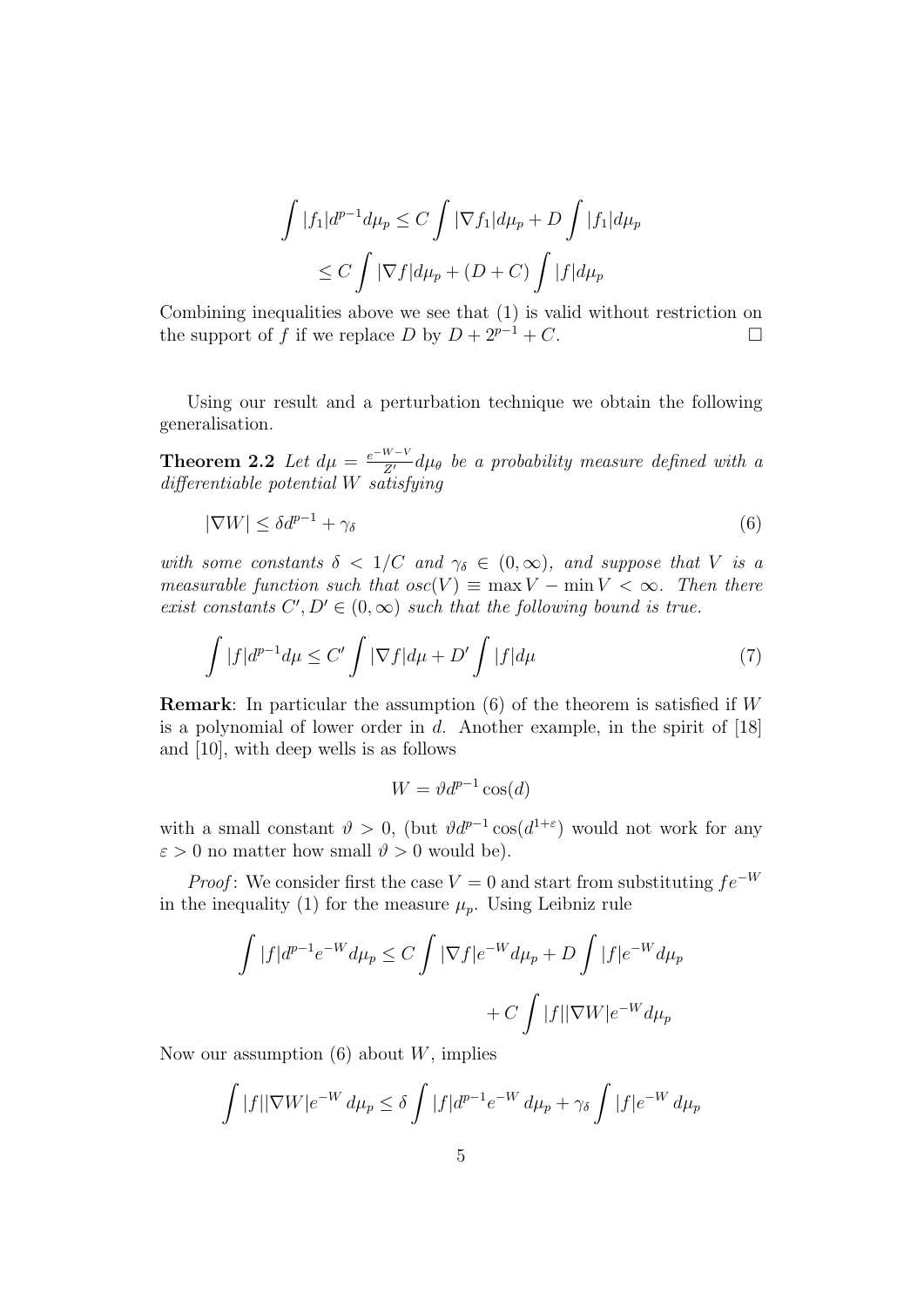Thus combining these bounds we arrive at

$$
\int |f|d^{p-1}e^{-W}d\mu_p \leq \bar{C} \int |\nabla f|e^{-W}d\mu_p + \bar{D} \int |f|e^{-W}d\mu_p
$$

with

$$
\bar{C} \equiv C/(1 - C\delta)
$$
 and  $\bar{D} = (D + \gamma_{\delta})/(1 - C\delta)$ 

Next we note that if  $V \neq 0$  we have

$$
\int |f|d^{p-1} \frac{e^{-W-V}}{Z'} d\mu_p \le e^{osc(V)} \int |f|d^{p-1} \frac{e^{-W}}{\int e^{-W} d\mu_p} d\mu_p
$$
  
\n
$$
\le e^{osc(V)} \bar{C} \int |\nabla f| \frac{e^{-W}}{\int e^{-W} d\mu_p} d\mu_p + e^{osc(V)} \bar{D} \int |f| \frac{e^{-W}}{\int e^{-W} d\mu_p} d\mu_p
$$
  
\n
$$
\le e^{2osc(V)} \bar{C} \int |\nabla f| \frac{e^{-W-V}}{Z'} d\mu_p + e^{2osc(V)} \bar{D} \int |f| \frac{e^{-W-V}}{Z'} d\mu_p
$$

**Theorem 2.3** Let  $\mu$  be a probability measure for which conclusion of Theorem 2.1 holds. Let  $p \in (1,\infty)$ . Then for each  $q \in [1,\infty)$  there exist constants  $C_q, D_q \in (0, \infty)$  such that the following bound is true.

$$
\int |f|^q d^{q(p-1)} d\mu \le C_q \int |\nabla f|^q d\mu + D_q \int |f|^q d\mu. \tag{8}
$$

*Proof*: Let  $d_1(x) = \max(1, d(x))$ . Enlarging constants D if necessary we may assume that

$$
\int |f|d_1^{p-1} d\mu \le C \int |\nabla f| d\mu + D \int |f| d\mu.
$$

Put  $h = |f|^{q} d_1^{(p-1)(q-1)}$  $1^{(p-1)(q-1)}$ . We have

$$
\int |f|^q d^{q(p-1)} d\mu \le \int |f|^q d_1^{q(p-1)} d\mu = \int h d_1^{p-1} d\mu
$$
  

$$
\le C \int |\nabla h| d\mu + D \int h d\mu.
$$

By Leibniz formula

$$
|\nabla h| = q|\nabla f||f|^{(q-1)}d_1^{(q-1)(p-1)} + (q-1)(p-1)|\nabla d_1||f|^q d_1^{(q-1)(p-1)-1}
$$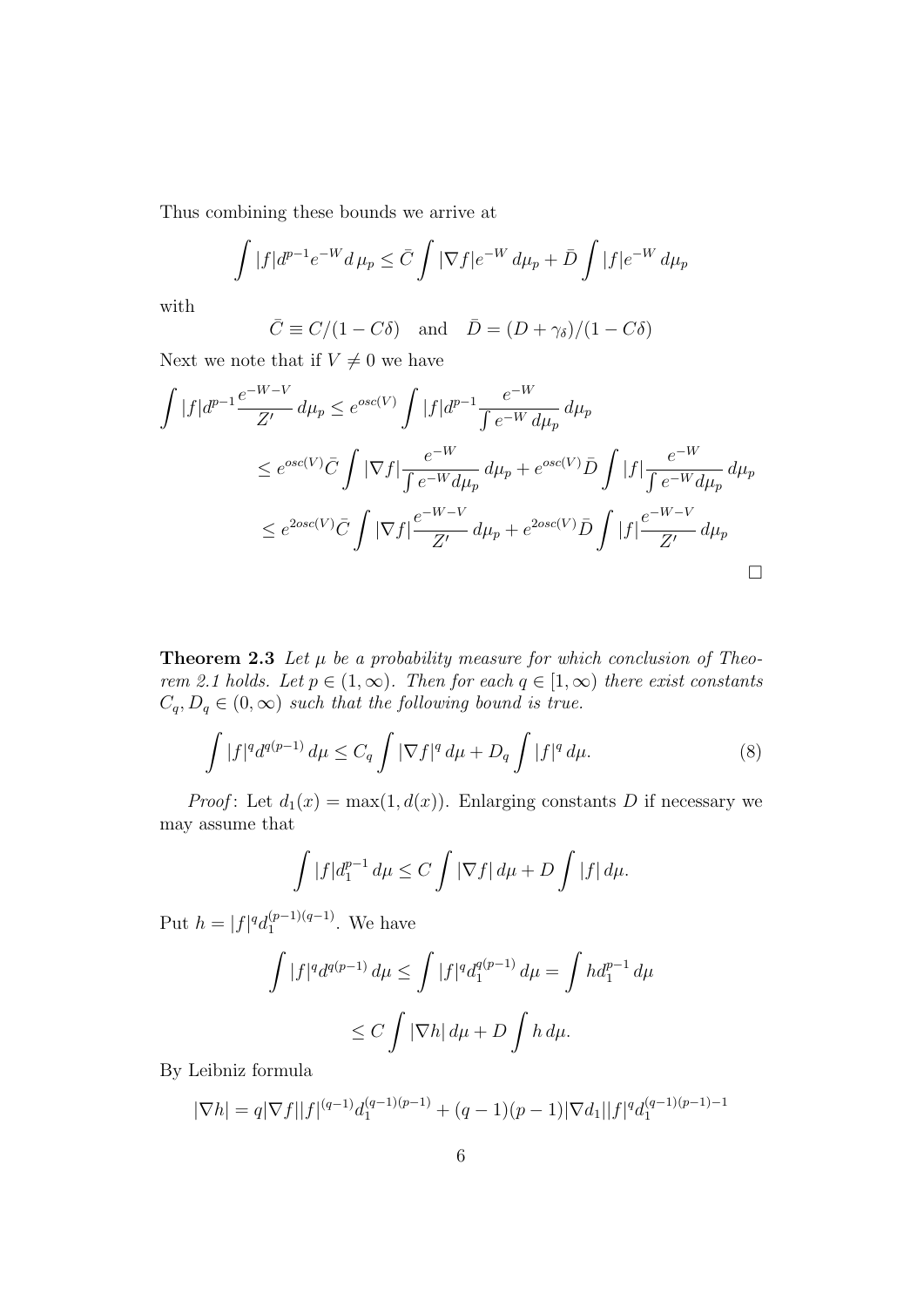and

$$
\int q |\nabla f||f|^{(q-1)} d_1^{(q-1)(p-1)} d\mu
$$
\n
$$
\leq q \left( \int |\nabla f|^q d\mu \right)^{1/q} \left( \int (|f|^{q-1} d_1^{(q-1)(p-1)})^{q/(q-1)} d\mu \right)^{(q-1)/q}
$$
\n
$$
\leq \alpha^q \int |\nabla f|^q d\mu + \frac{q-1}{\alpha^{q/(q-1)}} \int |f|^q d_1^{q(p-1)} d\mu.
$$

Next

$$
\int h \, d\mu = \int |f|^q d_1^{(q-1)(p-1)} \, d\mu \le \left( \int |f|^q \, d\mu \right)^{1/q} \left( \int |f|^q d_1^{q(p-1)} \, d\mu \right)^{(q-1)/q}
$$
\n
$$
\le \frac{\beta^q}{q} \int |f|^q \, d\mu + \frac{q-1}{\beta^{q/(q-1)}q} \int |f|^q d_1^{q(p-1)} \, d\mu.
$$
\nIf  $(q-1)(p-1) \le 1$ , then

If  $(q-1)(p-1) \leq 1$ , then

$$
\int (q-1)(p-1)|\nabla d_1||f|^q d_1^{(q-1)(p-1)-1} d\mu \le \int |f|^q d\mu.
$$

If  $(q-1)(p-1) > 1$ , then  $\int (q-1)(p-1)|\nabla d_1||f|^q d_1^{(q-1)(p-1)-1} \, d\mu \leq (q-1)(p-1) \, \int |f|^q d_1^{(q-1)(p-1)-1} \, d\mu$  $\leq (q-1)(p-1)\left(\int |f|^q d\mu\right)^{p/(q(p-1))}\left(\int |f|^q d_1^{q(p-1)}\right)$  $\left.\begin{array}{c} q(p-1)\ d\mu\end{array}\right)^{((p-1)(q-1)-1)/(q(p-1))}$  $\leq \frac{(q-1)p}{q}$ q  $\gamma^{q(p-1)/p} \int |f|^q d\mu +$  $\frac{(q-1)^2(p-1)-(q-1)}{q\gamma^{q(p-1)/((q-1)(p-1)-1)}}\int |f|^q d_1^{q(p-1)} d\mu$ 

Combining inequalities above, if  $(q-1)(p-1) \leq 1$  we get

$$
(1 - C \frac{q-1}{\alpha^{q/(q-1)}} - D \frac{q-1}{\beta^{q/(q-1)}q}) \int |f|^q d_1^{q(p-1)} d\mu
$$
  
\$\leq C\alpha^q \int |\nabla f|^q d\mu + (C + D\frac{\beta^q}{q}) \int |f|^q d\mu\$

which gives the claim with

$$
C_q = \frac{C\alpha^q}{1 - C\frac{q-1}{\alpha^{q/(q-1)}} - D\frac{q-1}{\beta^{q/(q-1)}q}}
$$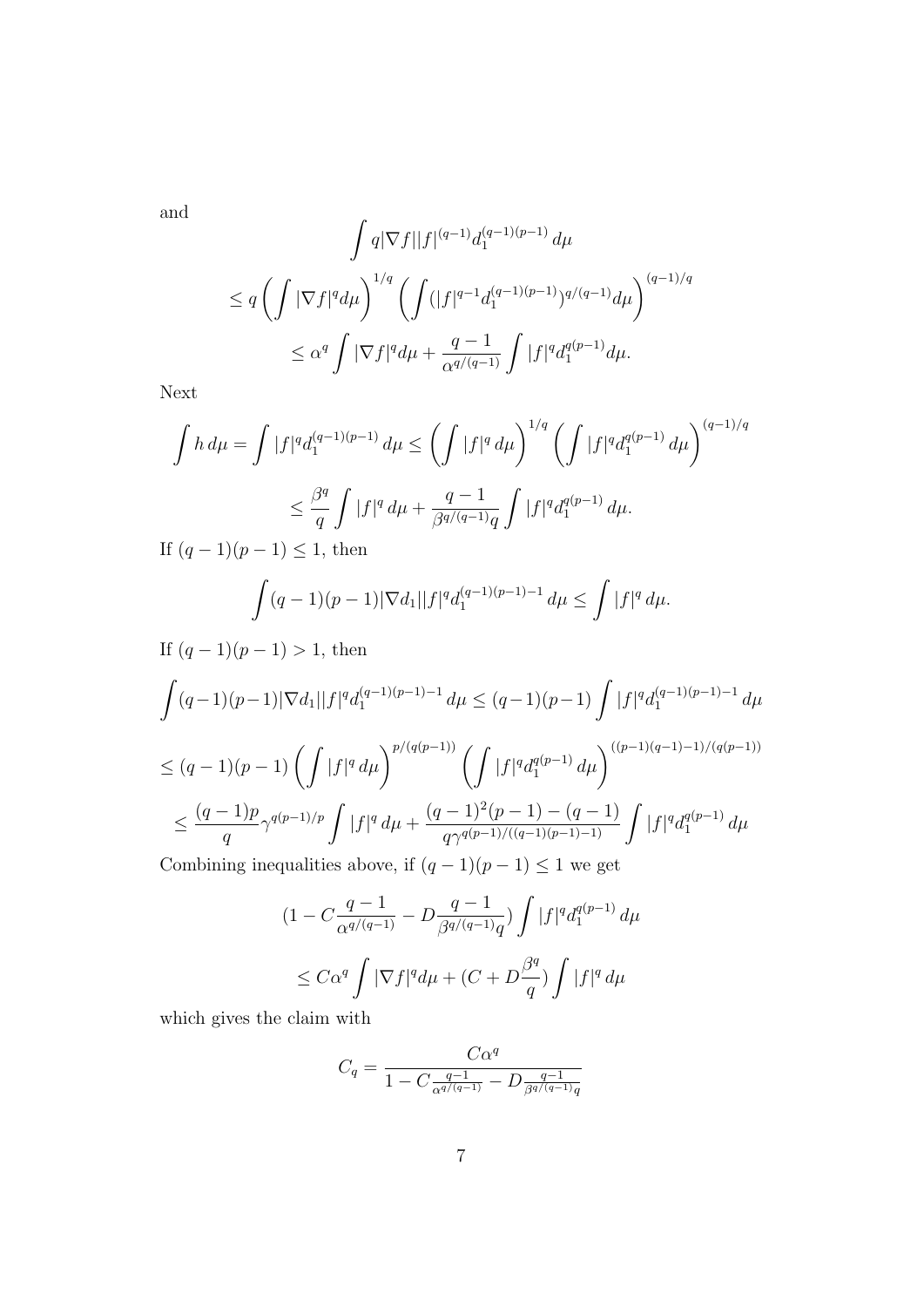and

$$
D_q = \frac{C + D\frac{\beta^q}{q}}{1 - C\frac{q-1}{\alpha^{q/(q-1)}} - D\frac{q-1}{\beta^{q/(q-1)}q}}
$$

if  $\alpha$  and  $\beta$  are big enough. Similarly, for  $(q-1)(p-1) > 1$  we get the claim with  $C_{\alpha}q$ 

$$
C_q = \frac{C\alpha^2}{1 - C\frac{q-1}{\alpha^{q/(q-1)}} - C\frac{(q-1)^2(p-1) - (q-1)}{q\gamma^{q(p-1)/(q-1)(p-1)-1}} - D\frac{q-1}{\beta^{q/(q-1)}q}}
$$

and

$$
D_q=\frac{Cp\gamma^{q(p-1)/p}+D\frac{\beta^q}{q}}{1-C\frac{q-1}{\alpha^{q/(q-1)}}-C\frac{(q-1)^2(p-1)-(q-1)}{q\gamma^{q(p-1)/((q-1)(p-1)-1)}}-D\frac{q-1}{\beta^{q/(q-1)}q}}
$$

if  $\alpha$ ,  $\beta$  and  $\gamma$  are big enough.

**Theorem 2.4** Let  $d\mu_p = \frac{e^{-\beta d^p}}{Z}$  $\frac{\partial a}{\partial \sigma} d\lambda$  be a probability measure defined with  $\beta \in$  $(0, \infty)$  and  $p \in [2, \infty)$ , (Z being the normalisation constant). Suppose  $0 <$  $\frac{1}{\sigma} \leq |\nabla d| \leq 1$ , for some  $\sigma \in [1,\infty)$ , and  $\Delta d \leq K + \beta p \varepsilon d^{p-1}$  outside the unit ball  $B \equiv \{d(x) < 1\}$  for some  $K \in [0, \infty)$  and  $\varepsilon \in [0, \frac{1}{\sigma^2})$ . Suppose  $\frac{1}{q} + \frac{1}{p}$  $\frac{1}{p} = 1$ , then we have

$$
\int |f|^q d^p d\mu \le C_q \int |\nabla f|^q d\mu + D_q \int |f|^q d\mu \tag{9}
$$

Remark: In particular the assumptions of the theorem are satisfied for d being the Carnot-Caratheodory distance and ∇ the (horizontal) gradient of the Heisenberg group.

*Proof*: This is a special case of Theorem 2.3

Extension to more general measures is as follows.

**Theorem 2.5** Let  $d\mu = \frac{e^{-W-V}}{Z'} d\mu_p$  be a probability measure defined with a differentiable potential W satisfying

$$
|\nabla W|^q \le \delta d^p + \gamma_\delta \tag{10}
$$

with some constants  $\delta 2^{q-1}q^{-q}C < 1$  and  $\gamma_{\delta} \in (0, \infty)$ , and suppose that V is a measurable function such that  $osc(V) \equiv \max V - \min V < \infty$ . Then there exist constants  $C', D' \in (0, \infty)$  such that the following bound is true.

$$
\int |f|^q d^p d\mu \le C' \int |\nabla f|^q d\mu + D' \int |f|^q d\mu \tag{11}
$$

with q such that  $\frac{1}{q} + \frac{1}{p}$  $\frac{1}{p} = 1.$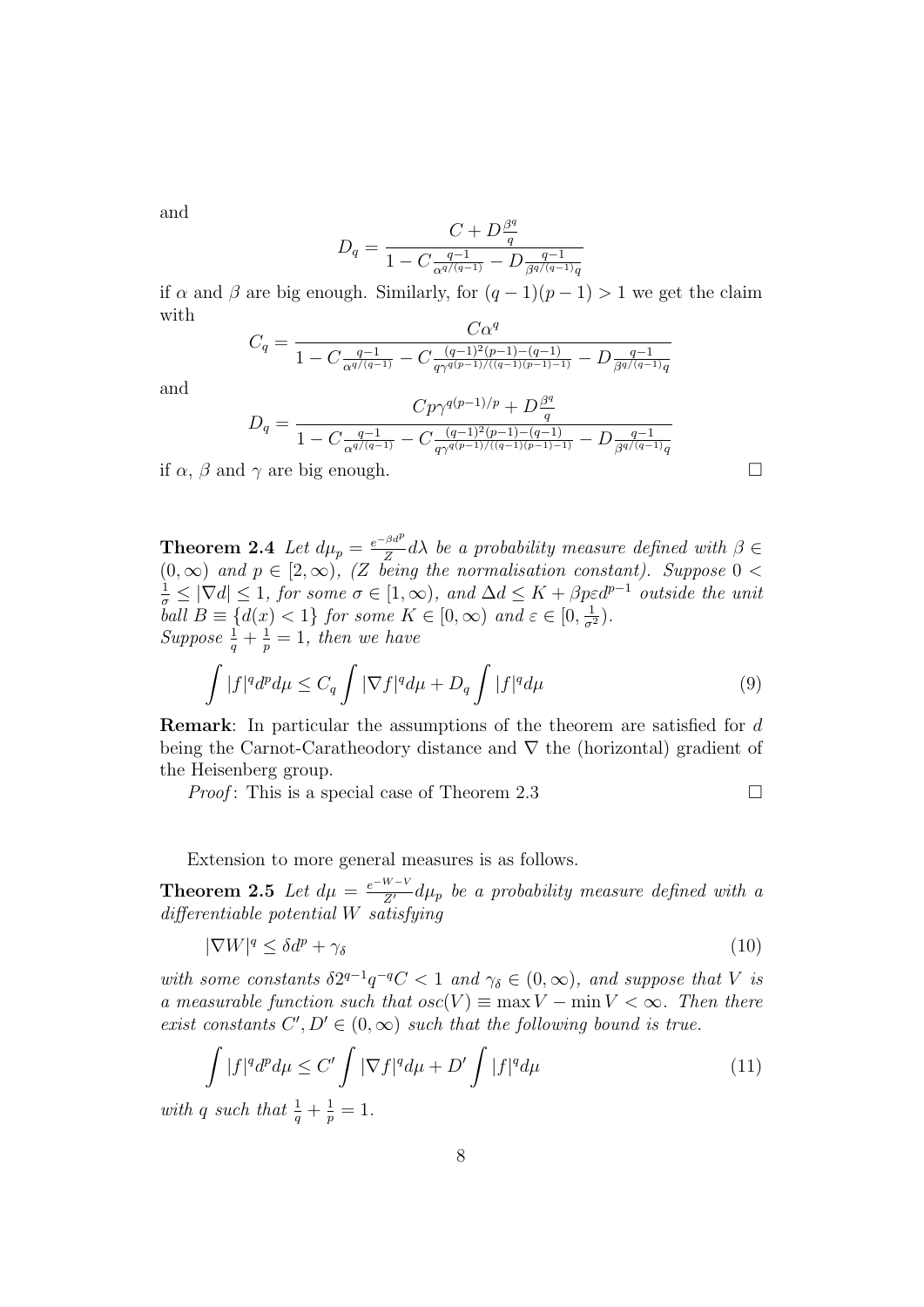The proof is similar to that of Theorem 2.2

#### 2.1 U - Bounds: Sub-Quadratic Case.

**Theorem 2.6** Let  $d\mu_{\theta} = \frac{e^{-\beta d^{\theta}}}{Z}$  $\frac{\partial u}{\partial \sigma} d\lambda$  be a probability measure defined with  $\beta \in$  $(0, \infty)$  and  $\theta \in [1, 2)$ , (Z being a normalisation constant). Suppose  $0 < \frac{1}{\sigma} \leq$  $|\nabla d| \leq 1$ , for some  $\sigma \in [1,\infty)$ , and  $\Delta d \leq K + \beta p \varepsilon d^{p-1}$  outside the unit ball  $B \equiv \{d(x) < 1\}$  for some  $K \in [0, \infty)$  and  $\varepsilon \in [0, \frac{1}{\sigma^2})$ .

Then there exist constants  $C_{\theta}, D_{\theta} \in (0, \infty)$  such that the following bound is true

$$
\int |f|^2 d^{2(\theta-1)} d\mu_{\theta} \le C_{\theta} \int |\nabla f|^2 d\mu_{\theta} + D_{\theta} \int |f|^2 d\mu_{\theta} \tag{12}
$$

Remark: In particular the assumptions of the theorem are satisfied for d being the Carnot-Caratheodory distance and  $\nabla$  the (horizontal) gradient of the Heisenberg group.

*Proof*: Again, this is a special case of Theorem 2.3

$$
\qquad \qquad \Box
$$

Extension to more general measures is as follows.

**Theorem 2.7** Let  $d\mu = \frac{e^{-W-V}}{Z'} d\mu_{\theta}$  be a probability measure defined with a differentiable potential W satisfying

$$
|\nabla W|^2 \le \delta d^{2(\theta - 1)} + \gamma_\delta \tag{13}
$$

with some constants  $\delta C/2 < 1$  and  $\gamma_{\delta} \in (0,\infty)$ , and suppose that V is a measurable function such that  $osc(V) \equiv \max V - \min V < \infty$ . Then there exist constants  $C', D' \in (0, \infty)$  such that the following bound is true.

$$
\int |f|^2 d^{\theta} d\mu \le C' \int |\nabla f|^2 d\mu + D' \int |f|^2 d\mu \tag{14}
$$

Again, the proof is similar to that of Theorem 2.2

### 3 Poincaré inequality.

**Theorem 3.1** Suppose  $1 \leq q < \infty$  and a measure  $\lambda$  satisfies the q-Poincaré inequality for every ball  $B_R$ , that is there exists a constant  $c_R \in (0,\infty)$  such that

$$
\frac{1}{|B_R|} \int_{B_R} \left| f - \frac{1}{|B_R|} \int_{B_R} f \right|^q d\lambda \le c_R \frac{1}{|B_R|} \int_{B_R} |\nabla f|^q d\lambda \tag{15}
$$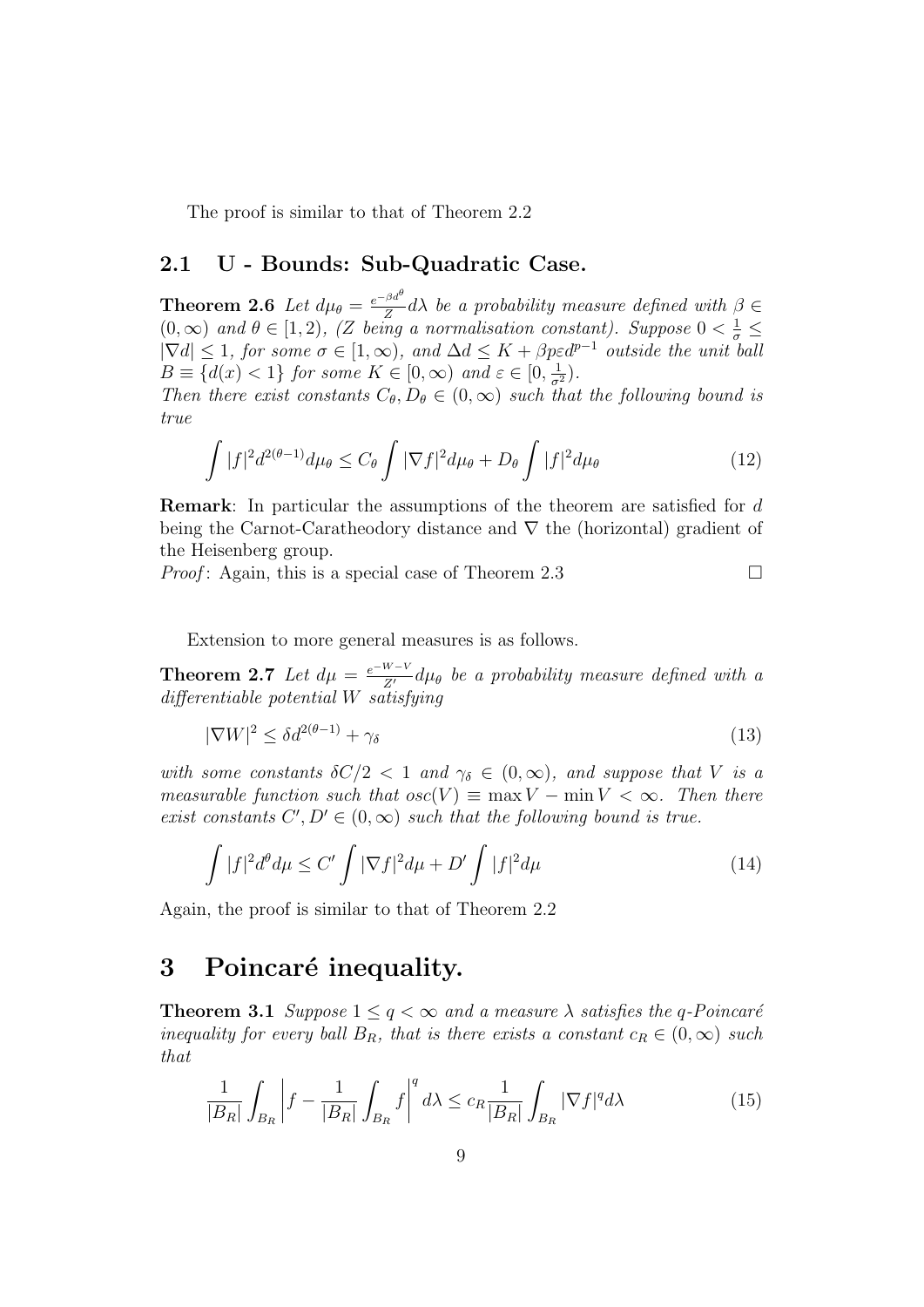Let  $\mu$  be a probability measure on  $\mathbb{R}^n$  which is absolutely continuous with respect to the measure  $\lambda$  and such that

$$
\int f^q \eta d\mu \le C \int |\nabla f|^q d\mu + D \int f^q d\mu \tag{16}
$$

with some nonnegative function  $\eta$  and some constants  $C, D \in (0, \infty)$  independent of a function f. If for any  $L \in (0,\infty)$  there is a constant  $A_L$  such that

$$
\frac{1}{A_L} \le \frac{d\mu}{d\lambda} \le A_L \tag{17}
$$

on the set  $\{\eta \leq L\}$  and, for some  $R \in (0,\infty)$  (depending on L), we have  $\{\eta < L\} \subset B_R$ , then  $\mu$  satisfies the q-Poincaré inequality

$$
\mu |f - \mu f|^q \leq c\mu |\nabla f|^q \tag{18}
$$

*Proof*: For any  $a$  we have

$$
\mu |f - \mu f|^q \le 2^q \mu |f - a|^q. \tag{19}
$$

Next

$$
\mu |f - a|^q \le \mu |f - a|^q \chi(\eta < L) + \mu |f - a|^q \chi(\eta \ge L) \tag{20}
$$

Using our assumptions and putting  $a = \frac{1}{18}$  $\frac{1}{|B_R|} \int_{B_R} f$ , for the first term on the right hand side of (20) we have

$$
\mu |f - a|^q \chi(\eta < L) \le A_L \int_{B_R} \left| f - \frac{1}{|B_R|} \int_{B_R} f \right|^q d\lambda
$$
\n
$$
\le A_L c_R \int_{B_R} |\nabla f|^q d\lambda \le A_L^2 c_R \mu |\nabla f|^q \tag{21}
$$

On the other hand for the second term on the right hand side of (20) we get

$$
\mu |f - a|^q \chi(\eta \ge L) \le \frac{1}{L} \mu |f - a|^q \eta \tag{22}
$$

Hence, by (16), we obtain

$$
\mu |f - a|^q \chi(\eta \ge L) \le \frac{C}{L} \mu |\nabla f|^q + \frac{D}{L} \mu |f - a|^q \tag{23}
$$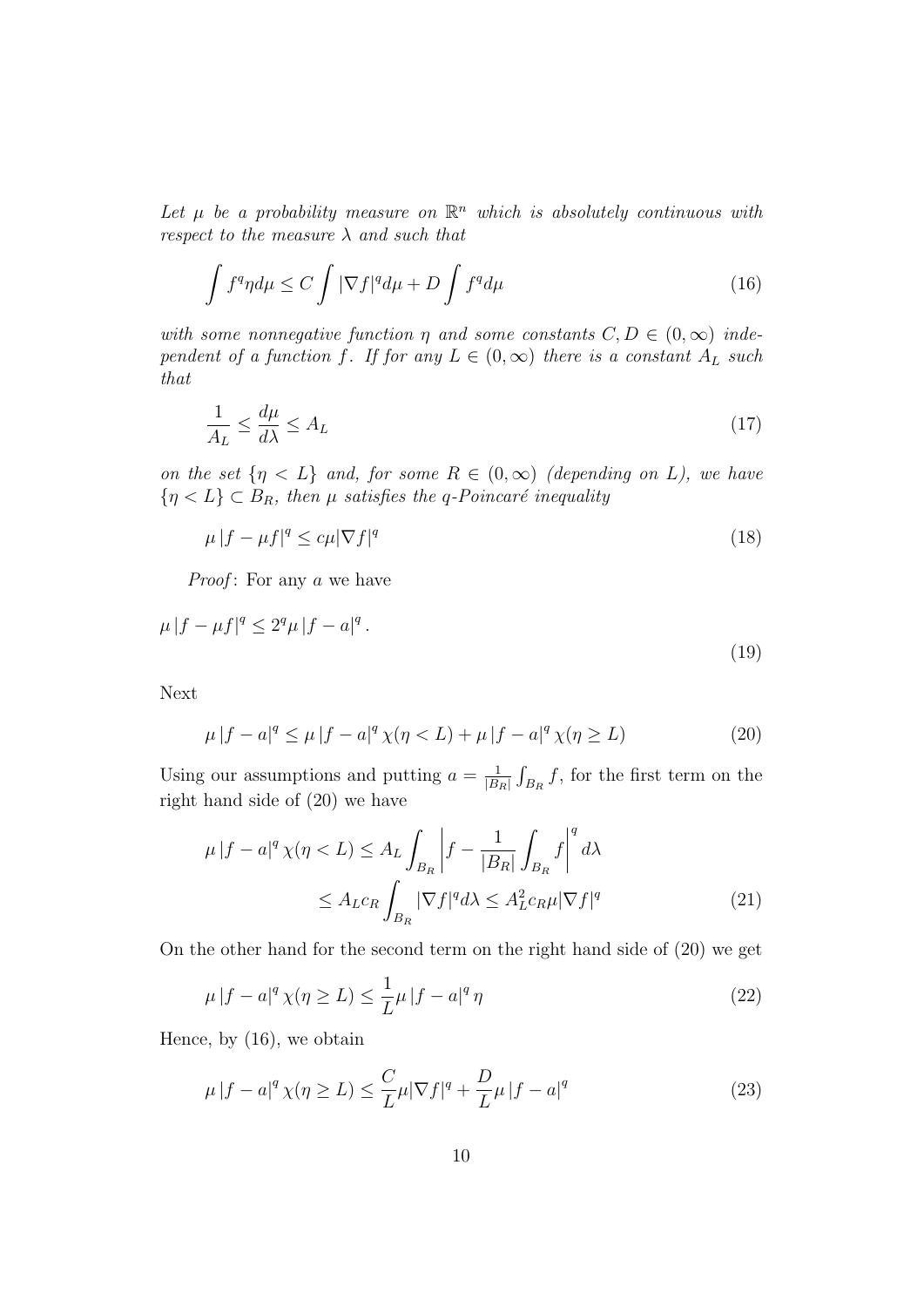Combining  $(21)$  and  $(23)$ , we get

$$
\mu |f - a|^q \le \left[ A_L^2 c_R + \frac{C}{L} \right] \mu |\nabla f|^2 + \frac{D}{L} \mu |f - a|^q
$$

Choosing  $L > D$ , simple rearrangement yields

$$
\mu |f - a|^q \le \frac{A_L^2 c_R + \frac{C}{L}}{1 - \frac{D}{L}} \ \mu |\nabla f|^q
$$

This together with  $(19)$  -  $(21)$  yields

$$
\mu|f - \mu f|^q \leq c\mu|\nabla f|^q
$$

with some constant  $c \in (0, \infty)$ .

Corollary 3.1 If we are on nilpotent Lie group the probability measure  $\mu_q$ and  $\mu_{\theta}$  of Theorem 2.5 and 2.7, respectively, satisfies the Poincaré inequality.

## 4 From Sobolev Inequalities to Coercive Inequalities with Probability Measure: The non-compact setting.

#### 4.1 Case  $p \geq 2$ .

**Theorem 4.1** Let  $d\mu = \frac{e^{-U}}{Z}$  $\frac{-c}{Z}d\lambda$ . Suppose the following Sobolev inequality is satisfied

$$
\left(\int |f|^{q+\varepsilon} d\lambda\right)^{\frac{q}{q+\varepsilon}} \le a \int |\nabla f|^q d\lambda + b \int |f|^q d\lambda \tag{24}
$$

and the following bound is true

$$
\mu\left(|f|^q\left[|\nabla U|^q + U\right]\right) \le \bar{C}\mu|\nabla f|^q + \bar{D}\mu|f|^q \tag{25}
$$

Then the following inequality is true

$$
\mu\left(f^q \log \frac{f^q}{\mu f^q}\right) \le C\mu |\nabla f|^q + D\mu |f|^q \tag{26}
$$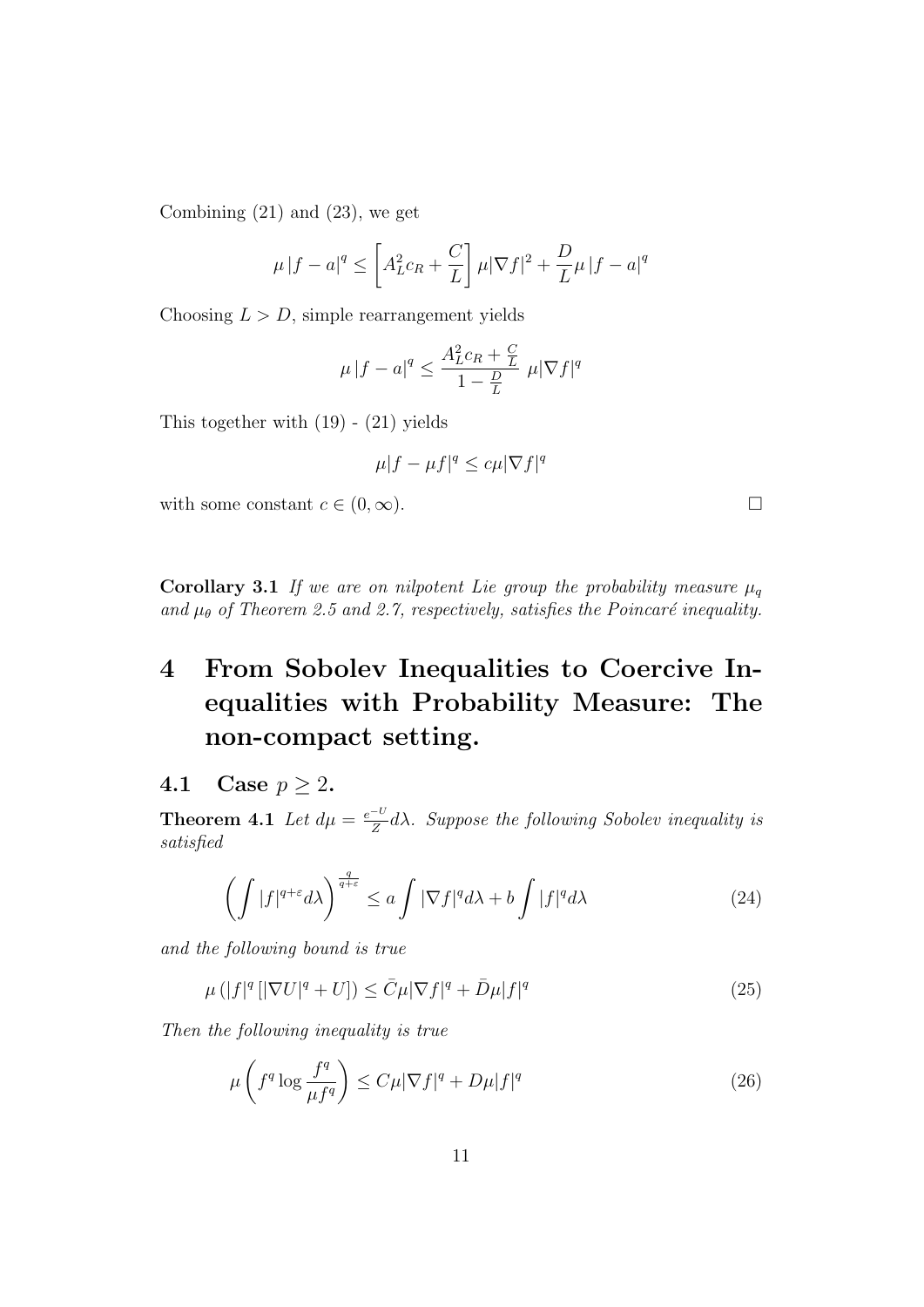Moreover, if  $q \in (1, 2]$  and the following q-Poincaré inequality holds

$$
\mu|f - \mu f|^q \le \frac{1}{M} \mu |\nabla f|^q \tag{27}
$$

then one has

$$
\mu\left(f^q \log \frac{f^q}{\mu f^q}\right) \le c\mu |\nabla f|^q \tag{28}
$$

with some constant  $c \in (0, \infty)$  independent of f.

*Proof*: First we note that for  $f \not\equiv 0$ , we have

$$
\mu\left(f^q \log \frac{f^q}{\mu f^q}\right) = \mu(f^q) \int g^q \log g^q d\lambda + \mu \left(f^q [U + \log Z]\right)
$$

with  $g \equiv f \cdot \frac{e^{-\frac{1}{q}U}}{1}$  $\frac{q}{z^{\frac{1}{q}}}$  satisfying  $\int g^q d\lambda = 1$ . Next, by arguments based on Jensen inequality, one gets

$$
\int g^q \log g^q d\lambda = \frac{q}{\varepsilon} \int g^q \log g^{\varepsilon} d\lambda \le \frac{q(q+\varepsilon)}{\varepsilon} \log \left( \int g^{q+\varepsilon} d\lambda \right)^{\frac{1}{q+\varepsilon}}
$$

whence, by the Sobolev inequality (24), one obtains

$$
\int g^q \log g^q d\lambda \le \frac{q+\varepsilon}{\varepsilon} \log \left( \int g^{q+\varepsilon} d\lambda \right)^{\frac{q}{q+\varepsilon}} \le a' \int |\nabla g|^q d\lambda + b' \int g^q d\lambda
$$

with  $a' \equiv \frac{q+\varepsilon}{\varepsilon}$  $\frac{1+\varepsilon}{\varepsilon}a$  and  $b' \equiv \frac{q+\varepsilon}{\varepsilon}$  $\frac{1}{\varepsilon}b$ . Combining all the above we arrive at

$$
\mu\left(f^q \log \frac{f^q}{\mu f^q}\right) \le a' \mu(f^q) \int |\nabla \left(f \frac{e^{-\frac{1}{q}U}}{Z^{\frac{1}{q}}}\right)|^q d\lambda + (b' + \log Z) \int f^q d\mu + \mu\left(f^q U\right)
$$

and, by simple arguments, we obtain

$$
\mu\left(f^{q}\log\frac{f^{q}}{\mu f^{q}}\right) \leq 2^{q-1}a'\int |\nabla f|^{q}d\mu + \mu\left(f^{q}\left[2^{q-1}q^{-q}a'|\nabla U|^{q} + U + b' + \log Z\right]\right)
$$
\n(29)

Now using our assumption (25) yields

$$
\mu\left(f^{q}\log\frac{f^{q}}{\mu f^{q}}\right) \leq \left(2^{q-1}a' + 2^{q-1}q^{-q}a'\bar{C}\right)\mu|\nabla f|^{q} + (b' + \bar{D} + \log Z)\mu|f|^{q} \tag{30}
$$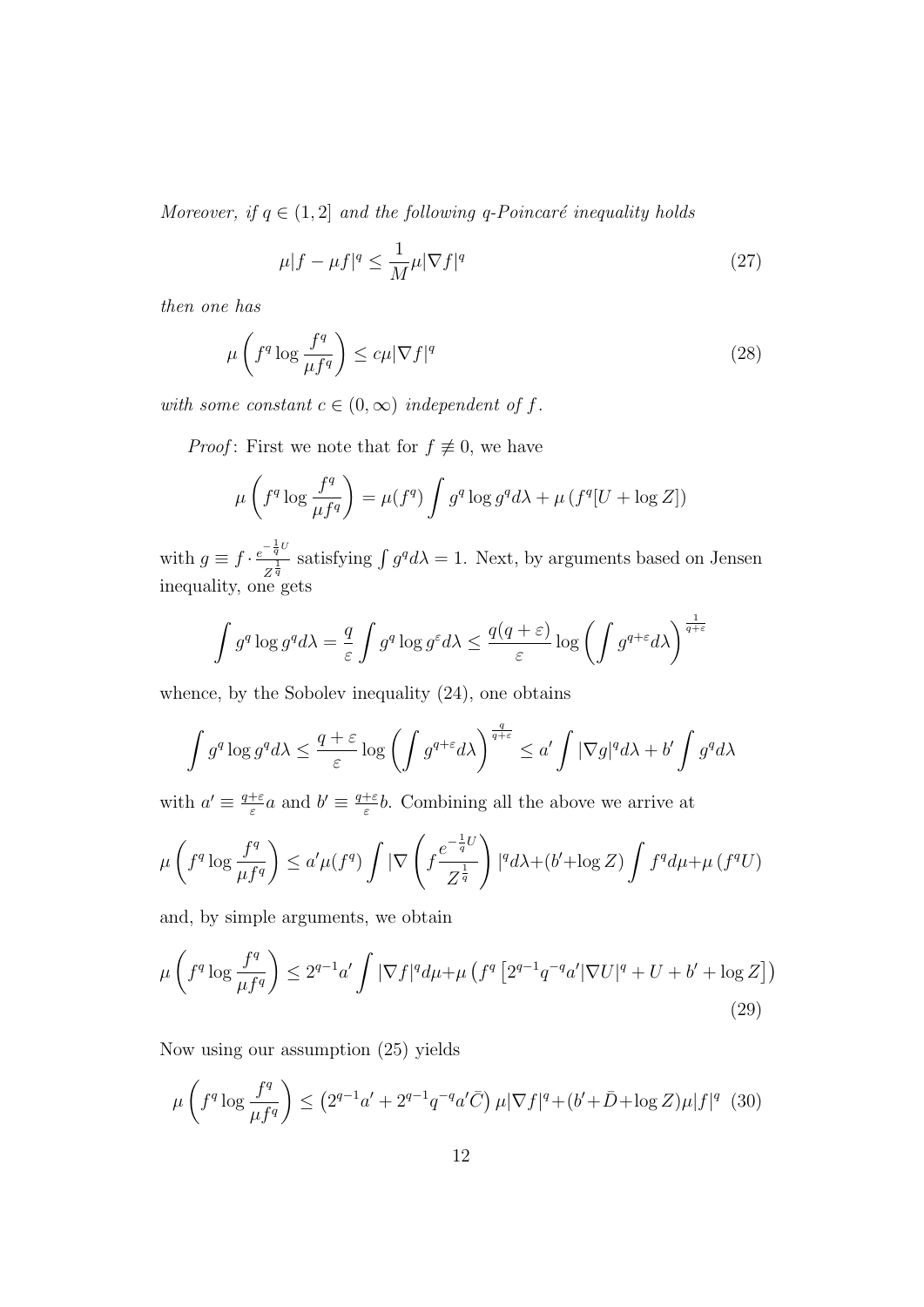Since for  $q \in (1, 2]$  one has, [10],

$$
\mu\left(f^q \log \frac{f^q}{\mu f^q}\right) \le \mu\left(|f - \mu f|^q \log \frac{|f - \mu f|^q}{\mu |f - \mu f|^q}\right) + 2^{q+1} \mu |f - \mu f|^q \tag{31}
$$

using (30) we arrive at

$$
\mu\left(f^{q} \log \frac{f^{q}}{\mu f^{q}}\right) \leq \left\{ \left(2^{q-1}a' + 2^{q-1}q^{-q}a'\bar{C}\right) + \frac{2^{q+1}(b' + \bar{D} + \log Z)}{M} \right\} \mu |\nabla f|^{q}
$$

which ends the proof of the theorem.  $\Box$ 

Using Theorem 4.1 together with results of Section 3,  $(q\text{-Poincaré inequality})$ , we arrive at the following result.

**Corollary 4.1** The probability measures  $d\mu = e^{-W-V} d\mu_p/Z'$ , with  $p \geq 2$ , described in Theorem 2.5 satisfies the following coercive inequality

$$
\mu\left(|f|^q \log \frac{|f|^q}{\mu |f|^q}\right) \le c\mu |\nabla f|^q \tag{LS_q}
$$

with  $\frac{1}{q} + \frac{1}{p}$  $\frac{1}{p} = 1$  and a constant  $c \in (0, \infty)$  independent of a function f.

#### 4.2 Sub-quadratic Case.

**Theorem 4.2** Suppose  $\theta \in [1,2]$  and let  $\varsigma = \frac{2(\theta-1)}{\theta}$  $\frac{(-1)}{\theta}$ . Then there exist constants  $C, D \in (0, \infty)$  such that

$$
\int f^2 \left| \log \frac{f^2}{\int f^2 d\mu_\theta} \right|^{\varsigma} d\mu_\theta \le C \int |\nabla f|^2 d\mu_\theta + D \int f^2 d\mu_\theta \tag{32}
$$

*Proof*: We note first that if  $\theta \in [1,2]$ , then  $\varsigma \in [0,1]$ . Put  $g \equiv f \frac{e^{-\frac{\beta}{2}d\theta}}{1}$  $\frac{2}{Z^{\frac{1}{2}}}.$ We have the following inequality

$$
\int f^2 \left| \log \frac{f^2}{\int f^2 d\mu_\theta} \right|^5 d\mu_\theta = \int g^2 \left( |\log \frac{g}{\int g^2 d\lambda} + \beta d^\theta - \log Z| \right)^5 d\lambda
$$
  
\n
$$
\leq \int g^2 \left| \log \frac{g^2}{\int g^2 d\lambda} \right|^5 d\lambda + \int g^2 (\beta d^\theta)^5 d\lambda + |\log Z|^5 \int g^2 d\lambda \quad (33)
$$
  
\n
$$
= \int g^2 \left| \log \frac{g^2}{\int g^2 d\lambda} \right|^5 d\lambda + \beta^5 \int f^2 d^6 d\mu_\theta + |\log Z|^5 \int f^2 d\mu_\theta
$$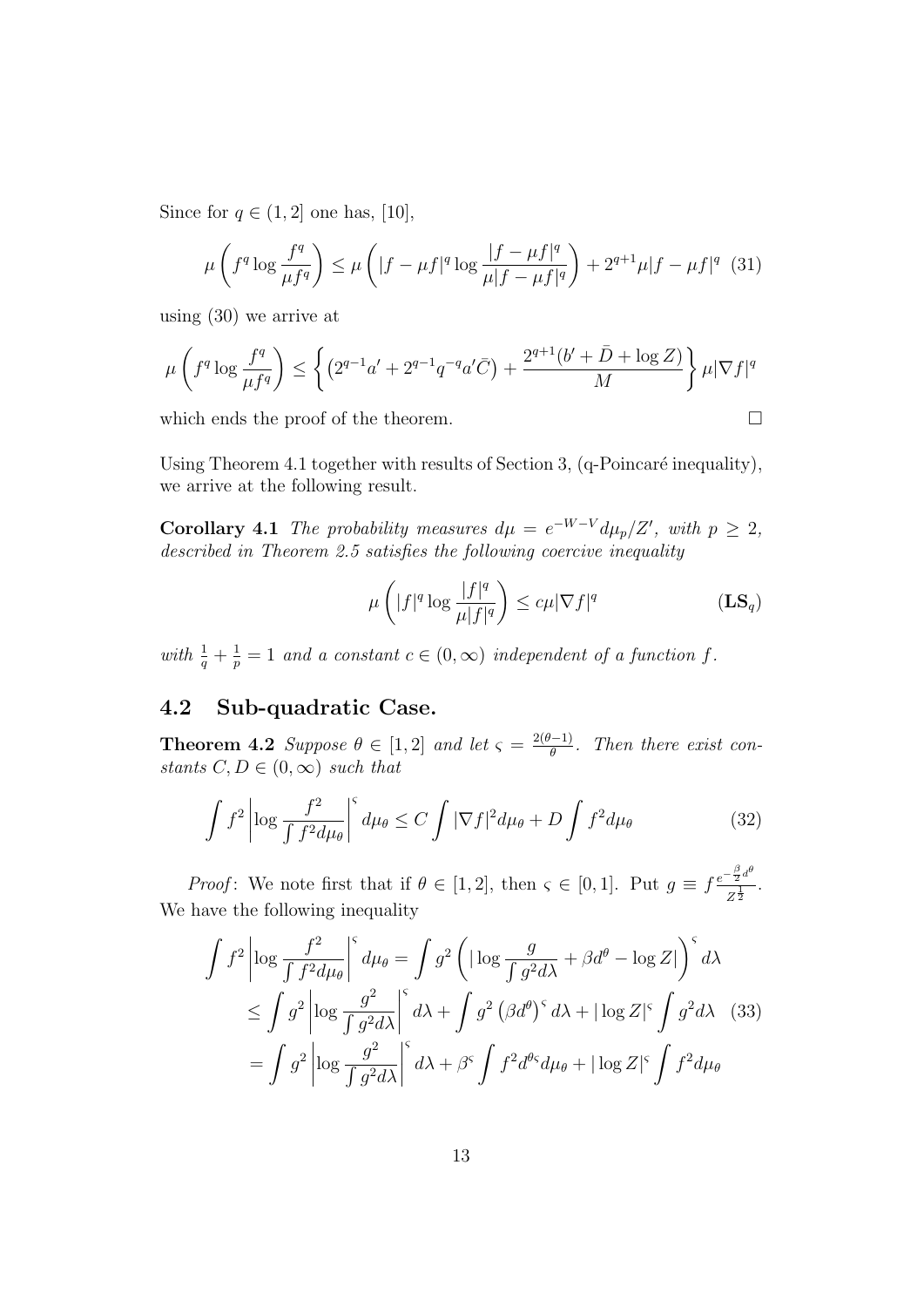Assume first that  $\mu_{\theta} f^2 = \int g^2 d\lambda = 1$ . Then we have

$$
\int g^2 \left( |\log \frac{g^2}{\int g^2 d\lambda} | \right)^{\varsigma} d\lambda \le \int g^2 \left( \log_+ g^2 \right)^{\varsigma} d\lambda + D_{\varsigma}
$$
  

$$
\le \left( \frac{2+\varepsilon}{\varepsilon} \right)^{\varsigma} \left( \log_+ \left( \int g^{2+\varepsilon} d\lambda \right)^{\frac{2}{2+\varepsilon}} \right)^{\varsigma} + D_{\varsigma}
$$

with  $D_{\varsigma} \equiv \sup_{x \in (0,1)} x \left( \log \frac{1}{x} \right)^{\varsigma}$ . Choosing suitable  $\varepsilon \in (0,1)$ , we can apply Sobolev inequality, (with constants  $\overline{C}, \overline{D} \in (0, \infty)$ ), to get

$$
\int g^2 \left| \log \frac{g^2}{\int g^2 d\lambda} \right|^{\varsigma} \le \left( \frac{2+\varepsilon}{\varepsilon} \right)^{\varsigma} \left( \log_+\left( \bar{C} \int |\nabla g|^2 d\lambda + \bar{D} \int g^2 d\lambda \right) \right)^{\varsigma} + D_{\varsigma}
$$
  

$$
\le C_1 \int |\nabla g|^2 d\lambda + D_1
$$

with

$$
C_1 \equiv s \left(\frac{2+\varepsilon}{\varepsilon}\right)^{\varsigma} \bar{C}
$$

and

$$
D_1 \equiv \left\{ s \left( \frac{2+\varepsilon}{\varepsilon} \right)^{\varsigma} \bar{D} + \gamma_{\varsigma,s} + D_{\varsigma} \right\}
$$

where  $s \in (0, \infty)$  and  $\gamma_{\varsigma,s} \in (0, \infty)$  is a suitable constant. Using the definition of g, we have

$$
\int |\nabla g|^2 d\lambda \le 2 \int |\nabla f|^2 d\mu_{\theta} + \frac{1}{2} \beta^2 \theta^2 \int f^2 d^{2(\theta - 1)} d\mu_{\theta}
$$

Now applying the U-bound of Theorem 2.6, we get

$$
\int |\nabla g|^2 d\lambda \le \left(2 + \frac{1}{2}\beta^2 \theta^2 C_{\theta}\right) \int |\nabla f|^2 d\mu_{\theta} + \frac{1}{2}\beta^2 \theta^2 D_{\theta} \int f^2 d\mu_{\theta}
$$

Thus we get (for the normalised function  $g$ )

$$
\int g^2 \left| \log \frac{g^2}{\int g^2 d\lambda} \right|^{\varsigma} \le C_2 \int |\nabla f|^2 d\mu_{\theta} + D_2 \tag{34}
$$

with some constants  $C_2, D_2 \in (0, \infty)$ . Now coming back to (33), we note that since  $\theta \zeta = 2(\theta - 1)$ , we can use again the U-bound of Theorem 2.6 to bound the second term from the right hand side of this relation. Combining this with (34), we arrive at the following bound

$$
\int f^2 \left| \log \frac{f^2}{\int f^2 d\mu_\theta} \right|^s d\mu_\theta \le C \int |\nabla f|^2 d\mu_\theta + D \tag{35}
$$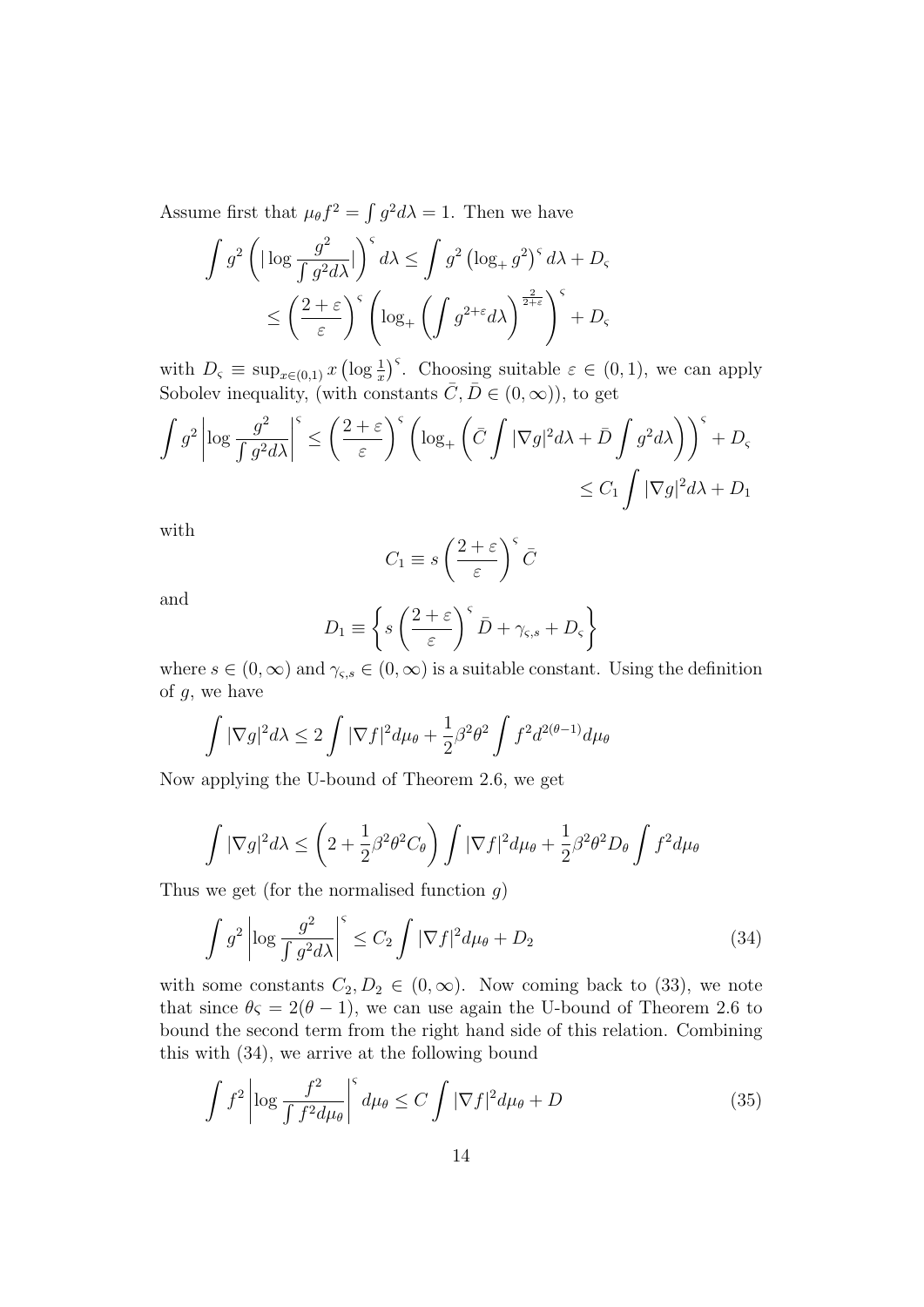with the constants  $C = C_2 + \beta^c C_\theta$  and  $D = D_2 + \beta^c D_\theta + |\log Z|^c$ . At this stage we can remove the normalisation condition to arrive at the desired bound (32).

 $\Box$ 

Using Theorem 4.2, we prove the following tight inequality.

**Theorem 4.3** For  $\theta \in [1,2]$  and  $\varsigma = \frac{2(\theta-1)}{\theta}$  $\frac{\theta^{(-1)}}{\theta}$ , let

$$
\Phi(x) \equiv x \left( \log \left( 1 + x \right) \right)^{\varsigma}
$$

Under the assumption of Theorem 4.2, if additionaly  $\mu_{\theta}$  satisfies Poincaré inequality, there exists a constant  $c_{\theta} \in (0, \infty)$  such that

$$
\mu_{\theta}\Phi(f^2) - \Phi(\mu_{\theta}f^2) \le c_{\theta} \int |\nabla f|^2 d\mu_{\theta}
$$
\n(36)

Proof: First we note that

$$
\mu_{\theta}\Phi(f^2) - \Phi(\mu_{\theta}f^2) \le \mu_{\theta}f^2 \left| \log \frac{1+f^2}{1+\mu_{\theta}f^2} \right|^{\varsigma} \tag{37}
$$

and

$$
\mu_{\theta} f^2 \left| \log \frac{1+f^2}{1+\mu_{\theta} f^2} \right|^{\varsigma} = \mu_{\theta} \chi(f^2 \ge \mu_{\theta} f^2) f^2 \left| \log \frac{1+f^2}{1+\mu_{\theta} f^2} \right|^{\varsigma} + \mu_{\theta} \chi(f^2 \le \mu_{\theta} f^2) f^2 \left| \log \frac{1+f^2}{1+\mu_{\theta} f^2} \right|^{\varsigma}
$$
\n(38)

On the set  $\{f \geq \mu_\theta f^2\}$  we have  $\frac{1+f^2}{1+\mu_\theta f^2}$  $\frac{1+f^2}{1+\mu_\theta f^2} \leq \frac{f^2}{\mu_\theta f}$  $\frac{f^2}{\mu_{\theta}f^2}$  and so

$$
\mu_{\theta} \chi(f^2 \ge \mu_{\theta} f^2) f^2 \left| \log \frac{f^2}{\mu_{\theta} f^2} \right|^{\varsigma} \le \mu_{\theta} f^2 \left| \log \frac{f^2}{\mu_{\theta} f^2} \right|^{\varsigma}
$$

On the other set  $\{f \leq \mu_\theta f^2\}$ , we have  $\frac{1+\mu_\theta f^2}{1+f^2}$  $\frac{+\mu_\theta f^2}{1+f^2}\leq 1+\frac{\mu_\theta f^2}{f^2}$  $\frac{\partial^2 f^2}{\partial t^2}$ , and therefore

$$
\mu_{\theta} \chi(f^2 \le \mu_{\theta} f^2) f^2 \left| \log \frac{1+f^2}{1+\mu_{\theta} f^2} \right|^{\varsigma} \le 2\mu_{\theta} f^2
$$

Using these relations together with (38) we have

$$
\mu_{\theta}\Phi(f^2) - \Phi(\mu_{\theta}f^2) \le \mu_{\theta}f^2 \left| \log \frac{f^2}{\mu_{\theta}f^2} \right|^{\varsigma} + 2\mu_{\theta}f^2 \tag{39}
$$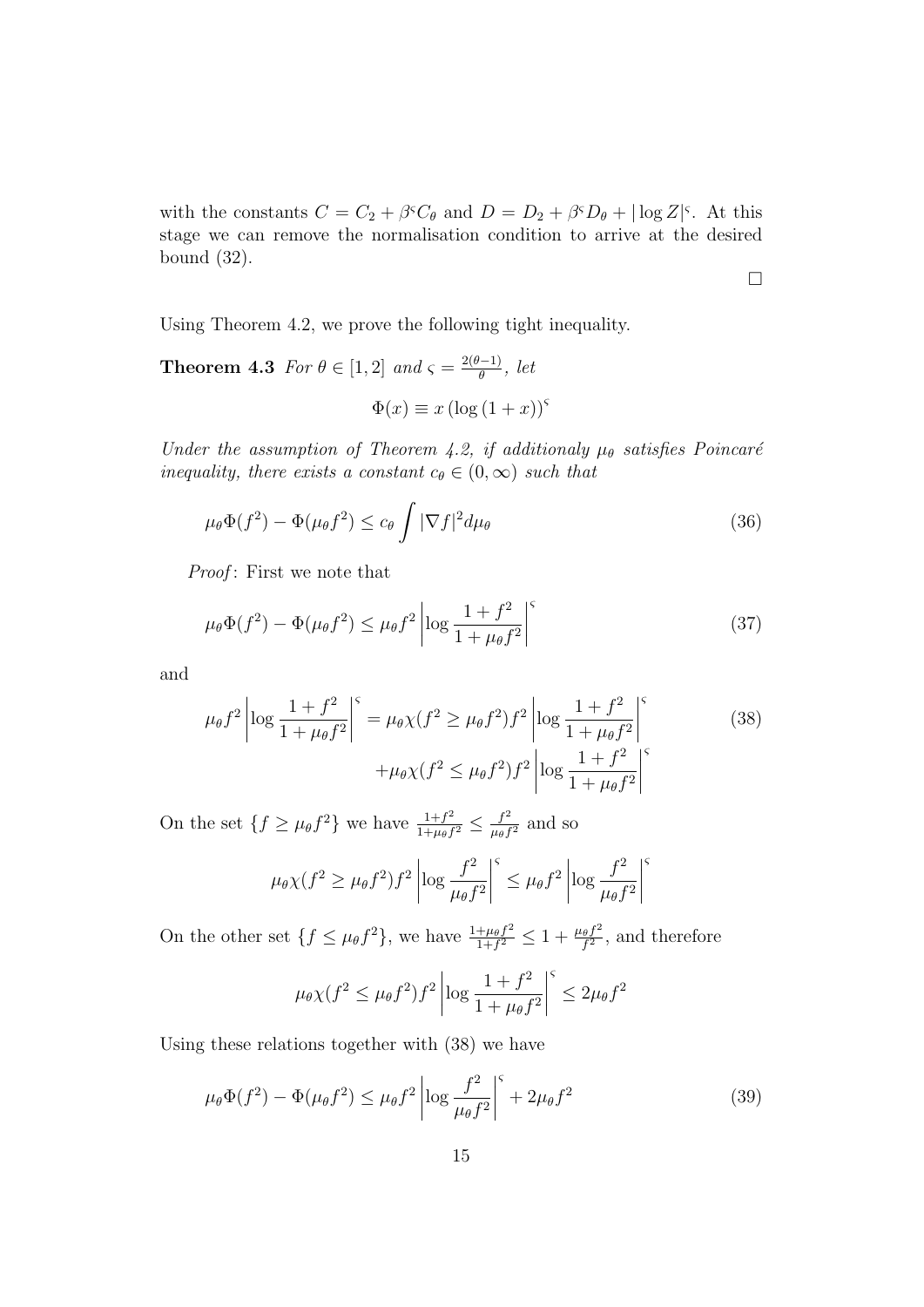and thus, by Theorem 4.2, we obtain

$$
\mu_{\theta}\Phi(f^2) - \Phi(\mu_{\theta}f^2) \le C\mu_{\theta}|\nabla f|^2 + (D+2)\mu_{\theta}f^2 \tag{40}
$$

Now according to Lemma A.1 of [33], one has the following analog of Rothaus lemma for a probability measure with Orlicz function  $\Phi$  given in the theorem:  $\exists a, b \in (0, \infty)$ 

$$
\nu\Phi(f^2) - \Phi(\nu f^2) \le a \left[ \nu\Phi((f - \nu f)^2) - \Phi(\nu (f - \nu f)^2) \right] + b\nu (f - \nu f)^2
$$
 (41)

Combining (40) and (41) with the Poincaré inequality for the measure  $\mu_{\theta}$ 

$$
\mu_{\theta}(f - \mu_{\theta}f)^2 \le \frac{1}{M}\mu_{\theta}|\nabla f|^2
$$

we arrive at the following result

$$
\mu_{\theta}\Phi(f^2) - \Phi(\mu_{\theta}f^2) \le \left[ aC + \frac{D+b}{M} \right] \mu_{\theta} |\nabla f|^2
$$

 $\Box$ 

| Summarising, in the current section in essence our methods were based                |
|--------------------------------------------------------------------------------------|
| on the fact that the primary part of the interaction where a nice function of        |
| certain unbounded function d which length of the gradient $ \nabla d $ (with respect |
| to a given set of fields) was bounded from above and stayed strictly away            |
| from zero. We also used number of times the Leibniz rule for the fields.             |

#### 4.3 From Coercive Inequalities to U-Bounds.

For a probability measure  $d\mu \equiv e^{-U} d\lambda/Z$ , we have shown that if for  $q \in (1,2]$ the following bound is satisfied

$$
\int f^q \left( |\nabla U|^q + U \right) d\mu \le C \int |\nabla f|^q d\mu + D \int |f|^q d\mu
$$

together with  $q$ -Poincaré inequality

$$
M\mu|f - \mu f|^q \leq \mu |\nabla f|^q,
$$

then the following  $\mathbf{LS}_{q}$  inequality holds

$$
\mu|f|^q\log\frac{|f|^q}{\mu|f|^q}\leq c\mu|\nabla f|^q
$$

We show that the following result in the converse direction is true as well.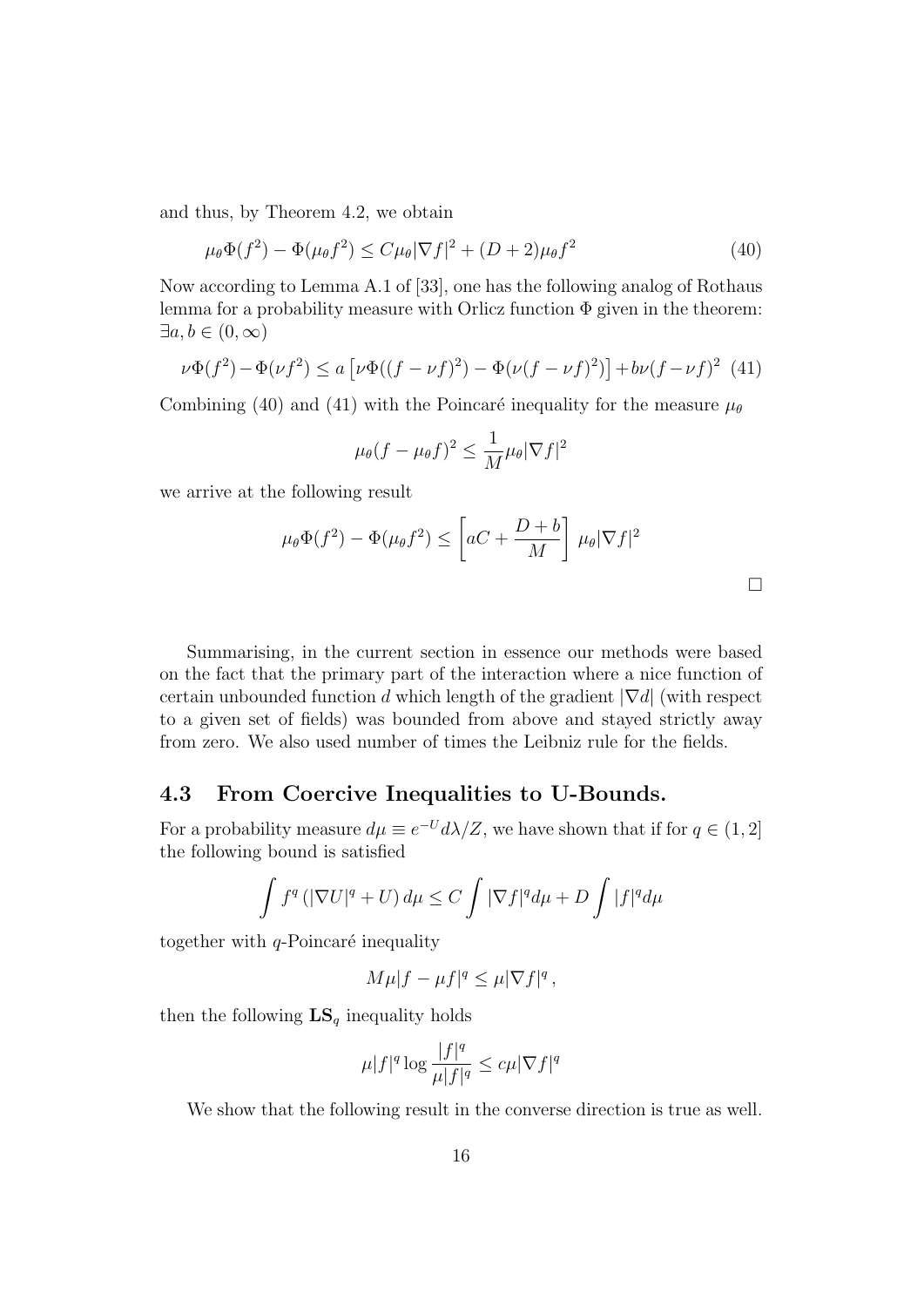**Theorem 4.4** Suppose  $q \in (1,2]$  and for some constants  $a, b \in (0,\infty)$ , we have

$$
|\nabla U|^q \le aU + b
$$

and assume that the measure  $d\mu \equiv e^{-U} d\lambda/Z$  satisfies  $\mathbf{LS}_q$ . Then the following U-bound is true

$$
\int |f|^q U d\mu \le C \int |\nabla f|^q d\mu + D \int |f|^q d\mu
$$

with some constant  $C, D \in (0, \infty)$  independent of f.

Proof: We note that by relative entropy inequality one has

$$
\mu(|f|^qU) \le \frac{1}{\varepsilon}\mu|f|^q\log\frac{|f|^q}{\mu|f|^q} + \left(\frac{1}{\varepsilon}\log\mu e^{\varepsilon U}\mu\right)\mu|f|^q
$$

Hence, if  $LS_q$  is true, we get

$$
\mu(|f|^qU) \le \frac{c}{\varepsilon} \int |\nabla f|^q d\mu + \left(\frac{1}{\varepsilon} \log \mu e^{\varepsilon U}\right) \mu |f|^q
$$

Thus we will be finished if we show  $\mu e^{\varepsilon U} < \infty$ . This follows from the following result.

#### Exp-Bounds from  $LS_q$

**Theorem 4.5** Assume that a measure  $\mu$  satisfies  $LS_q$  with some  $q \in (1, 2]$ . Suppose that for some constants  $a, b \in (0, \infty)$ , we have

$$
|\nabla f|^q \le af + b
$$

Then the following exp-bound is true

$$
\mu e^{tf} < \infty
$$

for all  $t > 0$  sufficiently small.

**Remark:** For the case  $q = 2$  see [1].

*Proof*: By our assumption, we have

$$
\mu g^q \log \frac{g^q}{\mu g^q} \leq c\mu |\nabla g|^q
$$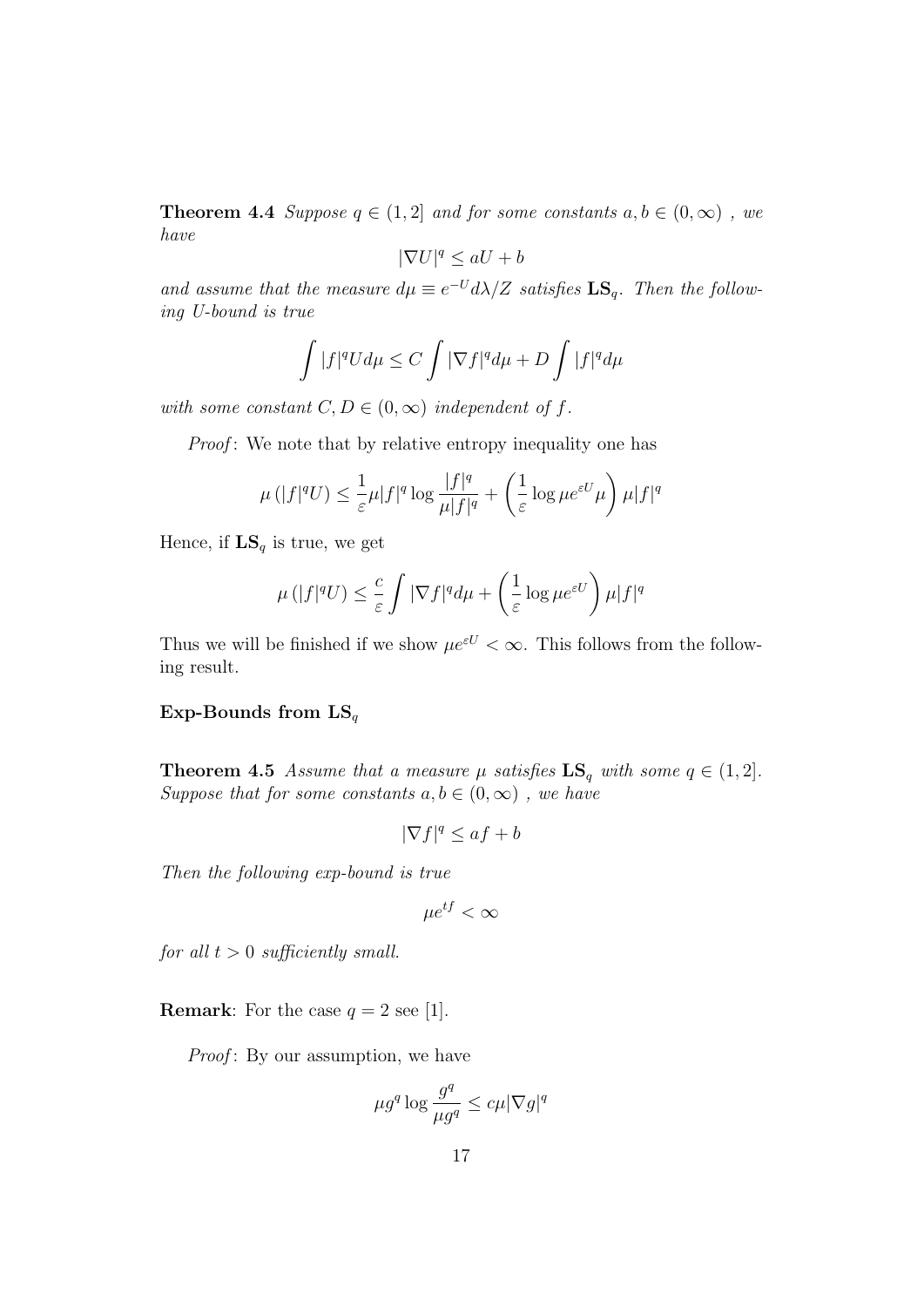It is enough to prove the bound under additional assumption that  $f$  is bounded. Namely, given  $L \in (0,\infty)$ , replace f by  $F = \chi(|f| \le L)f +$  $L_X(|f| > L)$ . F satisfies our assumptions with the same constants. So we will get the claim letting L go to  $\infty$ .

Since now f is bounded,  $\exp t f$  is integrable and we have

$$
\mu\left(e^{tf}\log\frac{e^{tf}}{\mu e^{tf}}\right) \le cq^{-q}t^q\mu\left(e^{tf}|\nabla f|^q\right)
$$

By our assumption  $|\nabla f|^q \leq af + b$ , so we get

$$
\mu\left(e^{tf}\log\frac{e^{tf}}{\mu e^{tf}}\right) \leq caq^{-q}t^q\mu\left(e^{tf}f\right) + cbq^{-q}t^q\mu\left(e^{tf}\right)
$$

which can be rearranged to get

$$
(1 - caq^{-q}t^{q-1})\mu \left(\frac{e^{tf}}{\mu e^{tf}} \log \frac{e^{tf}}{\mu e^{tf}}\right) \le caq^{-q}t^{q-1} \log \mu \left(e^{tf}\right) + cbq^{-q}t^q
$$

Taking into the account that

$$
\mu\left(\frac{e^{tf}}{\mu e^{tf}}\log\frac{e^{tf}}{\mu e^{tf}}\right) = t^2\frac{d}{dt}\frac{1}{t}\log\mu e^{tf}
$$

and setting  $G(t) \equiv \frac{1}{t}$  $\frac{1}{t}$  log  $\mu e^{tf}$ , after simple transformations we obtain the following differential inequality

$$
\frac{d}{dt}G(t) \le \beta t^{q-2}G(t) + \gamma t^{q-2}
$$

with  $\beta(t) \equiv \frac{caq^{-q}}{(1 - caq^{-q})^2}$  $\frac{caq^{-q}}{(1-caq^{-q}t^{q-1})}$  and  $\gamma(t) \equiv \frac{cbq^{-q}}{(1-caq^{-q}t^{q-1})}$  $\frac{cbq^{-q}}{(1-caq^{-q}t^{q-1})}$  which are well defined for  $caq^{-q}t^{q-1} < 1.$  Since  $G(t) \to \mu f$  as  $t \to 0$  and  $q \in (1, 2]$ , for  $caq^{-q}t^{q-1} < \varepsilon <$ 1, after integration we get

$$
G(t) \le \mu f + \frac{cbq^{-q}}{(q-1)(1-\varepsilon)}t^{q-1} + \frac{caq^{-q}}{(1-\varepsilon)}\int_0^t d\tau \ \tau^{q-2}G(\tau)
$$

In our range of  $q \in (1,2]$ , this can be solved by iteration. Since  $G(t)$  is nondecreasing, in this interval one also has

$$
G(t) \le \mu f + \frac{cbq^{-q}}{(q-1)(1-\varepsilon)}t^{q-1} + \frac{caq^{-q}}{(q-1)(1-\varepsilon)}t^{q-1}G(t)
$$

which for  $\frac{caq^{-q}}{(q-1)(1-\varepsilon)}t^{q-1} \equiv \delta < 1$  yields the following bound

$$
\mu e^{(1-\delta)t} \le \exp\{t\mu f + Ct^q\}
$$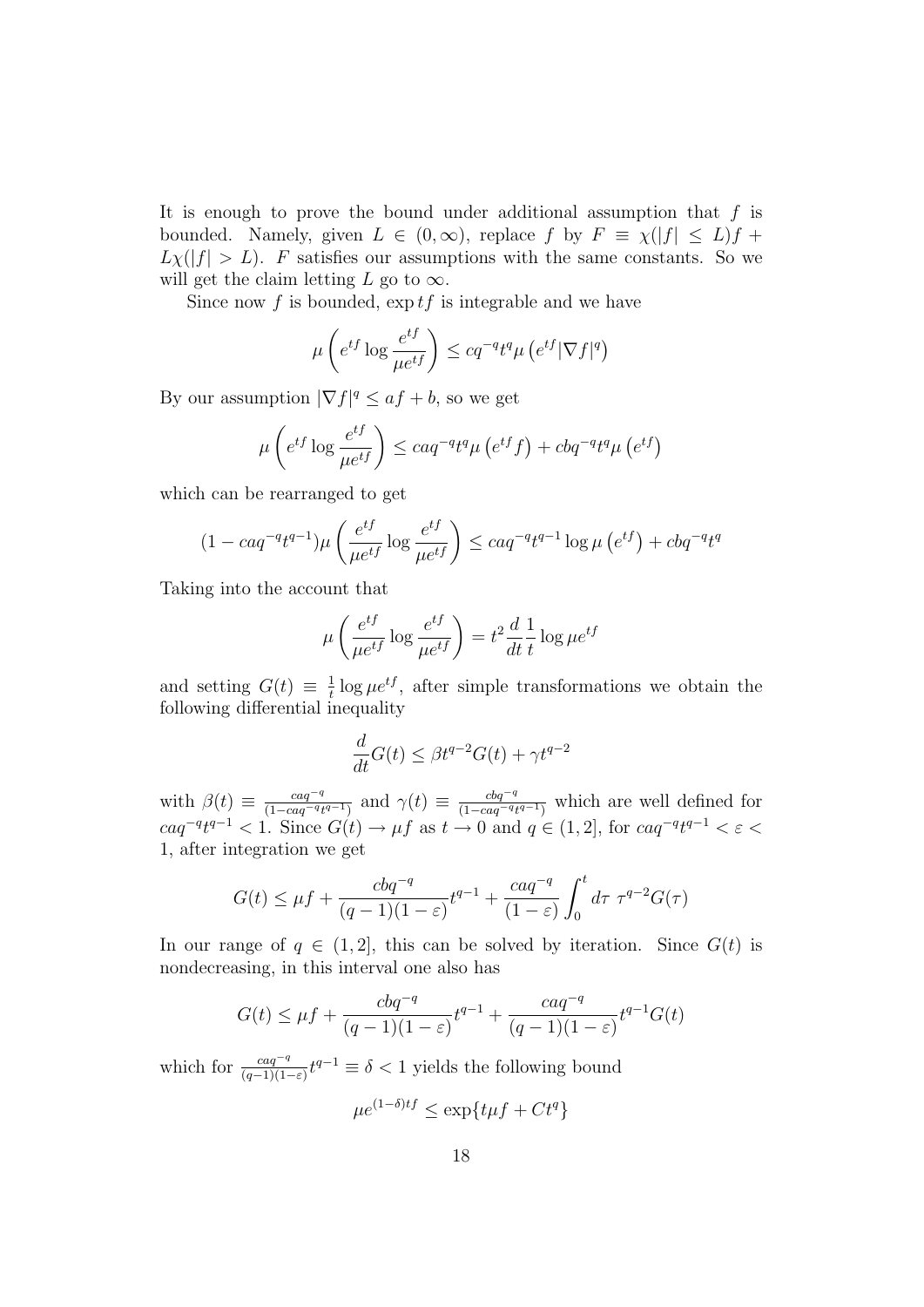with  $C \equiv \frac{cbq^{-q}}{(q-1)(1-q)}$  $\frac{c\overline{bq}^{-q}}{(q-1)(1-\varepsilon)}$ . One can check that our bound is independent of the cut off  $L$  in the given interval of  $t$ .

By the above we have shown the equivalence of the  $\mathbf{LS}_{q}$  and U-bounds in particular in the cases of natural interactions dependent on the metric. Similar considerations can be provided in the subquadratic case for which the exponential bounds are known (see e.g. [31], [5]).

## 5 Weighted U-Bounds and Coercive Inequalities.

Let  $p > 2$  and suppose f is a smooth function supported away from the origin. Starting with the identity

$$
d^{-\frac{\alpha}{2}}(\nabla f)e^{-\frac{\beta d^p}{2}} = d^{-\frac{\alpha}{2}}\nabla \left(fe^{-\frac{\beta d^p}{2}}\right) + \frac{p\beta}{2}d^{p-\frac{\alpha}{2}-1}(\nabla d)fe^{-\frac{\beta d^p}{2}},
$$

squaring and integrating with the measure  $d\lambda$ , one obtains

$$
\int d^{-\alpha} |\nabla f|^2 e^{-\beta d^p} d\lambda \ge p\beta \int d^{p-\alpha-1} \nabla \left( f e^{-\frac{\beta d^p}{2}} \right) \cdot (\nabla d) f e^{-\frac{\beta d^p}{2}} d\lambda \n+ \frac{p^2 \beta^2}{4} \int d^{2p-\alpha-2} |\nabla d|^2 f^2 e^{-\beta d^p} d\lambda
$$

Hence, after integration by parts in the first term on the right hand side and simple rearrangements, one arrives at the following bound

$$
\int d^{-\alpha} |\nabla f|^2 e^{-\beta d^p} d\lambda \ge \frac{p^2 \beta^2}{4} \int f^2 (d^{2p-\alpha-2} |\nabla d|^2) e^{-\beta d^p} d\lambda
$$

$$
-\int f^2 \left[ \frac{p(p-\alpha-1)\beta}{2} d^{p-\alpha-2} |\nabla d|^2 + \frac{p\beta}{2} d^{p-\alpha-1} \Delta d \right] e^{-\beta d^p} d\lambda
$$

If we choose  $\alpha = p - 2$  and assume  $|\nabla d| \ge \frac{1}{\sigma} > 0$ , we obtain

$$
\int d^{-\alpha} |\nabla f|^2 e^{-\beta d^p} d\lambda \ge \frac{p^2 \beta^2}{4\sigma^2} \int f^2 d^p e^{-\beta d^p} d\lambda
$$

$$
-\int f^2 \left[ \frac{p(p+1)\beta}{2} |\nabla d|^2 + \frac{p\beta}{2} d\Delta d \right] e^{-\beta d^p} d\lambda
$$

Finally assuming that there exists constants  $K \in (0, \infty)$  and  $\delta \in (0, \frac{p^2 \beta^2}{4\sigma^2})$ , such that

$$
\frac{p(p+1)\beta}{2}|\nabla d|^2 + \frac{p\beta}{2}d\Delta d \le K + \delta d^p
$$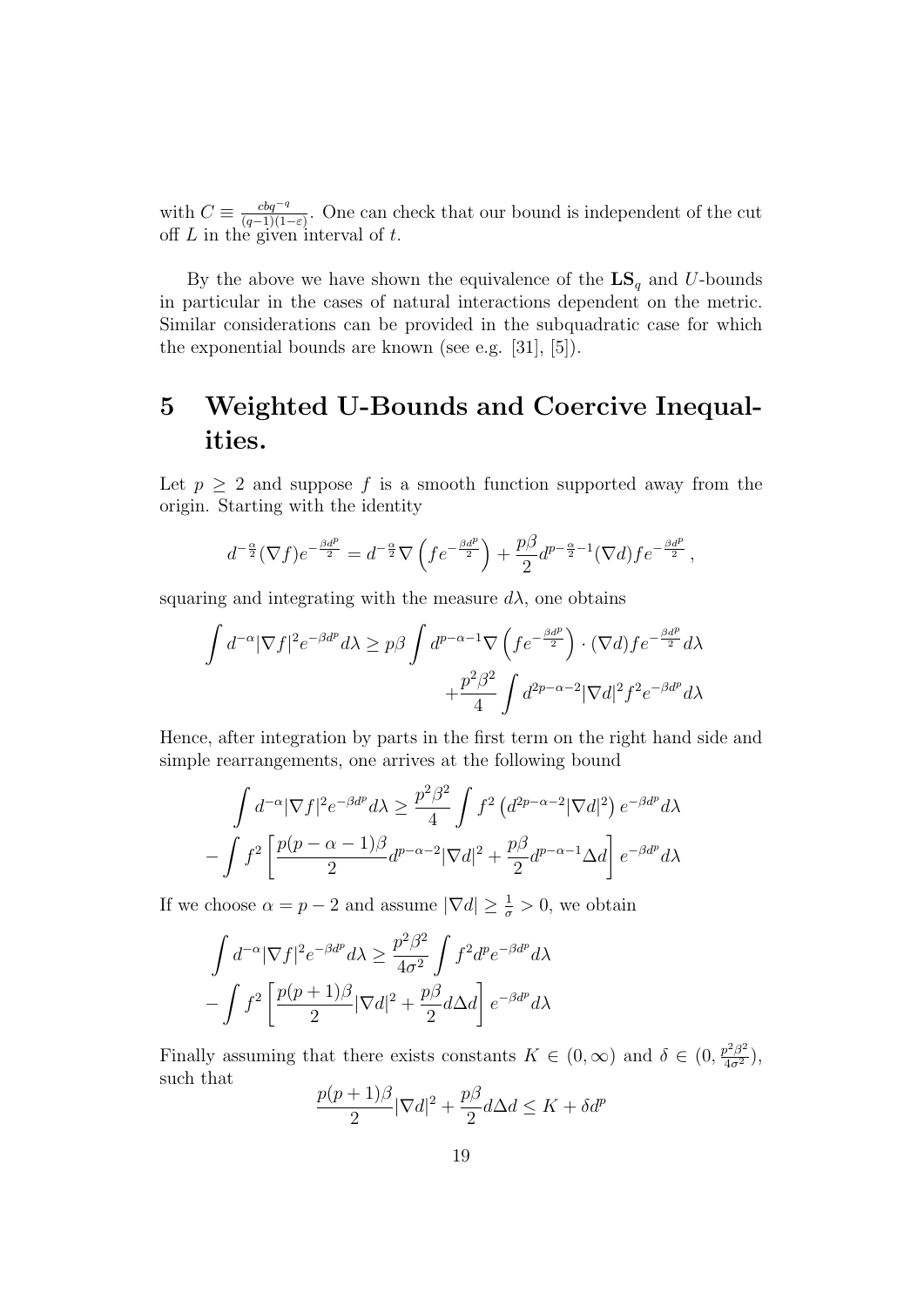we arrive at

$$
\left(\frac{p^2\beta^2}{4\sigma^2} - \delta\right) \int f^2 d^p e^{-\beta d^p} d\lambda \le \int d^{-\alpha} |\nabla f|^2 e^{-\beta d^p} d\lambda + K \int f^2 e^{-\beta d^p} d\lambda
$$

By adjusting the constant on the right hand side and replacing  $d^{-\alpha}$  by  $d > \alpha = (1 + d^2)^{-\frac{\alpha}{2}}$ , we conclude with the following result.

**Theorem 5.1** Let  $d\mu \equiv e^{-\beta d^p} d\lambda / Z$  with  $p > 2$ . Suppose there are constants  $\sigma \in [1,\infty)$  and  $K \in (0,\infty)$  and  $\delta \in (0,\frac{p^2\beta^2}{4\sigma^2})$  such that  $|\nabla d| \geq \frac{1}{\sigma}$  and

$$
\frac{p\beta}{2}|\nabla d|^2+\frac{p\beta}{2}d\Delta d\leq K+\delta d^p
$$

Then there are constant  $C, D \in (0, \infty)$  such that

$$
\mu f^2 d^p \le C\mu \left( \langle d \rangle^{2-p} |\nabla f|^2 \right) + D\mu f^2
$$

Using this bound, by similar arguments as in the proof of Poincaré inequality, (see Theorem 3.1), we now obtain

Theorem 5.2 Under the assumptions of Theorem 4.4 there is a constant  $M \in (0,\infty)$  such that

$$
M \mu (f - \mu f)^2 \le \mu \left( \langle d \rangle^{2 - p} |\nabla f|^2 \right)
$$

Finally following our strategy from the beginning of Section 4, (see proof of Theorem 4.2), with appropriate amendments, we arrive at the following coercive inequality.

Theorem 5.3 Under the assumptions of Theorem 4.4 there is a constant  $c \in (0,\infty)$  such that

$$
\mu\left(f^2 \log \frac{f^2}{\mu f^2}\right) \le c\mu\left(\langle d \rangle^{2-p} |\nabla f|^2\right)
$$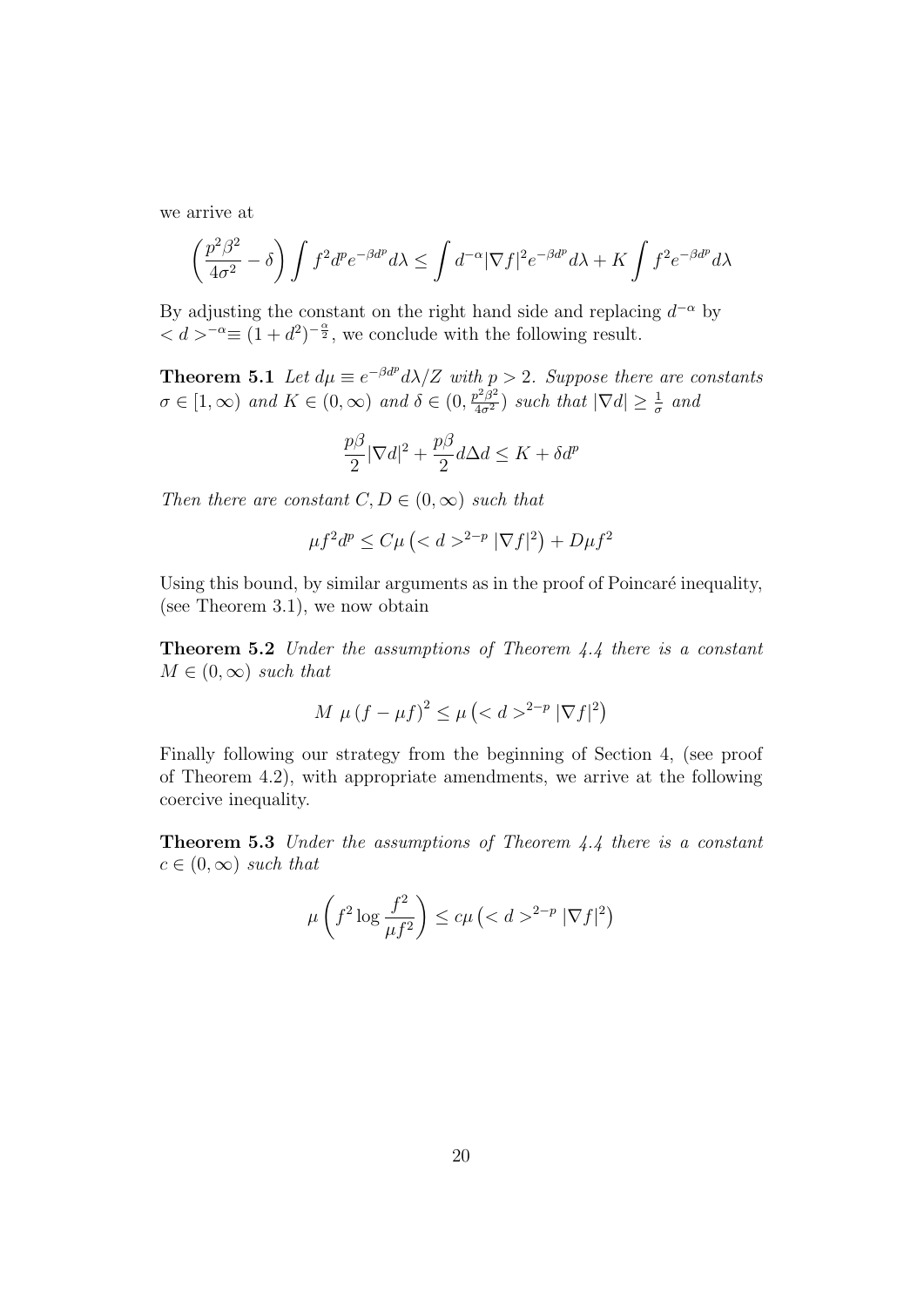### 5.1 Weighted U-Bounds and Coercive Inequalities: Distributions with Slow Tails on Riemannian Manifolds.

In this section we consider a noncompact smooth Riemannian manifold M of dimension  $3 \leq N < \infty$ . In this setup  $d(x)$  denotes the Riemannian distance of a point x from a given point  $x_0 \in M$  called later on the origin. By  $\nabla$  and ∆ we denote the gradient and Laplace-Beltrami operators, respectively.

The aim of this section is to discuss coercive inequalities involving probability measures  $d\mu \equiv \rho dx$  with density (with respect to the corresponding Riemannian measure  $d\lambda$  on M) which is of the form  $\rho \equiv e^{-U(d)}/Z$  with leading part of the function  $U$  given by a concave function (and therefore also defining a non-Riemannian distance on M ). In particular we will consider the following cases:

(i)  $U(d) = \beta d^{\alpha}$ , with  $\alpha \in (0, \infty)$  and  $\beta > 0$ , (ii)  $U(d) = \beta \log(1+d)$  with  $\beta > 0$ .

Before we go on we recall the following Laplacian comparison theorem, (cf [11], [30] ([37], [46]-[47])). For a complete Riemannian manifold  $M$  with  $Ric$  >  $(N-1)K$  where  $K \in \mathbb{R}$ : (\*) If  $K \leq 0$ , then  $\Delta d \leq (N-1)d^{-1} + (N-1)\sqrt{|K|}$ (\*\*) If  $Ric \geq 0$ , then  $\Delta d \leq (N-1)d^{-1}$ 

By similar computation as we have done in Section 2, for a smooth nonnegative function f localised outside a ball  $B_{\varepsilon} \equiv B_{\varepsilon}(x_0)$  centred at the origin we consider a field

$$
(\nabla f)e^{-U} = \nabla \left( f e^{-U} \right) + f \left( U' \nabla d \right) e^{-U}.
$$
\n(42)

to which we will apply a functional

$$
\alpha(\mathbf{v}) \equiv \int W(\nabla d \cdot \mathbf{v}) \, d\lambda. \tag{43}
$$

defined with a positive weight function  $W \equiv W(d)$  to be specified later. Using the fact that  $|\nabla d| = 1$  (for  $d \neq 0$ ), together with arguments involving Hölder inequality and integration by parts one arrives at the following bound

$$
\int f \mathcal{V} \ e^{-U} d\lambda \le \int W |\nabla f| e^{-U} d\lambda \tag{44}
$$

with

 $\mathcal{V} \equiv \chi_{\mathbb{M} \setminus B_{\varepsilon}} \left( WU' - \text{div}(W\nabla d) \right)$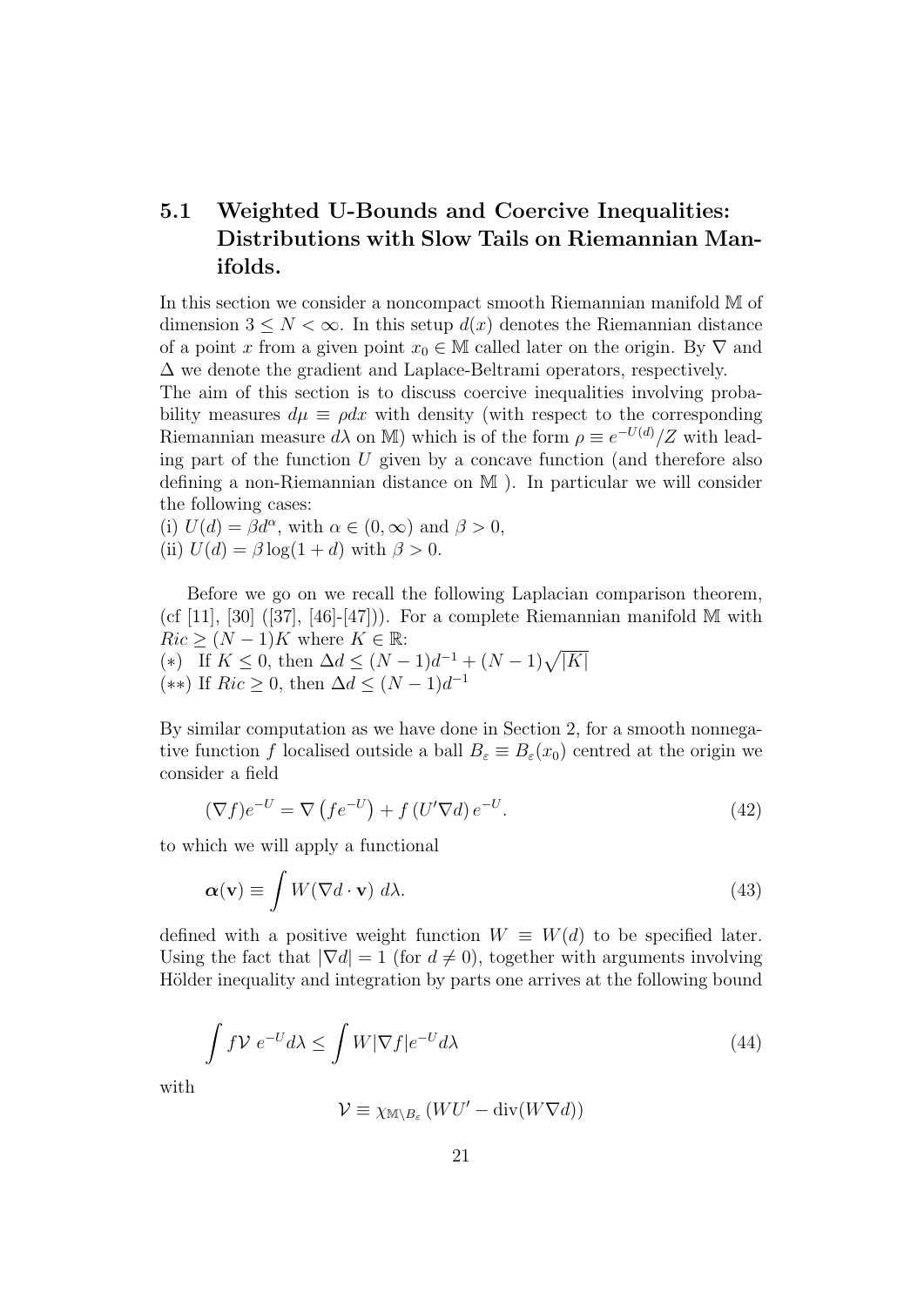Later on we will extend  $V$  to  $B_{\varepsilon}$  in a convenient way by adding an arbitrary bounded continuous function. One can handle a function of arbitrary sign replacing f by |f| and using equality  $\nabla |f| = sgn(f)\nabla f$ . To include f which are non-zero on a ball centred at the origin we write  $f = f_0 + f_1$  where  $f_0 = \phi f, f_1 = (1 - \phi)f$  and  $\phi(x) = \min(\varepsilon, \max(2\varepsilon - d(x), 0)).$  Then

$$
\int |f|\mathcal{V}d\mu = \int_{d(x)\leq 2\varepsilon} |f|\mathcal{V}d\mu + \int_{d(x)>2\varepsilon} |f|\mathcal{V}d\mu
$$
\n
$$
\leq \sup_{\{d\leq 2\varepsilon\}} (\mathcal{V}) \int \phi |f| d\mu + \int |f|_1 \mathcal{V}d\mu
$$
\n(45)

Next we have

$$
|\nabla f_1| \le |\nabla f| + \frac{1}{\varepsilon} \chi_{\{\varepsilon \le d < 2\varepsilon\}} |f|,\tag{46}
$$

and therefore

$$
\int |f_1| \mathcal{V} d\mu \le \int W(1-\phi) |\nabla f| d\mu + \sup_{\{\varepsilon \le d < 2\varepsilon\}} (\varepsilon^{-1} W) \int_{\varepsilon \le d < 2\varepsilon} |f| d\mu \quad (47)
$$

Combining  $(42) - (47)$  we arrive at the following bound

$$
\int |f| \mathcal{V} d\mu \le \int W(1-\phi) |\nabla f| d\mu + \sup_{\{d \le 2\varepsilon\}} (\mathcal{V}) \int \phi |f| d\mu
$$
\n(48)

$$
+\sup_{\{\varepsilon \le d < 2\varepsilon\}} (\varepsilon^{-1}W) \int_{\varepsilon \le d < 2\varepsilon} |f| d\mu
$$

Hence with

$$
B \equiv \sup_{\{d \le 2\varepsilon\}} (\mathcal{V}) + \sup_{\{\varepsilon \le d < 2\varepsilon\}} (\varepsilon^{-1} W),
$$

we have

$$
\int |f| \mathcal{V} d\mu \le \int W |\nabla f| d\mu + B \int |f| d\mu \tag{49}
$$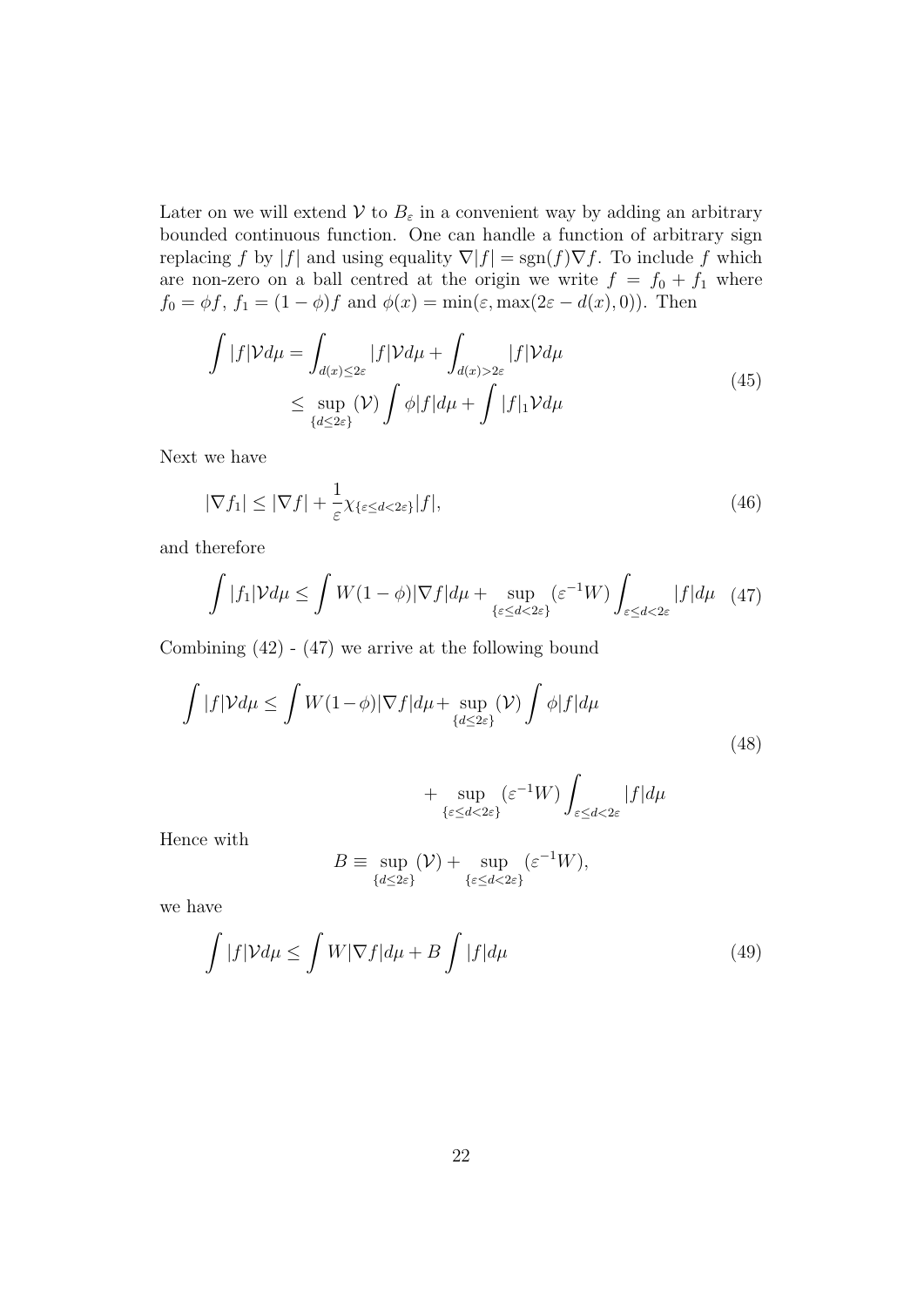Case (i)

For  $U(d) = \beta d^{\alpha}$ , with  $\alpha \in (0, \infty)$  and  $\beta > 0$ , choosing  $W(d) = \alpha^{-1} d^{\kappa}$ , with  $\kappa \geq 1$ , we have

$$
\mathcal{V} \equiv WU' - \text{div}(W\nabla d) = U - \alpha^{-1}\kappa d^{\kappa - 1} - \alpha^{-1}d^{\kappa}\Delta d \tag{50}
$$

Thus if (\*) holds, we have

$$
\mathcal{V} \ge \beta d^{\alpha - 1 + \kappa} - \chi_{\mathbb{M} \setminus B_{\varepsilon}} \left( \alpha^{-1} \kappa N d^{\kappa - 1} + \alpha^{-1} (N - 1) \sqrt{|K|} d^{\kappa} \right) \tag{51}
$$

Hence we conclude with the following result

**Theorem 5.4** Let  $d\mu \equiv e^{-U} d\lambda/Z$  with  $U \equiv \beta d^{\alpha}$  where  $\alpha \in (0, \infty)$ . Suppose  $Ric$  >  $(N-1)K$  with  $K \leq 0$ .

• If  $\alpha > 1$ , then for any  $\kappa \geq 1$ , there exist constants  $c_1, b_1 \in (0, \infty)$  such that

$$
\int |f|Ud\mu \le c_1 \int d^{\kappa} |\nabla f| d\mu + b_1 \int |f| d\mu \tag{52}
$$

• If  $\alpha = 1$  and  $\beta > \alpha^{-1}(N-1)\sqrt{|K|}$ , then for any  $\kappa \geq 1$ , there exists constant  $c_1, b_1 \in (0, \infty)$  such that (52) is true.

• If  $\alpha \in (0,1)$  and Ric  $\geq 0$ , then for any  $\kappa \geq 1$ , there exist constants  $c_1, b_1 \in (0, \infty)$  such that (52) is true.

Moreover if (52) holds, then for any  $q \in (1,\infty)$ , we have

$$
\int |f|^q U d\mu \le c_2 \int d^{q(\kappa - \frac{\alpha}{p})} |\nabla f|^q d\mu + b_2 \int |f|^q d\mu \tag{53}
$$

with  $c_2 \equiv c_1 \lambda q^{q-1} \beta^{\frac{q}{p}} [1 - c_1/(p\lambda)]^{-1}$  and  $b_2 \equiv b_1 [1 - c_1/(p\lambda)]^{-1}$ .

The second part follows from the first by substituting  $f<sup>q</sup>$  in place of f and using elementary arguments involving Young inequality.

As a consequence, by similar arguments as earlier in this section, we obtain the following result on possible coercive inequalities.

**Theorem 5.5** Let  $d\mu \equiv e^{-U} d\lambda/Z$  with  $U \equiv \beta d^{\alpha}$  where  $\alpha \in (0, \infty)$ . Suppose  $Ric \geq (N-1)K$  with  $K \leq 0$ .

• If  $\alpha > 1$ , then for any  $\kappa \geq 1$ , there exist constants  $c \in (0, \infty)$  such that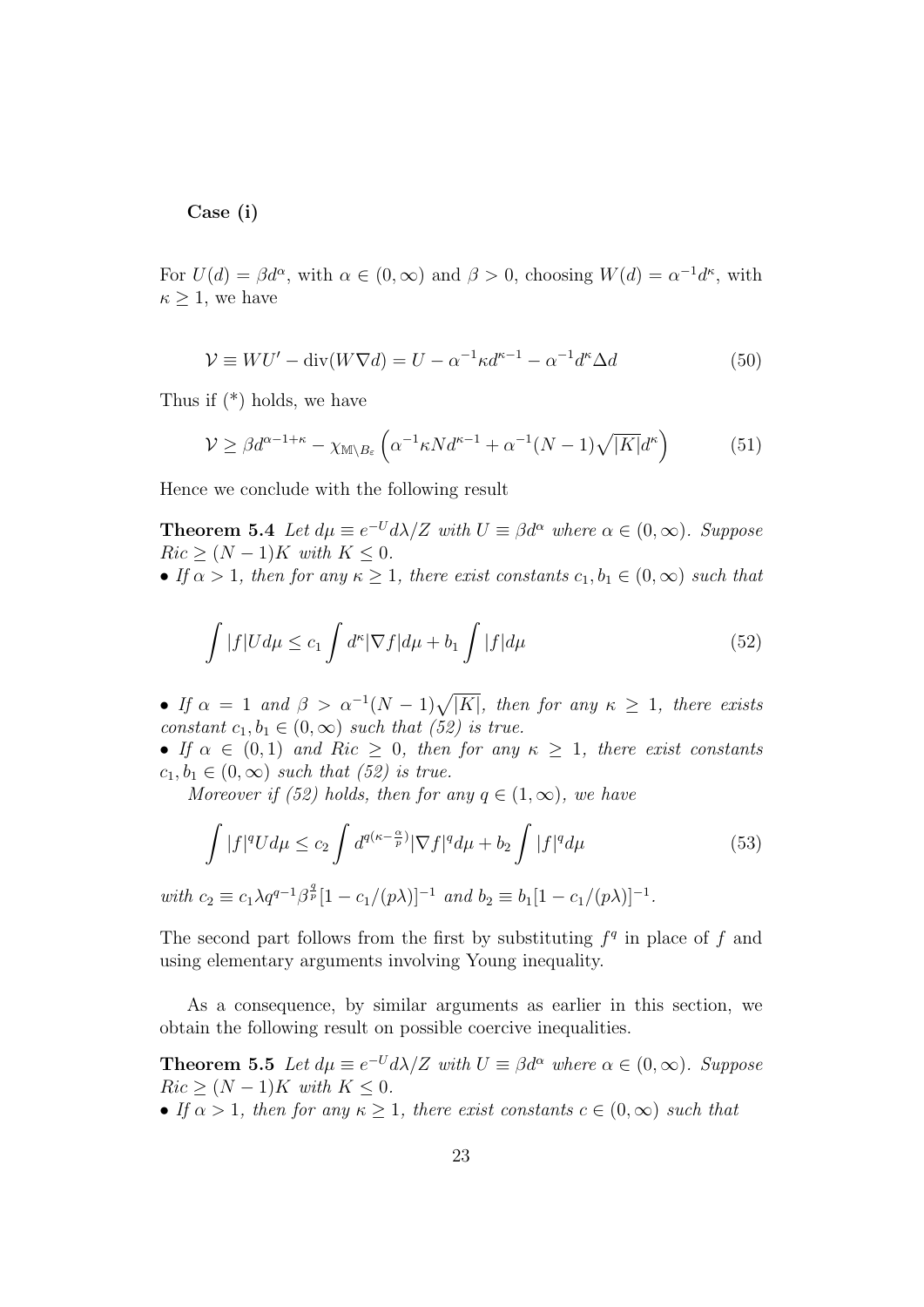$$
\mu|f|^q \log \frac{|f|^q}{\mu|f|^q} \le c \int d^{q(\kappa - \frac{\alpha}{p})} |\nabla f|^q d\mu \tag{54}
$$

• If  $\alpha = 1$  and  $\beta > \alpha^{-1}(N-1)\sqrt{|K|}$ , then for any  $\kappa \geq 1$ , there exist a constant  $c \in (0,\infty)$  such that  $(54)$  is true.

• If  $\alpha \in (0,1)$  and  $Ric \geq 0$ , then for any  $\kappa \geq 1$ , there exist a constant  $c \in (0,\infty)$  such that  $(54)$  is true.

As a consequence the following inequality holds

$$
M \ \mu |f - \mu f|^q \le \int d^{q(\kappa - \frac{\alpha}{p})} |\nabla f|^q d\mu \tag{55}
$$

with some  $M \in (0, \infty)$ .

Case (ii)

For 
$$
U(d) = \beta \log(1+d)
$$
 with  $\beta > 0$ , choosing  $W(d) = d \log(1+d)$  and setting  

$$
\mathcal{V} \equiv U + \chi_{\mathbb{M} \setminus B_{\varepsilon}} \left( W \beta (1+d)^{-1} - \text{div}(W \nabla d) \right)
$$
 (56)

$$
= U - \chi_{\mathbb{M}\setminus B_{\varepsilon}}[1 + \log(1+d)] - \chi_{\mathbb{M}\setminus B_{\varepsilon}}d\log(1+d)\Delta d \tag{56}
$$

Thus if (\*) holds, we have

$$
\mathcal{V} \ge U - \chi_{\mathbb{M}\setminus B_{\varepsilon}}[1 + \log(1+d)] - \chi_{\mathbb{M}\setminus B_{\varepsilon}}d\log(1+d)\left[(N-1)d^{-1} + (N-1)\sqrt{|K|}\right]
$$
\n(57)

Hence we conclude with the following result

**Theorem 5.6** Let  $d\mu \equiv (1+d)^{-\beta} d\lambda/Z$  with  $\alpha \in (0,1)$ . Suppose Ric  $\geq 0$ . If  $\beta > N$ , then

$$
\int |f|Ud\mu \leq c_1 \int d\log(1+d)|\nabla f|d\mu + b_1 \int |f|d\mu \tag{58}
$$

with

$$
c_1 \equiv \beta \cdot [\beta - N]^{-1}
$$

and

$$
b_1 \equiv \beta \cdot [\beta - N]^{-1} \cdot \left( N + \sup_{\{d \le 2\varepsilon\}} (\mathcal{V}) + \sup_{\{\varepsilon \le d < 2\varepsilon\}} (\varepsilon^{-1} W) \right),
$$

Hence, there exist  $c_q, b_q \in (0, \infty)$  such that

$$
\int |f|^q U d\mu \leq c_q \int d^q \log(1+d) |\nabla f|^q d\mu + b_q \int |f|^q d\mu \tag{59}
$$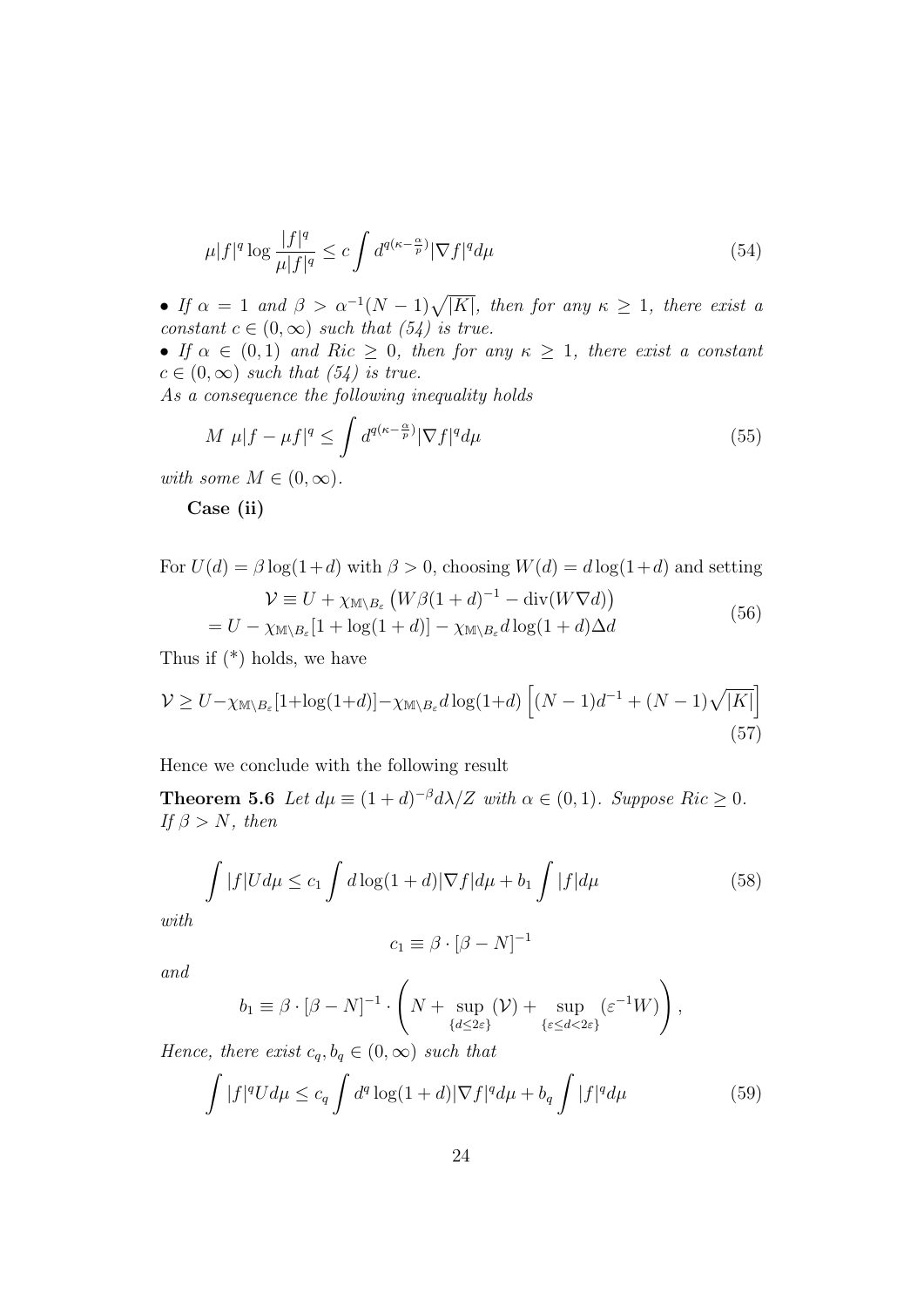The second part follows from the first by substituting  $f<sup>q</sup>$  in place of f and using the following Young inequality

$$
d|\nabla f^q| = q\left(|f|^{q-1} \cdot d|\nabla f|\right) \le \lambda^q d^q |\nabla f|^q + \frac{q}{p} \lambda^{-p} |f|^q
$$

which implies

$$
\int d\log(1+d)|\nabla f^q|d\mu = \int d\log(1+d)q|f|^{q-1}|\nabla f|d\mu
$$
  

$$
\leq \lambda^q \int d^q \log(1+d)|\nabla f|^q d\mu + \frac{q}{p}\lambda^{-p} \int \log(1+d)q|f|^q d\mu
$$

From this and (58), choosing  $c_1 \frac{q}{n}$  $\frac{q}{p}\lambda^{-p} < 1$ , one obtains

$$
\int |f|^q U d\mu \leq c_q \int d^q \log(1+d) |\nabla f|^q d\mu + b_q \int |f|^q d\mu
$$

with  $c_q \equiv c_1 \lambda^q (1 - c_1 \frac{q}{n})$  $(\frac{q}{p}\lambda^{-p})^{-1}$  and  $b_q \equiv b_1(1 - c_1\frac{q}{p})$  $(\frac{q}{p}\lambda^{-p})^{-1}.$ 

As a consequence of the above theorem, using arguments similar to those of sections 4.1 and 4.2, we derive the following result on possible coercive inequalities.

**Theorem 5.7** Let  $d\mu \equiv e^{-\beta \log(1+d)} dx/Z$  with  $\beta > N$ . Suppose Ric  $\geq 0$ . Then for any  $q \geq 1$ , there are constants  $M_q, c_q \in (0, \infty)$ , such that

$$
M_q \mu |f - \mu f|^q \le \mu (1 + d)^q \log(e + d) |\nabla f|^q \tag{60}
$$

and

$$
\mu|f|^q \log \frac{|f|^q}{\mu|f|^q} \le c_q \mu (1+d)^q \log(e+d) |\nabla f|^q \tag{61}
$$

#### 5.1.1 Weighted Inequalities at Large  $\beta$

Let  $U \equiv \beta \log(1+d)$ , with  $\beta > N \equiv dim(M)$ . While the above results are true for any  $\beta > N$ , we will show that for sufficiently big  $\beta$  and  $Ric \geq 0$  due to the special nature of the interaction it is possible to improve the weight in the Poincaré and related Log-Sobolev inequalities.

We start from noting that for a nonnegative differentiable function supported outside a ball of radius  $r$  centred at the origin, one has

$$
\int (1+d)|\nabla f|e^{-U}dx \ge \int (1+d)\nabla d\cdot \nabla f e^{-U}dx
$$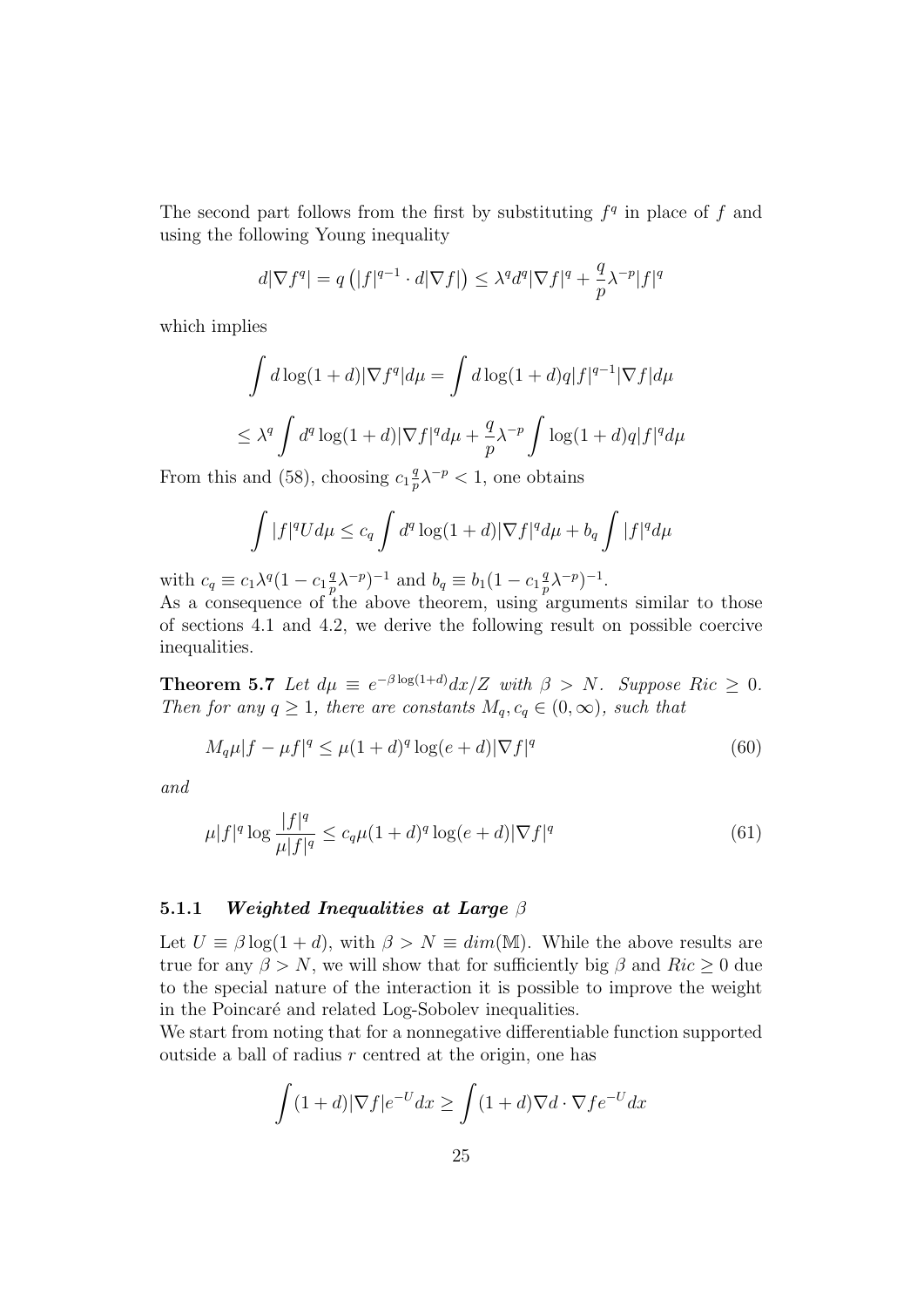$$
= \int (1+d) \left[ \nabla d \cdot \nabla \left( f e^{-U} \right) + f \nabla d \cdot \nabla U \right] dx
$$

and so, taking into the account that  $|\nabla f|^2 = 1$ , one gets

$$
\int f\left[\beta - 1 - (1+d)\Delta d\right]e^{-U}dx \le \int (1+d)|\nabla f|e^{-U}dx
$$

When  $Ric \geq 0$ , we have  $\Delta d \leq (N-1)d^{-1}$  which implies the following bound

$$
M_{\beta} \int f e^{-U} dx \le \int (1+d) |\nabla f| e^{-U} dx \tag{62}
$$

where  $M_{\beta} \equiv \left[\beta - N - \frac{(N-1)}{r}\right]$  $\left\lceil \frac{(-1)}{r} \right\rceil$  Since  $|\nabla f| \geq |\nabla |f||$ , this inequality remains true for not necessarily positive function with f replaced by  $|f|$  on the right hand side. Let now consider the following cutoff function

$$
\chi(t) \equiv \begin{cases} 1 \text{ for } 0 \leq t \leq 2r \\ 1 - \frac{(t-r)}{L} \text{ for } 2r \leq t \leq R \\ 0 \text{ for } t \geq R \end{cases}
$$

with some  $R > 2r$  to be chosen later. Setting  $\tilde{f}_1 \equiv (f - \mu f)\chi$  and  $\tilde{f}_2 \equiv$  $(f - \mu f)\chi$ , we have

$$
\mu|f - \mu f| \le \mu|\tilde{f}_1| + \mu|\tilde{f}_2|
$$

As  $\tilde{f}_1$  is compactly supported Lipschitz function, there is an  $m \equiv m_R \in$  $(0, \infty)$  independent of the function f, such that

$$
\mu|\tilde{f}_1| \le m_R^{-1} \mu |\nabla \tilde{f}_1| \le m_R^{-1} \mu(|\nabla f|\chi) + \frac{1}{m_R(R-2r)} \mu(|f - \mu f|\chi(2r < d < R))
$$

The second term on the right hand side can be treated with the help of (62) as follows. Setting  $\hat{\chi}$  to be a Lipschitz extension of  $\chi(2r < d < R)$  supported outside the ball of radius  $r$ , we have

$$
\mu(|f - \mu f|\chi(2r < d < R)) \le \mu(|f - \mu f|\hat{\chi}) \le M_\beta^{-1} \mu(1 + d)|\nabla f|
$$
\n
$$
+ M_\beta^{-1} \sup |\nabla \hat{\chi}| \mu|f - \mu f|
$$

Thus we obtain

$$
\mu|\tilde{f}_1| \le m_R^{-1} \mu |\nabla \tilde{f}_1| \le \left[m_R^{-1} + \frac{1}{m_R(R - 2r)} M_\beta^{-1}\right] \mu(1 + d) |\nabla f|\hat{\chi} \quad (63)
$$

$$
+ \frac{1}{m_R(R - 2r)} M_\beta^{-1} \sup |\nabla \hat{\chi}| \mu |f - \mu f|
$$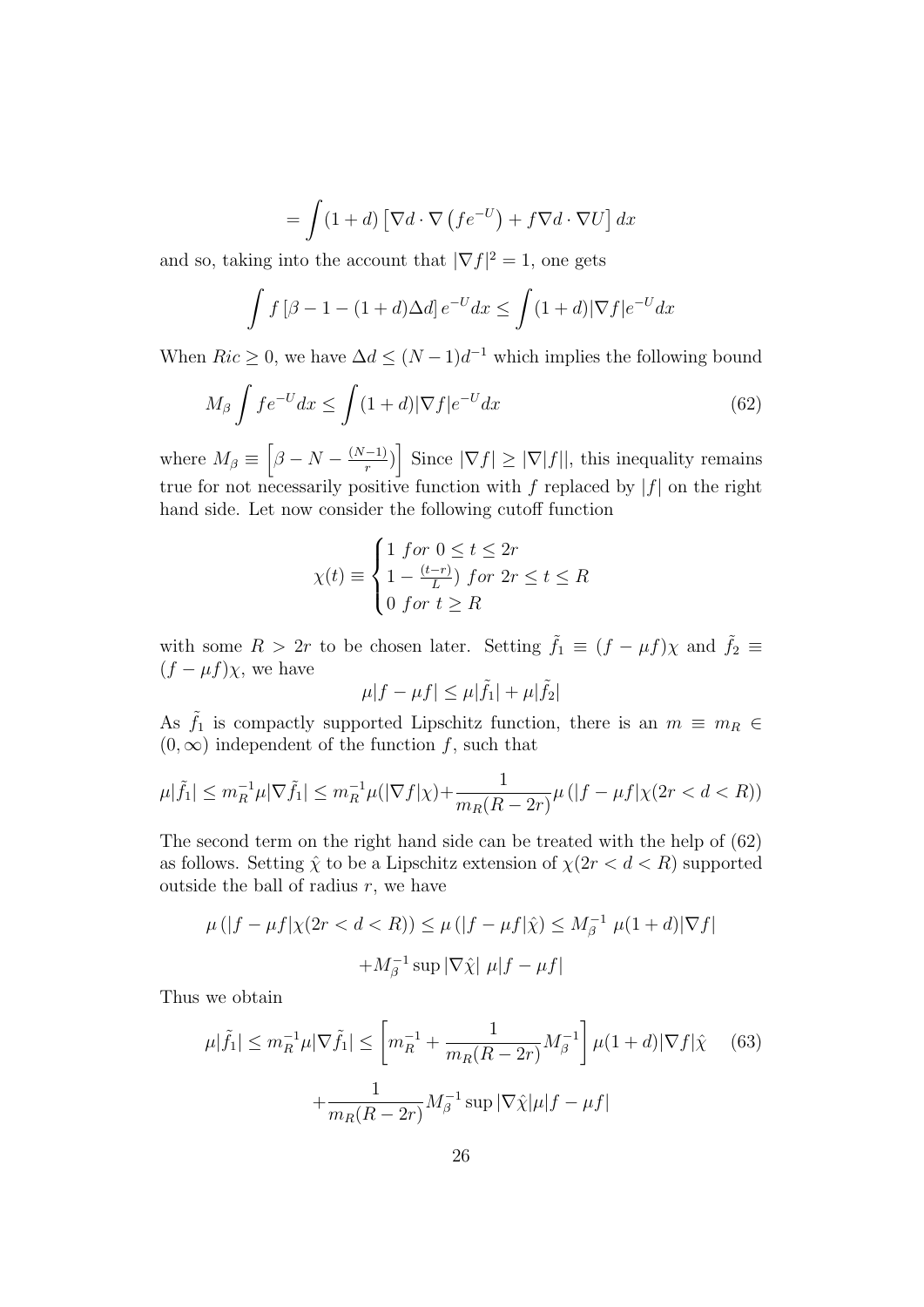On the other hand applying (62) to  $\tilde{f}_2$  we obtain

$$
\mu|\tilde{f}_2| \le M_\beta^{-1} \mu(1+d) |\nabla f|(1-\chi) + M_\beta^{-1} \frac{1+R}{R-r} \mu(|f-\mu f|\chi(r < d < R))) \tag{64}
$$

Combining (63) and (63) we arrive at

$$
\mu|f - \mu f| \le c_0 \mu (1 + d)|\nabla f| + b_0 \mu|f - \mu f| \tag{65}
$$

with

$$
c_0 \equiv \left[ m_R^{-1} + \left( \frac{1}{m_R(R - 2r)} + 1 \right) M_\beta^{-1} \right]
$$

and

$$
b_0 \equiv M_\beta^{-1} \left( \frac{1}{m_R(R - 2r)} \sup |\nabla \hat{\chi}| + \frac{1+R}{R-r} \right)
$$

Since given  $R > 2r$ , one can choose  $\beta > N$  sufficiently large so that  $b_0 < 1$ , we conclude with the following result

**Theorem 5.8** Suppose  $U = \beta \log(1 + d)$ , with  $\beta > N$ , and Ric  $\geq 0$ . Then there exists  $\beta_0 > N$ , such that for any  $\beta > \beta_0$ , one has

$$
M\mu|f - \mu f| \le \mu(1+d)|\nabla f| \tag{66}
$$

with some constant  $M \in (0,\infty)$  independent of f. Consequently, we have

$$
M_q \mu |f - \mu f|^q \le \mu (1+d)^q |\nabla f|^q \tag{67}
$$

with some constant  $M_q \in (0,\infty)$ 

The second part of the theorem follows by similar arguments as the ones used in the proof of Proposition 2.3 in [10].

Next we study the relative entropy estimate as follows. For a non-negative function f, setting  $f_1 \equiv f\chi$  and  $f_2 \equiv f(1-\chi)$  with the same Lipschitz cutoff function  $\chi$ , we have

$$
\mu f \log \frac{f}{\mu f} \le \mu f_1 \log \frac{f_1}{\mu f_1} + \mu f_2 \log \frac{f_2}{\mu f_2}
$$

Since the function  $f_1$  is compactly supported and the density of the measure  $\mu$  restricted to the ball  $B_R(x_0)$  bounded and bounded away from zero, (via the arguments involving Sobolev inequality) we get

$$
\mu f_1 \log \frac{f_1}{\mu f_1} \le c_1 \mu |\nabla f_1| \le c_1 \mu (|\nabla f|\chi) + b_1 \sup |\nabla \chi| \mu f \tag{68}
$$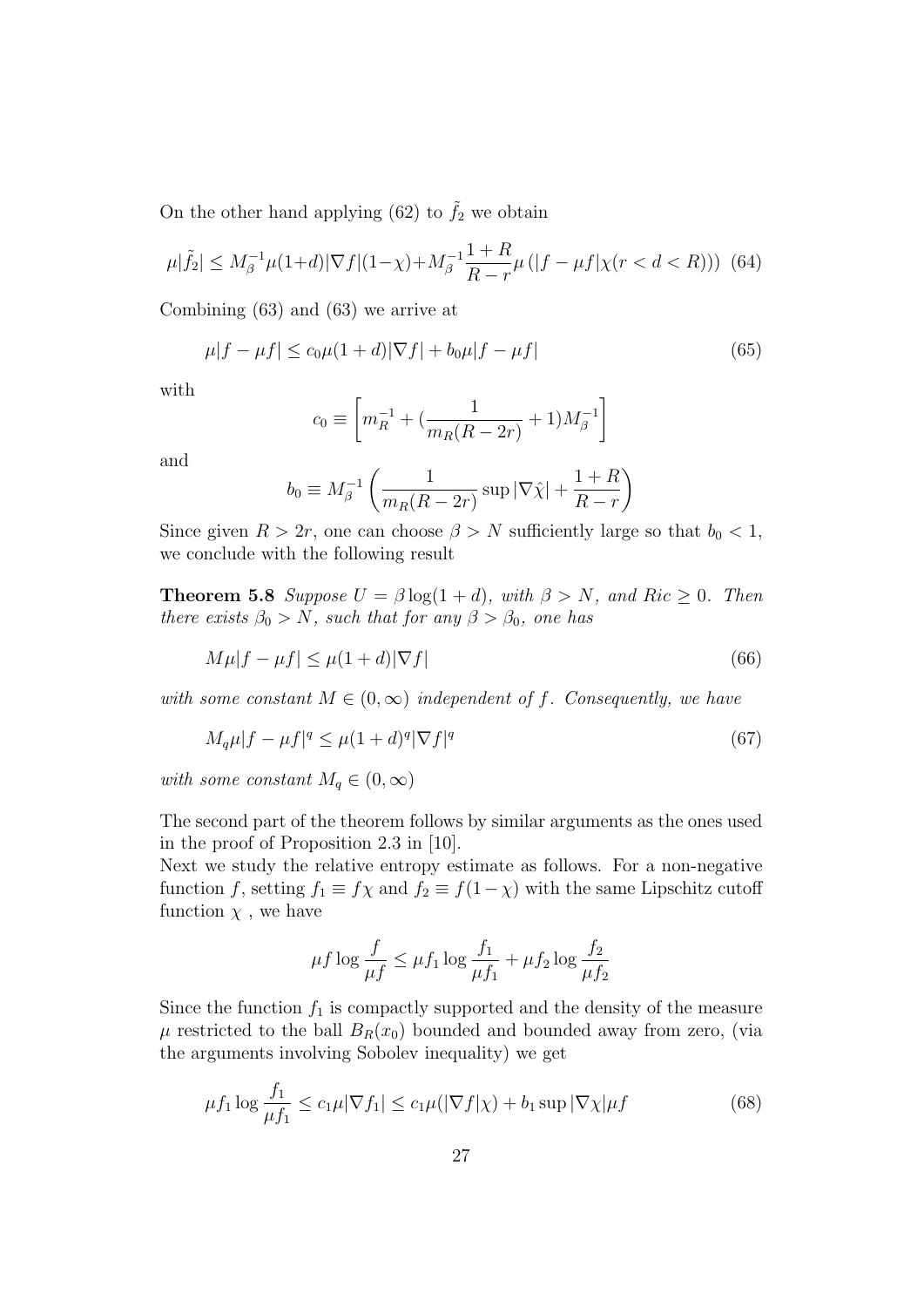with some constants  $c_1, b_1 \in (0, \infty)$  independent of f. Next we apply similar arguments based on Sobolev inequality with the function  $F \equiv \frac{f_2 e^U}{\int_{-\infty}^{\infty} V}$  $\frac{f_2e^{\psi}}{\int f_2e^Udx}$  and the Riemannian measure  $dx$  to get

$$
\int F \log \frac{F}{\int F dx} dx \le a \int |\nabla F| dx + b \int F dx
$$

with some constants  $a, b \in (0, \infty)$ . Hence we have

$$
\mu f_2 \log \frac{f_2}{\mu f_2} \le a\mu |\nabla f|(1-\chi) + \mu f(1-\chi)(a|\nabla U| + b - \log Z) + \mu f_2 U
$$
 (69)

In our current setup we have  $|\nabla U| \leq \beta$ . Moreover, by simple relative entropy arguments, we have

$$
\mu f_2 U = \frac{1}{\lambda} \mu f_2 \log \frac{e^{\lambda U}}{\mu e^{\lambda U}} + \frac{1}{\lambda} \log \mu e^{\lambda U} \mu f_2
$$
  

$$
\leq \frac{1}{\lambda} \mu f_2 \log \frac{f_2}{\mu f_2} + \frac{1}{\lambda} \log \mu e^{\lambda U} \mu f_2
$$

which hold provided that  $\beta > N + \lambda$ . If we can choose  $\lambda > 1$ , this together with (69) implies

$$
\mu f_2 \log \frac{f_2}{\mu f_2} \le c_2 \mu |\nabla f| (1 - \chi) + b_2 \mu f (1 - \chi) \tag{70}
$$

with

$$
c_2 \equiv a(1 - \lambda^{-1})^{-1}
$$

and

$$
b_2 \equiv (1 - \lambda^{-1})^{-1} \left[ a\beta + b - \log Z \frac{1}{\lambda} \log \mu e^{\lambda U} \right]
$$

Combining (70) and (68) we arrive at the following result

**Theorem 5.9** Suppose  $U = \beta \log(1 + d)$ , with  $\beta > N$ , and Ric  $\geq 0$ . Then there exists  $\beta_0 > N$ , such that for any  $\beta > \beta_0$ , one has

$$
\mu f \log \frac{f}{\mu f} \le \bar{c}\mu (1+d) |\nabla f| + \bar{b}\mu f \tag{71}
$$

with some constant  $\bar{c}, \bar{b} \in (0, \infty)$  independent of f. Consequently, if the weighted Poincaré inequality (67) is true for  $q > 1$ , we have

$$
\mu f^{q} \log \frac{f^{q}}{\mu f^{q}} \leq c_{q} \mu (1+d)^{q} |\nabla f|^{q}
$$
 (WLS<sub>q</sub>)

with some constant  $c_q \in (0,\infty)$ .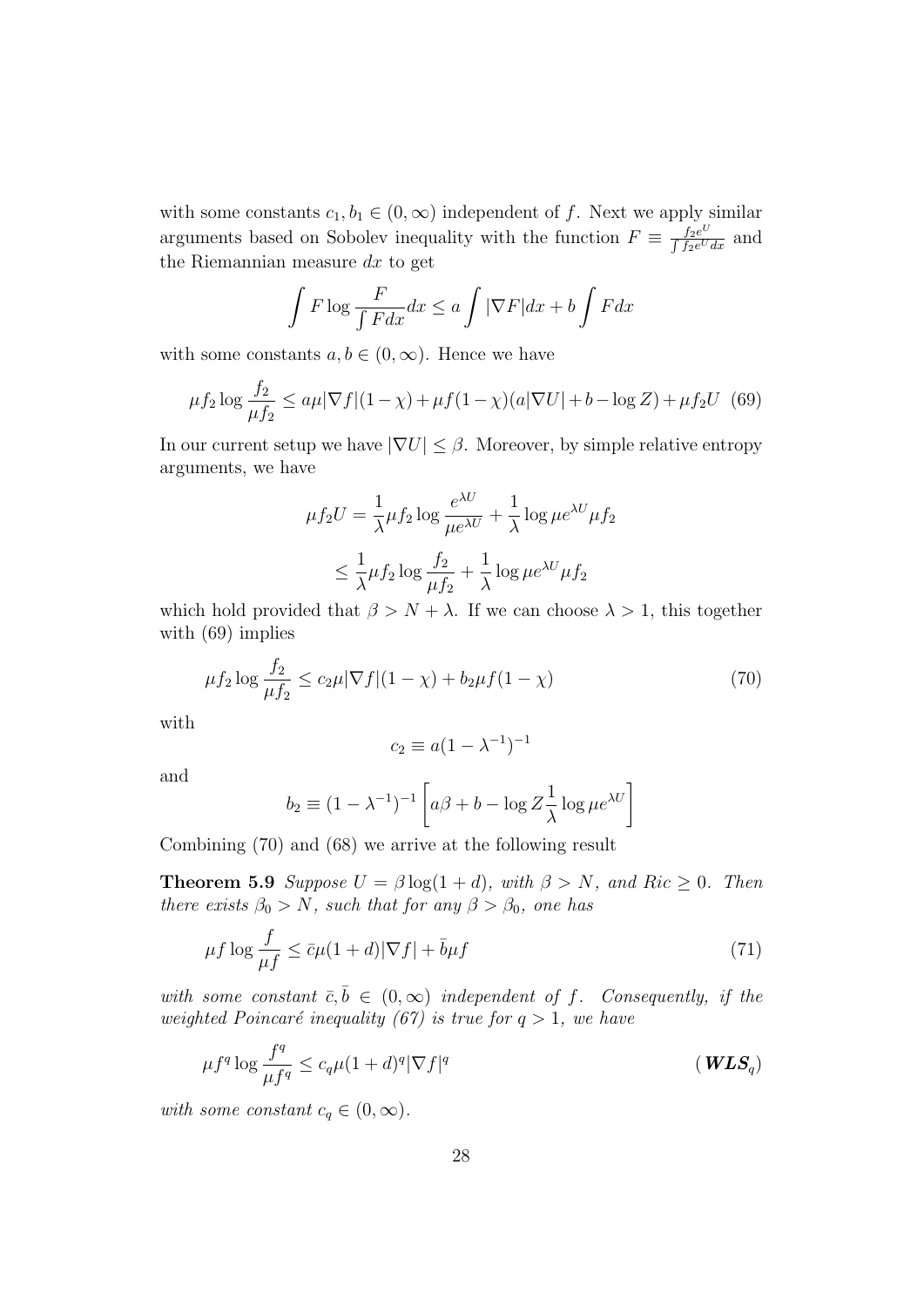We remark that (71) implies similar weighted  $LS_q$  inequality with f replaced by  $|f|^q$  and  $|\nabla f|$  by its q-th power (which follows simply by substitution and use of Hölder inequality), while the tightening is obtained via Rothaus arguments (see e.g. [10]).

## 6 Optimal control distance on the Heisenberg Group.

Heisenberg group  $H_l$  as a manifold is isomorphic to  $\mathcal{R}^{2l+1} = \mathcal{R}^{2l} \times \mathcal{R}$  with the multiplication given by the formula

$$
(x_1, z_1) \circ (x_2, z_2) = (x_1 + x_2, z_1 + z_2 + \frac{1}{2}S(x_1, x_2))
$$

where  $S(x, y)$  is standard symplectic form on  $\mathcal{R}^{2l}$ :

$$
S(x, y) = \sum_{i=1}^{l} (x_i y_{i+l} - x_{i+l} y_i).
$$

Vector fields spanning the corresponding Lie algebra are give as follows

$$
X_i = \partial_{x_i} + \frac{1}{2} x_{i+l} \partial_z,
$$
  

$$
X_{i+l} = \partial_{x_{i+l}} - \frac{1}{2} x_i \partial_z,
$$
  

$$
Z = \partial_z
$$

where  $i = 1, \ldots, l$ .

More generally, we say that a Lie algebra n is a stratified Lie algebra if it can be written as

$$
\mathbf{n} = \oplus_i^m \mathbf{n}_i,
$$
  

$$
[\mathbf{n}_i, \mathbf{n}_j] \subset \mathbf{n}_{i+j}
$$

and  $n$  is generated by  $n_1$ . Note that stratified Lie algebra is nilpotent.

We say that Lie group  $N$  is stratified if it is connected, simply connected and its Lie algebra n is stratified. Since for stratified groups exponential mapping is a diffeomorphizm from  $\bf{n}$  to N, one can identify N with  $\bf{n}$ .

A Lie algebra is step two if it is stratified with  $m = 2$ . In other words it can be written in the form

$$
\mathbf{n}=\mathbf{v}\oplus\mathbf{z}
$$

where **z** is the center (that is  $[\mathbf{n}, \mathbf{z}] = 0$ ) and  $[\mathbf{v}, \mathbf{v}] \subset \mathbf{z}$ .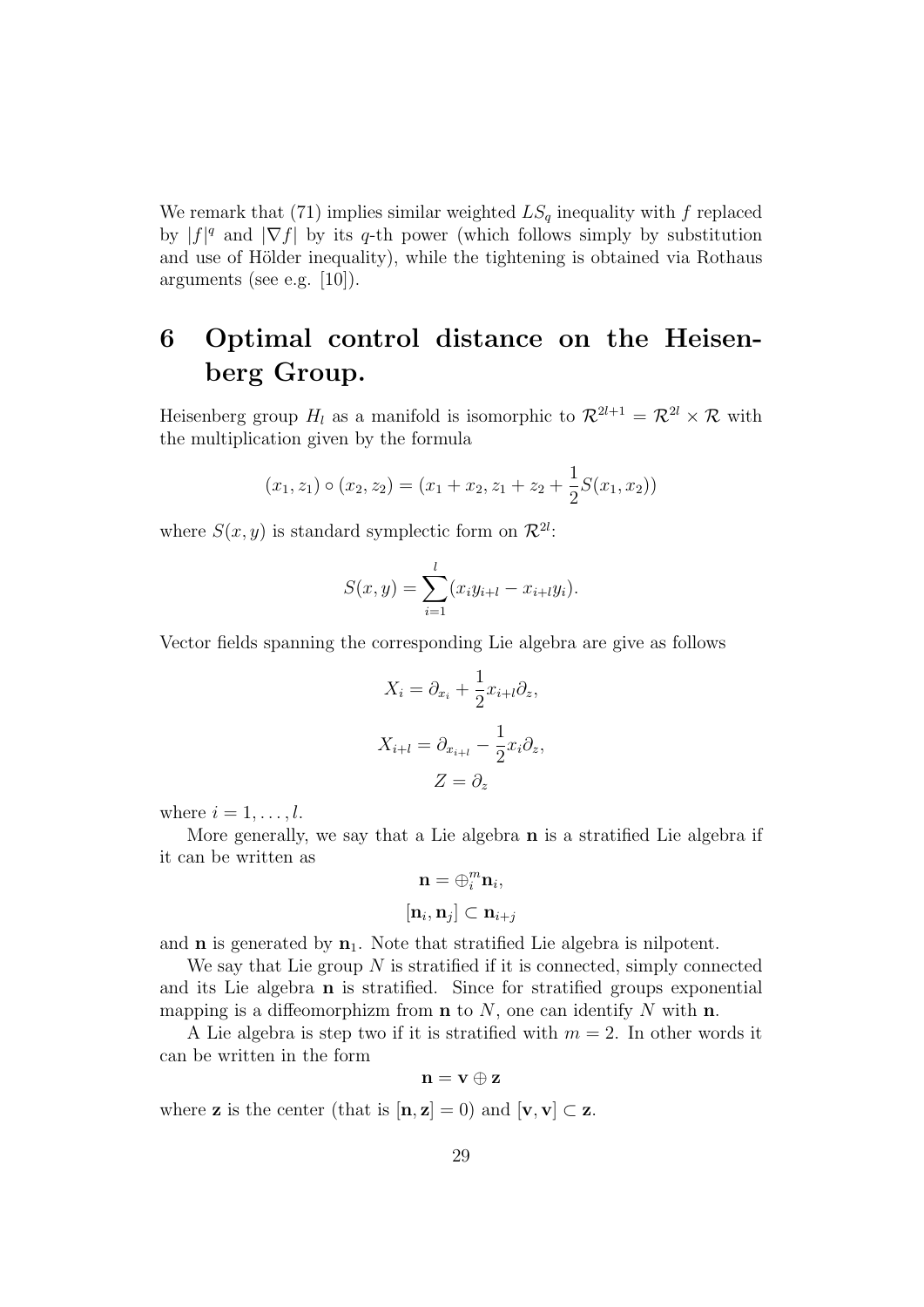On a stratified Lie algebra n we define dilations by the formula

$$
\delta(s)x = s^i x
$$

for  $x \in \mathbf{n}_i$  (and extend linearly to the whole **n**. For  $s \neq 0$   $\delta(s)$  is an automorphism of n. One can also define dilations on the corresponding group:  $\delta(\exp(X)) = \exp(\delta(X)).$ 

A Lie algebra n is of H-type (Heisenberg type) if it is step two and there exists an inner product  $\langle \cdot, \cdot \rangle$  on **n** such that **z** is an orthogonal complement to **v**, and the map  $J_Z : \mathbf{v} \mapsto \mathbf{v}$  given by

$$
\langle J_Z X, Y \rangle = \langle [X, Y], Z \rangle
$$

for  $X, Y \in \mathbf{v}$  and  $Z \in \mathbf{z}$  satisfies  $J_Z^2 = -|Z|^2 I$  for each  $Z \in \mathbf{z}$ . Equivalently, for each  $v \in \mathbf{v}$  of length 1 the mapping  $ad_v^*$  given by

$$
\langle ad_v^*z,y\rangle=\langle z,ad_vy\rangle=\langle z,[v,y]\rangle
$$

is an isometry from  $z^*$  into  $v^*$ .

An H-type group is a connected and simply connected Lie group  $N$  whose Lie algebra is of H-type. We can identify H-type group  $N$  with its Lie algebra n defining multiplication on n by the formula:

$$
(v_1, z_1) \cdot (v_2, z_2) = (v_1 + v_2, z_1 + z_2 + \frac{1}{2}[v_1, v_2])
$$

where  $v_1, v_2 \in \mathbf{v}$  and  $z_1, z_2 \in \mathbf{z}$ .

It is easy to see that Heisenberg group is an H-type group. Also H-type group with one-dimensional center is isomorphic to the Heisenberg group, however there exist H-type groups with center of arbitrary high dimension [29].

On H-type group we consider vector fields  $X_1, \ldots, X_n$  which form an orthonormal basis of v and we introduce the following operators

Subelliptic gradient:

$$
\nabla f = (X_1 f, \dots, X_n f)
$$

Kohn laplacian

$$
\Delta = \sum_{i=1}^{n} X_i^2.
$$

On Heisenberg group  $H_l$   $n = 2l$  and

$$
\Delta = \sum_{i=1}^{2l} \partial_{x_i}^2 + \partial_z \sum_{i=1}^l (x_{i+l} \partial_{x_i} - x_i \partial_{x_{i+l}}) + \frac{|x|^2}{4} \partial_z^2.
$$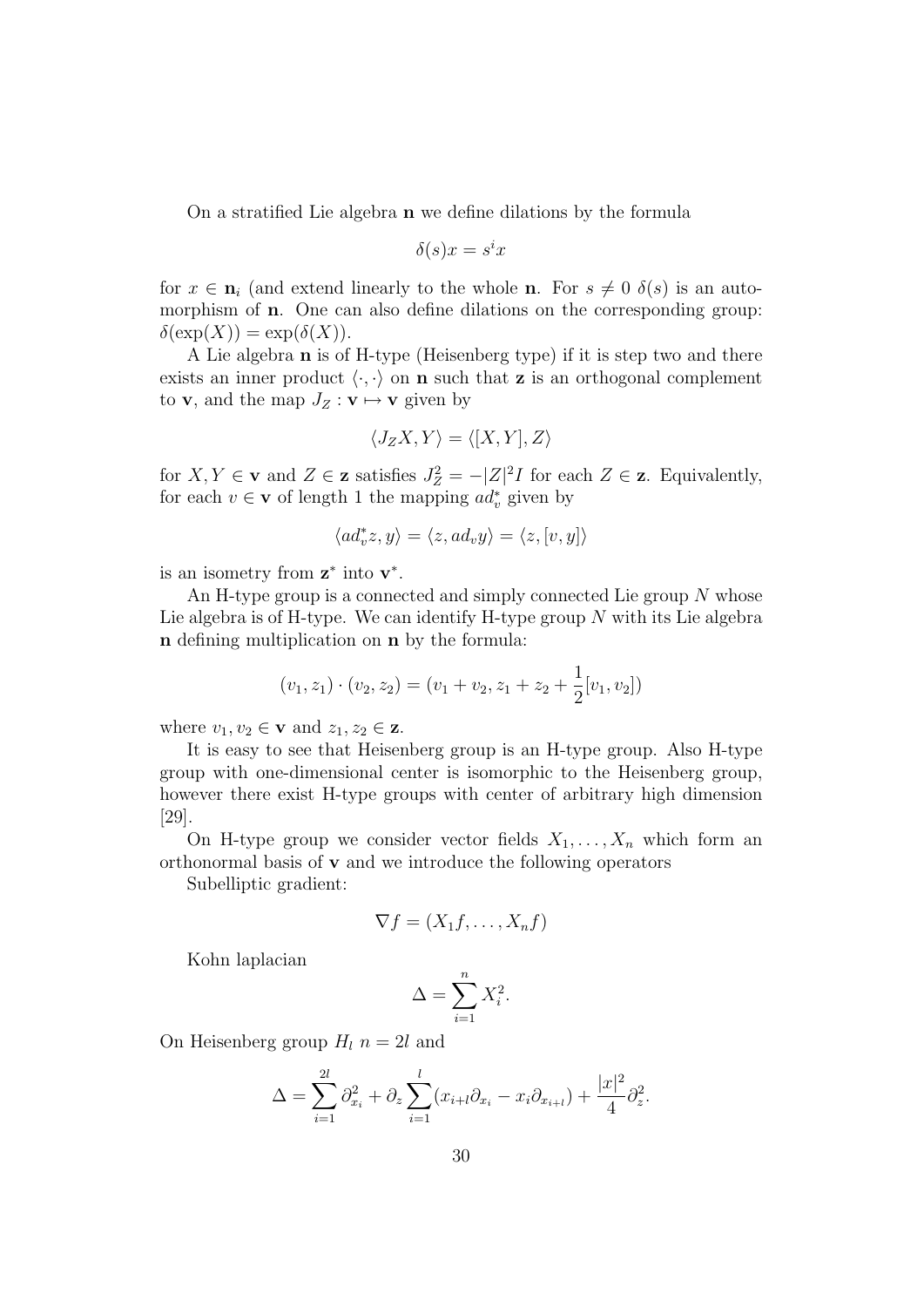On general H-type group we similar, but more complicated expression:

$$
\Delta = \sum_{i=1}^{n} \partial_{v_i}^2 + \sum_{i=1}^{k} \partial_{z_i} \sum J_{\alpha,i} + \frac{|v|^2}{4} \sum_{i=1}^{k} \partial_{z_i}^2
$$

where  $J_{\alpha,i}$  are vector fields corresponding to rotations.

Length of a curve: smooth  $\gamma : [0,1] \mapsto G$  is admissible if  $\gamma'(s) =$  $\sum_{i=1}^n a_i(s)X_i(\gamma(s))$ . If  $\gamma$  is admissible, then  $|\gamma| = \int_0^1 (\sum_{i=1}^n a_i^2(s))^{1/2}$ .

Distance

$$
d(g) = \inf |\gamma|
$$

where infimum is taken over all admissible  $\gamma$  such that  $\gamma(0) = e$  and  $\gamma(1) = q$ .

d is homogeneous of degree 1 with respect to the dilations  $\delta(s)$ , namely for  $s > 0$ 

$$
d(\delta(s)g) = sd(g).
$$

**Lemma 6.1** On H-type group Z distance  $d((v, z))$  depends only on |v| and |z|. Moreover if  $\overline{v}, \overline{z} \in H_1$ ,  $|v| = |\overline{v}|, |z| = |\overline{z}|$ , then  $d((v, z)) = d((\overline{v}, \overline{z}))$ .

*Proof*: Fix vectors  $V, Z \in N$  such that  $|V| = 1, |Z| = 1, v = |v|V$ ,  $z = |z|Z$ . Put  $X = J_Z(V)$ . Since  $J_Z$  is antisymmetric and  $J_Z^2 = I$ ,  $J_Z$  is orthogonal, so  $|X| = 1$ . Also, for any  $S \in \mathbf{z}$  of length 1, we have

$$
|\langle [X,Y],S\rangle|=|\langle J_SX,Y\rangle|\leq |X||Y|
$$

so since

$$
\langle [V, X], Z \rangle = \langle J_Z V, X \rangle = \langle X, X \rangle = |X|^2 = 1
$$

we have  $[V, X] = Z$ .

Now, it is easy to see that the subgroup (in fact a subspace) of  $N$  generated by  $V, X, Z$  is isomorphic to  $H_1$ . Consequently, using images of curves from  $H_1$  to join) with  $(v, z)$  we see that  $d((v, z)) \leq d(((v, 0), z))$  where on the right hand we have distance in  $H_1$ .

To get inequality in the opposite direction consider quotient group  $N/M$ where  $M = \{t \in \mathbf{z} : \langle t, Z \rangle = 0\}$ . It is easy to see that  $N/M$  is still an H-type group (note that since  $N/M$  has one dimensional center it is enough to check the defining property just for  $J_Z$ ). Hence,  $N/M$  is isomorphic to the Heisenberg group of appropriate dimension. For Heisenberg group our claim is well-known.  $\Box$ 

If is known [35] that on Heisenberg group if  $g = (x, z)$  and  $x \neq 0$  then d is smooth at q and  $|\nabla d| = 1$ , however when  $x = 0$  than d is not differentiable at  $g$ .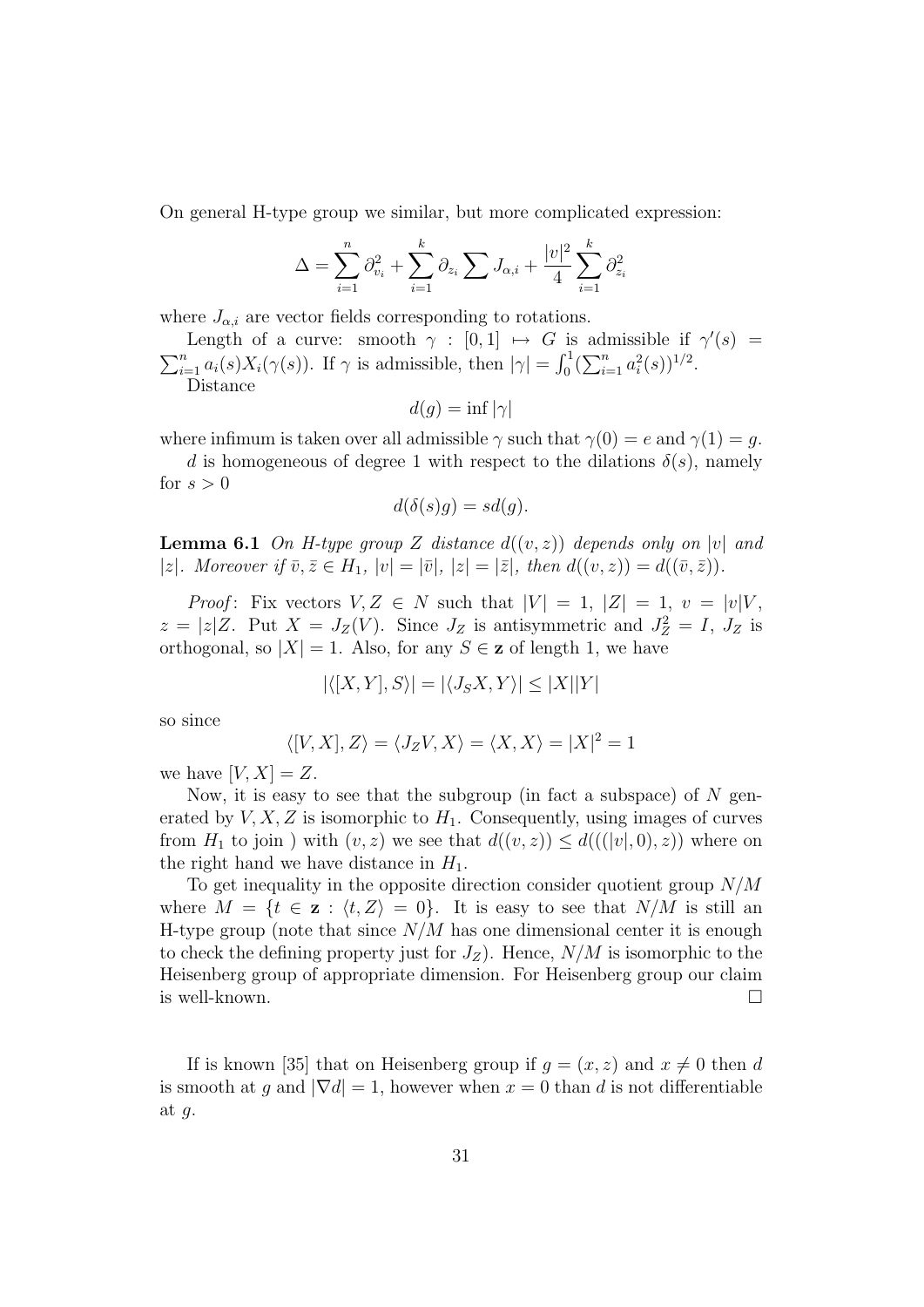**Lemma 6.2** Let  $A_{\epsilon} = (r, z) \in \mathcal{R}^2 : z > 0, r > -\epsilon z$ . There is  $\epsilon > 0$  and a smooth function  $\psi(r, z)$  defined on  $A_{\epsilon}$  such that on each group N of H-type

$$
d((x,z)) = \psi(|x|,|z|).
$$

Moreover,  $\partial_r \psi < 0$  when  $r = 0$ .

*Proof*: First, by Lemma 6.1 without loss of generality we may assume that  $N = H_1$ . Also, if  $|x_1| = |x_2|$  and  $|z_1| = |z_2|$ , then  $d(x_1, z_1) = d(x_2, z_2)$ , so  $\psi$  is uniquely defined for  $r \geq 0$ . We need to show that it has smooth extension to  $A_{\epsilon}$ . Since d is homogeneous, it is enough to construct smooth extension in a neighbourhood of a single point  $q = (0, 1)$ .

There exist a smooth geodesic (length minimizing curve)  $\gamma$  joining  $e =$  $(0, 0)$  and g. We use length as a parametrization of  $\gamma$ , so  $\gamma(d(g)) = g$ . For  $s < s_0 = d(g)$  we have  $d(\gamma(s)) = s$ .

Let  $\gamma(s) = (\gamma_x(s), \gamma_z(s))$ . Since square of Euclidean distance is smooth  $|\gamma_x|^2$  is smooth. We can write  $|\gamma_x|^2(s) = (s-s_0)^2 \rho(s)$  where  $\rho$  is smooth and  $\rho(s_0) = 1$ , so  $|\gamma_x|^2(s)$  has a square root  $\phi(s) = (s_0 - s)\rho^{1/2}(s)$  which is smooth for s close to  $s_0$ . Since both  $\phi$  and  $|\gamma_x|$  are positive square roots of  $|\gamma_x|^2$  for  $s_0 - \epsilon < s < s_0$  we have

$$
|\gamma_x(s)| = \phi(s)
$$

for  $s_0 - \epsilon < s \leq s_0$ . Put

$$
\eta(s,t) = (t\phi(s), t^2\gamma_z(s)).
$$

Since  $\gamma$  is admissible  $|\gamma_z|'(s_0) = 0$  so the Jacobi matrix at  $(s, t) = (s_0, 1)$  is

$$
\left(\begin{array}{cc} -1 & 0 \\ 0 & 2 \end{array}\right)
$$

and by the inverse function theorem  $\eta$  is invertible in a neighbourhood of  $(s_0, 1)$ . So, there exist  $f_1, f_2$  such that

$$
(r, p) = \eta(f_1(r, p), f_2(r, p)).
$$

We claim that  $\psi(r, p) = f_1(r, p) f_2(r, p)$  give us extension of  $\psi$  to a neighbourhood of g. Consider  $(x, z)$  close to g. Let  $(s, t) = (f_1(|x|, z), f_2(|x|, z))$ . We have

$$
|x| = t\phi(s) = t|\gamma_x(s)| = |(\delta_t \gamma(s))_x|,
$$
  

$$
z = t^2 \gamma_z(s) = (\delta_t \gamma(s))_z
$$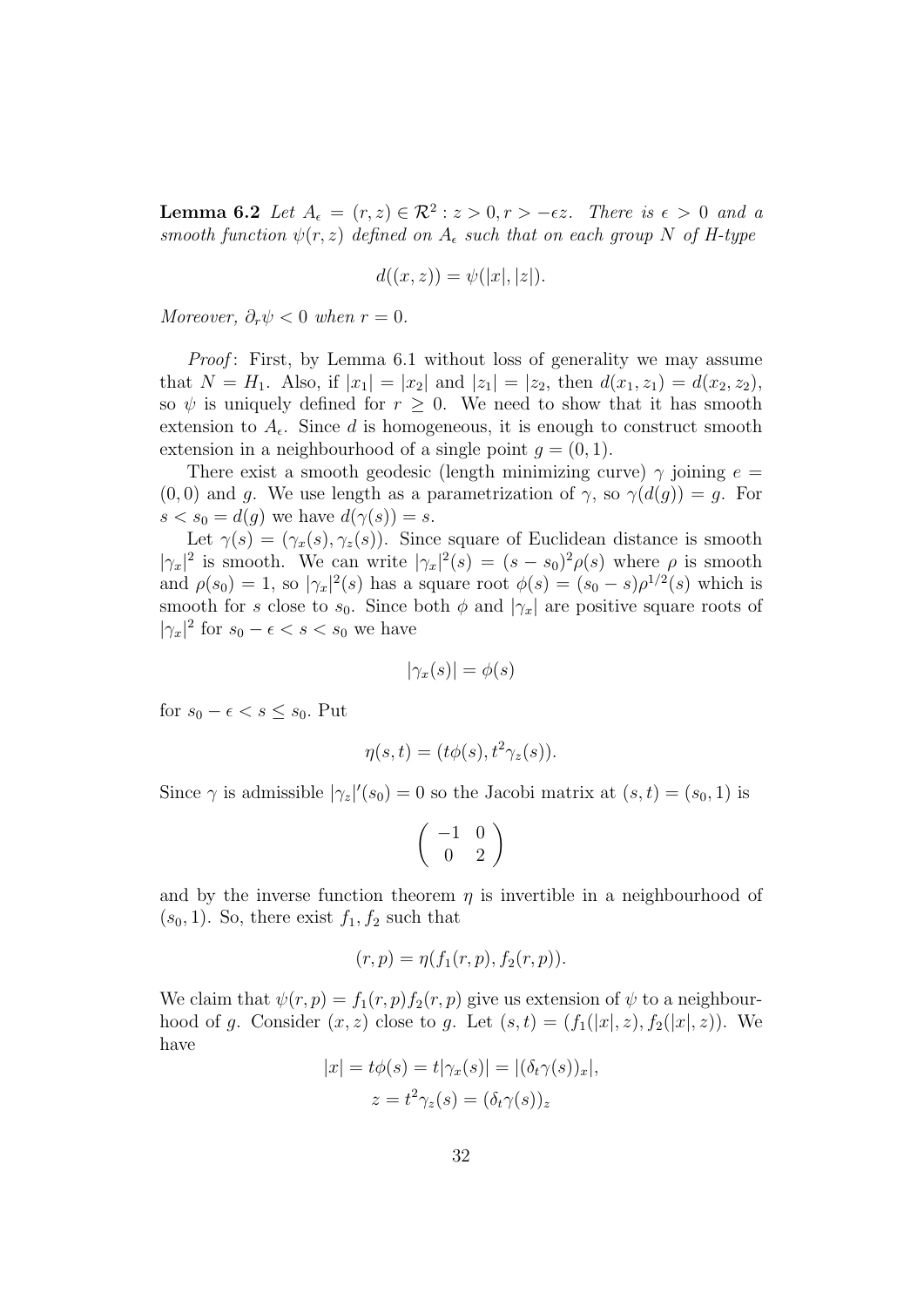so

$$
d((x, z)) = d(\delta_t \gamma(s)) = td(\gamma(s)) = ts = f_1(r, z) f_2(r, z) = \psi(r, z).
$$

Now it remains to find sign  $(\partial_r \psi)(0, z)$ . Form equality  $(r, p) = \eta(f_1(r, p), f_2(r, p))$ we see  $I = \eta' \cdot f'$ . We substitute  $(r, p) = (0, 1)$  and note that this corresponds to  $(s_0, 1)$ . So

$$
\left(\begin{array}{cc} 1 & 0 \\ 0 & 1 \end{array}\right) = \left(\begin{array}{cc} -1 & 0 \\ 0 & 2 \end{array}\right) \cdot \left(\begin{array}{c} \partial_r f \\ \partial_p f \end{array}\right)
$$

and using first row we get  $1 = -(\partial_r f_1)(0, 1), 0 = -(\partial_r f_2)(0, 1)$  so

$$
(\partial_r \psi)(0,1) = (\partial_r f_1)(0,1) f_2(0,1) + f_1(0,1)(\partial_r f_2)(0,1) = (\partial_r f_1)(0,1) = -1
$$

**Theorem 6.1** If N is an H-type group, then there is K such that if  $d(q) \geq 1$ , then

$$
\Delta d \leq K
$$

where  $\Delta$  is understood in the sense of distributions.

*Proof*: Due to homogeneity, it is enough to prove the inequality only for g with  $d(g) = 1$  (more precisely, in a small neighbourhood of each such g). Namely, if  $s = d(g) > 1$  then

$$
\Delta d(g) = s^{-2} \Delta d(\delta(s)g) = s^{-1} \Delta d(g).
$$

Next,  $d((x, z)$  is smooth when  $x \neq 0$ , so it is enough to prove the inequality in a small neighbourhood of  $(0, z_0)$  where  $z_0 >$  is chosen so that  $d((0, z_0)) = 1$ .

Below we give computation on Heisenberg group:

$$
\partial_{x_i} d((x, z)) = \partial x_i \psi(|x|, z) = \frac{x_i}{|x|} \partial_r \psi(|x|, z),
$$

$$
\partial_{x_i}^2 d((x, z)) = \partial x_i \left(\frac{x_i}{|x|} \partial_r \psi(|x|, z)\right)
$$

$$
= \frac{x_i^2}{|x|^2} \partial_r^2 \psi(|x|, z) + \left(\frac{1}{|x|} \partial_r \psi(|x|, z) - \frac{x_i^2}{|x|^3} \partial_r \psi(|x|, z)\right),
$$

$$
\sum_{i=1}^{2n} \partial_{x_i}^2 d((x, z)) = \frac{2n - 1}{|x|} \partial_r \psi(|x|, z) + \partial_r^2 \psi(|x|, z),
$$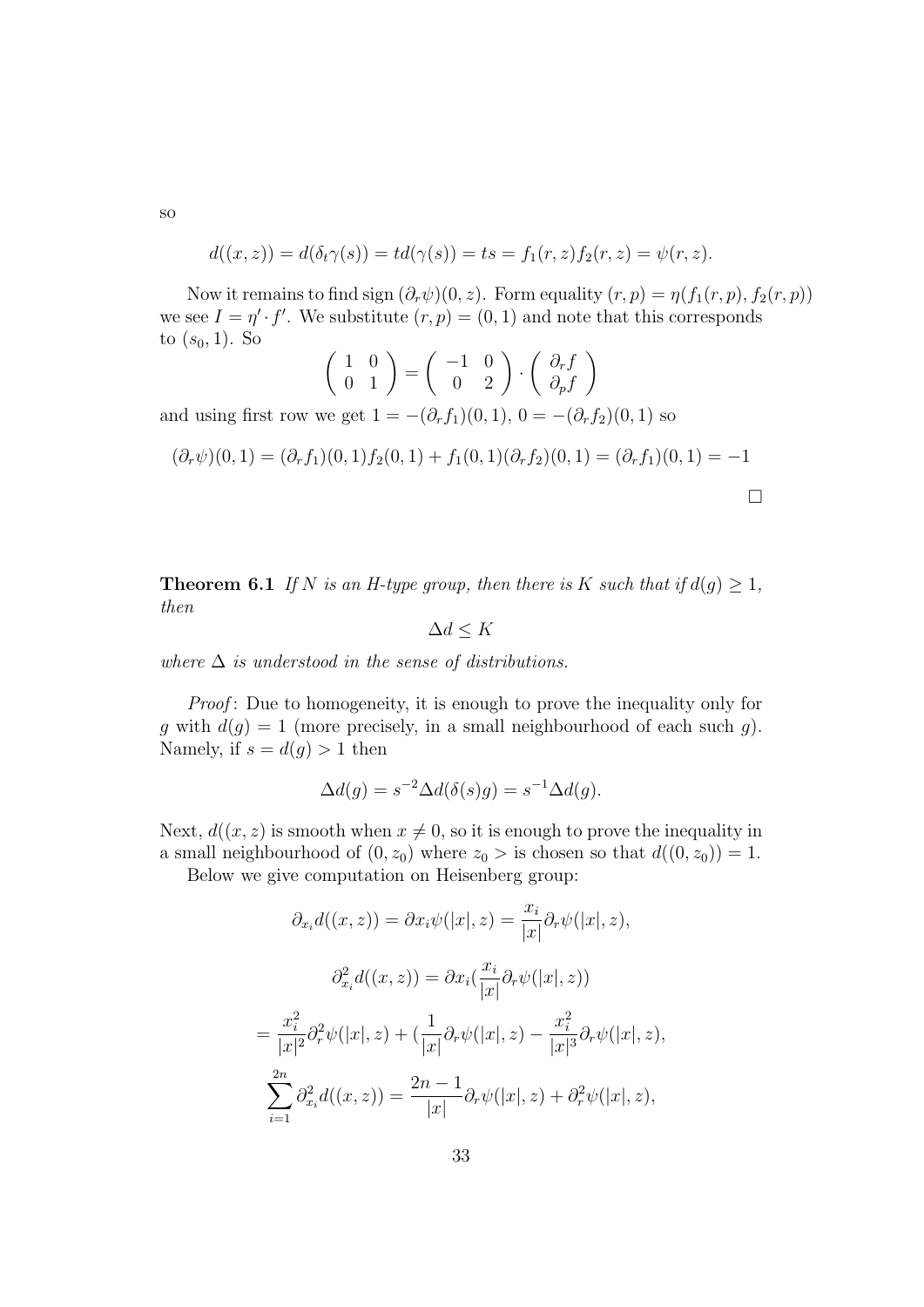$$
(x_{i+n}\partial_{x_i} - x_i \partial_{x_{i+n}})d((x, z)) = \left(\frac{x_{i+n}x_i}{|x|} - \frac{x_ix_{i+n}}{|x|}\right)\partial_r \psi(|x|, z) = 0,
$$
  

$$
\Delta d((x, z)) = \frac{2n - 1}{|x|}\partial_r \psi(|x|, z) + \partial_r^2 \psi(|x|, z) + \frac{|x|^2}{4}\partial_z^2 \psi(|x|, z).
$$

Since  $\psi$  is smooth the second term and third term is bounded in a neighbourhood of  $(0, z_0)$ . Since  $\partial_r \psi(0, z_0) < 0$  the first term is unbounded, but negative in a neighbourhood of  $(0, z_0)$ , which gives the claim on Heisenberg group.

On general H-type groups instead of  $x_{i+n}\partial_{x_i} - x_i\partial_{x_{i+n}}$  one must handle the  $J_{\alpha,i}$  term. However, since  $J_{\alpha,i}$  generates rotations in v space and d is rotationally invariant again  $J_{\alpha,i}d = 0$ .

#### 6.1 Counterexample for homogeneous norm

On stratified groups  $N$  one may introduce a homogeneous norm, that is a continuous function  $\phi: N \mapsto [0, \infty)$  such that  $\phi(e) = 0, \phi(x) > 0$  for  $x \neq e$ and  $\phi(\delta_s(x)) = s\phi(x)$  for  $s > 0$ . Homogeneous norms are equivalent to each other, if  $\phi_1$  and  $\phi_2$  are two homogeneous norms, then there is C such that

$$
C^{-1}\phi_1 \le \phi_2 \le C\phi_1.
$$

The optimal control distance d gives one example of homogeneous norm, but there are others. In particular, it is possible to choose homogeneous norm so that it is smooth for  $x \neq e$  (we will call such homogeneous norm smooth). Smooth homogeneous norms are convenient in many situations. For smooth homogeneous norm  $\phi$  the condition  $(\Delta \phi)(x) \leq K$  for  $\phi(x) \geq 1$  is automatically satisfied. However, we are going to prove that for such norm  $|\nabla \phi|(x) = 0$  for some  $x \neq e$ , and consequently log-Sobolev inequality like the one for optimal control distance can not hold.

**Theorem 6.2** Let N be a stratified group, and  $\phi$  be a smooth homogeneous norm on N. There exists  $x \neq e$  such that  $|\nabla \phi|(x) = 0$ .

*Proof*: Let  $X_1, \ldots, X_n$  be a basis of  $\mathbf{n}_1$ . We claim that for  $(a_1, \ldots, a_n) \in$  $R^n - \{0\},\$ 

$$
\sum a_i(X_i \phi)(\exp(\sum a_i X_i)) > 0.
$$
\n(72)

Namely,  $\exp(t\sum a_i X_i)$  is a one parameter subgroup of N, so

$$
\partial_t(\phi(\exp(t\sum a_i X_i)) = \sum a_i(X_i\phi)(\exp(t\sum a_i X_i))
$$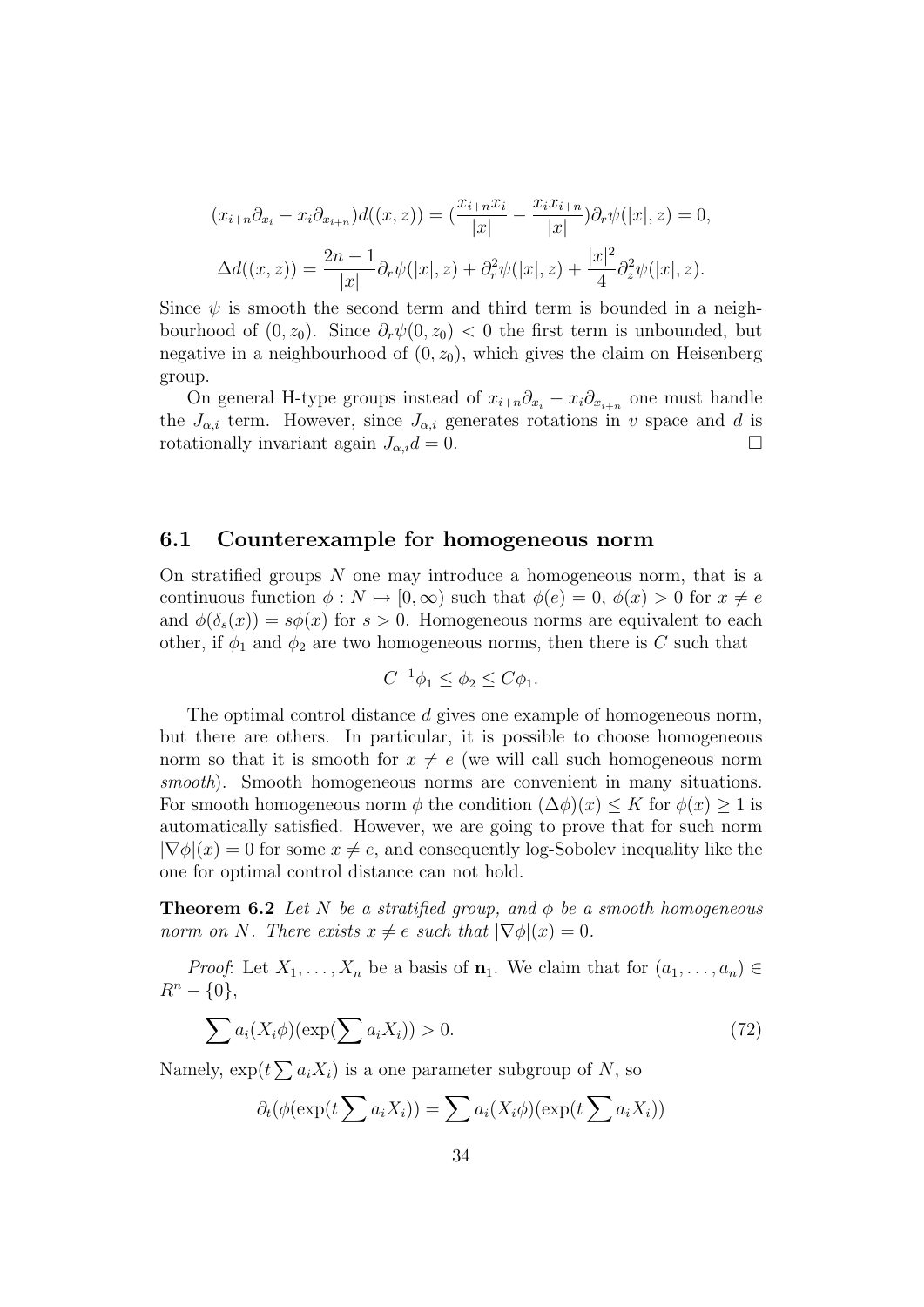However, by homogeneity

$$
\partial_t(\phi(\exp(t\sum a_i X_i)) = \partial_t(t\phi(\exp(\sum a_i X_i)) = \phi(\exp(\sum a_i X_i) > 0
$$

so (72) holds.

Using the  $X_1, \ldots, X_n$  basis we identify  $\mathbf{n}_1$  with  $R^n$ . This identification gives us scalar product on  $n_1$ . We extend this scalar product to a scalar product on **n** such that  $\mathbf{n}_i$  is orthogonal to  $\mathbf{n}_j$  for  $i \neq j$ .

Let S  $(S)$  be the unit sphere in  $n_1$  (in n respectively). Define mapping  $\eta: S \mapsto S$  by the formula  $\eta(x) = \frac{(\nabla \phi)(\exp(x))}{|\nabla \phi|(\exp(x))}$  (note that we use identification  $\mathbf{n}_1 = R^n$  here). By (72) on  $S |\nabla \phi|(\exp(x)) > 0$  so  $\eta$  is well defined. Also,  $\eta$  is homotopic with identity. Namely put  $\chi(\sum a_i X_i) = (a_1, \ldots, a_n)$ . If  $f_t$  is defined by the formula  $f_t(x) = t\eta(x) + (1-t)\chi$ , then for  $x = \sum a_i X_i$  we have  $\langle f_t(x), x \rangle > 0$ , so  $f_t$  takes values in  $R^n - \{0\}$ . Consequently  $g_t(x) = \frac{f_t(x)}{|f_t(x)|}$ gives homotopy of mappings from S to S.

If  $(\nabla \phi)(\exp(x)) \neq 0$  on  $\tilde{S}$ , then  $\eta$  is homothopic to a constant. Namely,  $\tilde{S}$  contains a homeomorphic copy of  $n+1$  dimensional disc D having S as a boundary and  $\frac{(\nabla \phi) \circ \exp}{|(\nabla \phi) \circ \exp|}$  gives required homotopy. However, it is well known that identity of the sphere is not homotopic to a constant – so we reach contradiction with assumption that  $(\nabla \phi)(\exp(x)) \neq 0$ .

**Lemma 6.3** If f is smooth function on a stratified group  $N$ , d is optimal control metric on N,  $x_0 \in N$  is fixed then

$$
|f(x) - f(x_0)| \le O(d(x, x_0)).
$$

If additionally  $(\nabla f)(x_0) = 0$ , then

$$
|f(x) - f(x_0)| \le O(d^2(x, x_0)).
$$

*Proof*: Let  $\gamma : [0, 1] \mapsto N$  be an admissible curve joining  $x_0$  and x. We have  $\gamma'(s) = \sum a_i(s) X_i(\gamma(s))$ , so

$$
|f(x) - f(x_0)| = \int_0^1 |(f \circ \gamma)'| = \int_0^1 |\sum a_i(s)(X_i f) \circ \gamma|
$$
  

$$
\leq \int_0^1 |\gamma'||(\nabla f) \circ \gamma| \leq |\gamma| \sup_{s \in [0,1]} |(\nabla f) \circ \gamma(s)|.
$$

Put  $r = d(x, x_0)$ . If  $|\gamma| \leq r + \varepsilon$ , then  $\gamma(s) \in B(x, r + \varepsilon)$  and

$$
|f(x) - f(x_0)| \le (r + \varepsilon) \sup_{y \in B(x, r + \varepsilon)} |(\nabla f)(y)|.
$$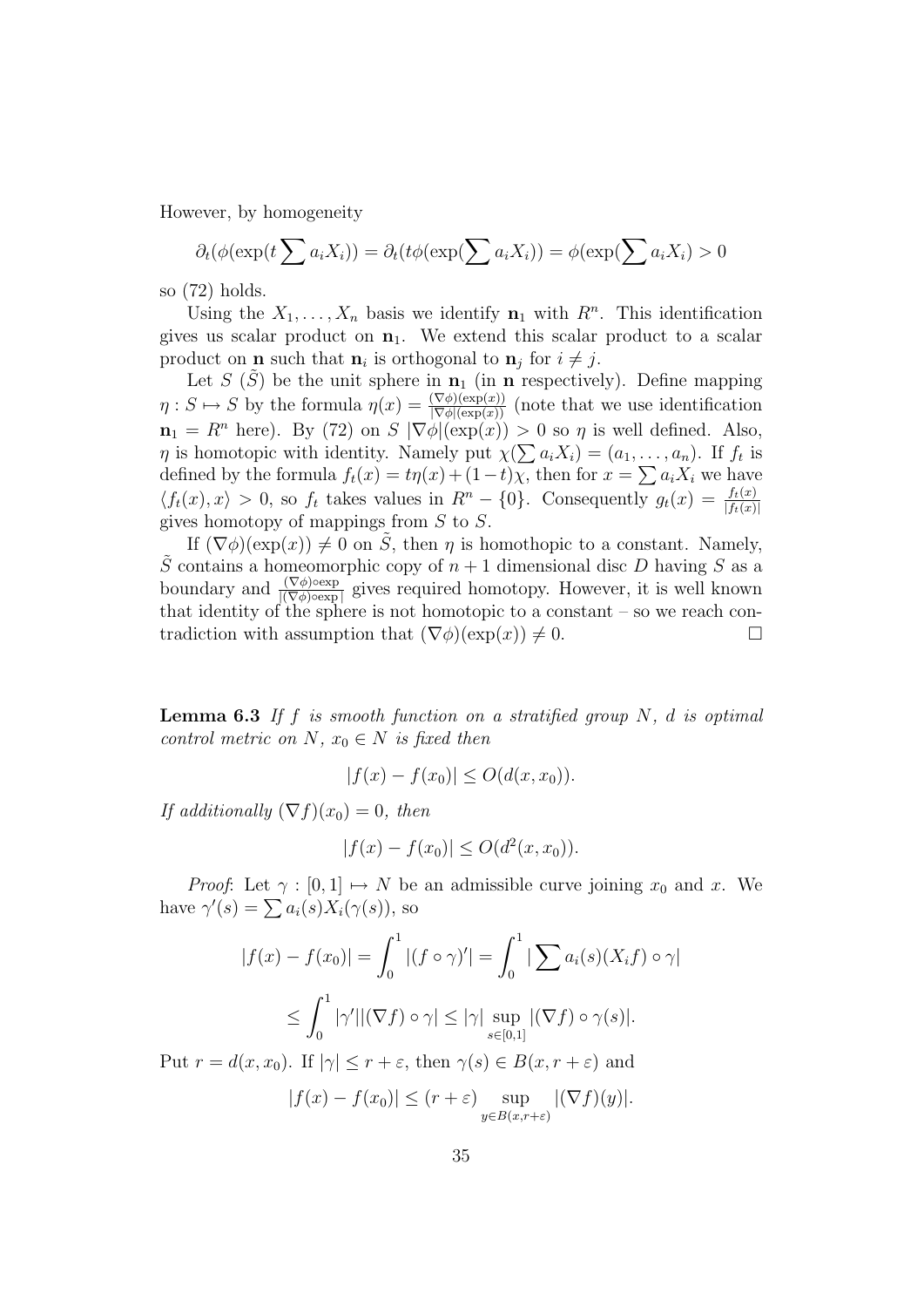Taking  $\varepsilon \to 0$  we get

$$
|f(x) - f(x_0)| \leq r \sup_{y \in B(x,r)} |(\nabla f)(y)|.
$$

Since  $f$  is smooth the supremum is finite which gives the first claim of the lemma. If  $(\nabla f)(x_0) = 0$ , then we can apply the first part to  $X_i f$  and get

$$
\sup_{y \in B(x,r)} |(\nabla f)(y)| \le Cr \sup_{y \in B(x,r)} |(\nabla \nabla f)(y)|,
$$
  

$$
|f(x) - f(x_0)| \le Cr^2 \sup_{y \in B(x,r)} |(\nabla \nabla f)(y)|
$$

which gives the second claim.  $\Box$ 

**Theorem 6.3** Let N be a stratified group and  $\phi$  be a smooth homogeneous norm on N. For  $\beta > 0$ ,  $p \ge 1$  put  $\mu_{\beta,p} = \exp(-\beta \phi^p)/Z d\lambda$ , where Z is a normalizing factor such that  $\mu_{\beta,p}$  is a probability measure. The measure  $\mu_{\beta,p}$ satisfies no  $LS_q$  inequality with  $q \in (1, 2]$ .

*Proof:* Fix  $\beta > 0$ ,  $p \geq 1$ ,  $q \in (1, 2]$ . Suppose that  $\mu_{\beta, p}$  satisfies LS<sub>q</sub>. We are going to show that this leads to contradiction. Let  $x_0$  be such that  $(\nabla \phi)(x_0) = 0$ . For  $t > 0$  put  $r = t^{(-p+1)/2}$  and  $f = \max(\min((2$  $d(x, tx_0)/(r, 1), 0$ . By homogeneity and Lemma 6.3 we have  $\phi(x)-\phi(tx_0) \leq$  $C_1 r^2$  on  $B(tx_0, 2r) = \{x : d(x, tx_0) \leq 2r\}$ , so  $\phi(x)^p - \phi(tx_0)^p \leq C_2$ . Consequently the exponential factor in  $\mu_{\beta,p}$  is comparable to a constant on support of f. Also  $|\nabla f| \leq r^{-1}$  and

$$
\mu_{\beta,p}|f|^q \approx r^Q \exp(-\beta \phi(tx_0)^p),
$$

$$
\log(\mu_{\beta,p}|f|^q) \approx -t^p,
$$

$$
\mu_{\beta,p}|\nabla f| \approx r^{-q}r^Q \exp(-\beta \phi(tx_0)^p),
$$

$$
\mu_{\beta,p}(|f|^q \log(|f|^q \mu_{\beta,p}|f|^q) \approx \int_{B(tx_0,r)} |f|^q t^p d\mu_{\beta,p} \approx t^p r^Q \exp(-\beta \phi(tx_0)^p).
$$

Using  $LS<sub>q</sub>$  we get

$$
t^p r^Q \exp(-\beta \phi(tx_0)^p) \leq Mr^{-q} r^Q \exp(-\beta \phi(tx_0)^p)
$$

for large  $t$ , so

$$
t^p \le Mr^{-q} = Mt^{-(p+1)/2}
$$

for large t, and  $p \le q(p-1)/2$ . Since  $p \ge 1$  and  $q \le 2$ , this implies  $p \le p-1$ which is a contradiction.  $\Box$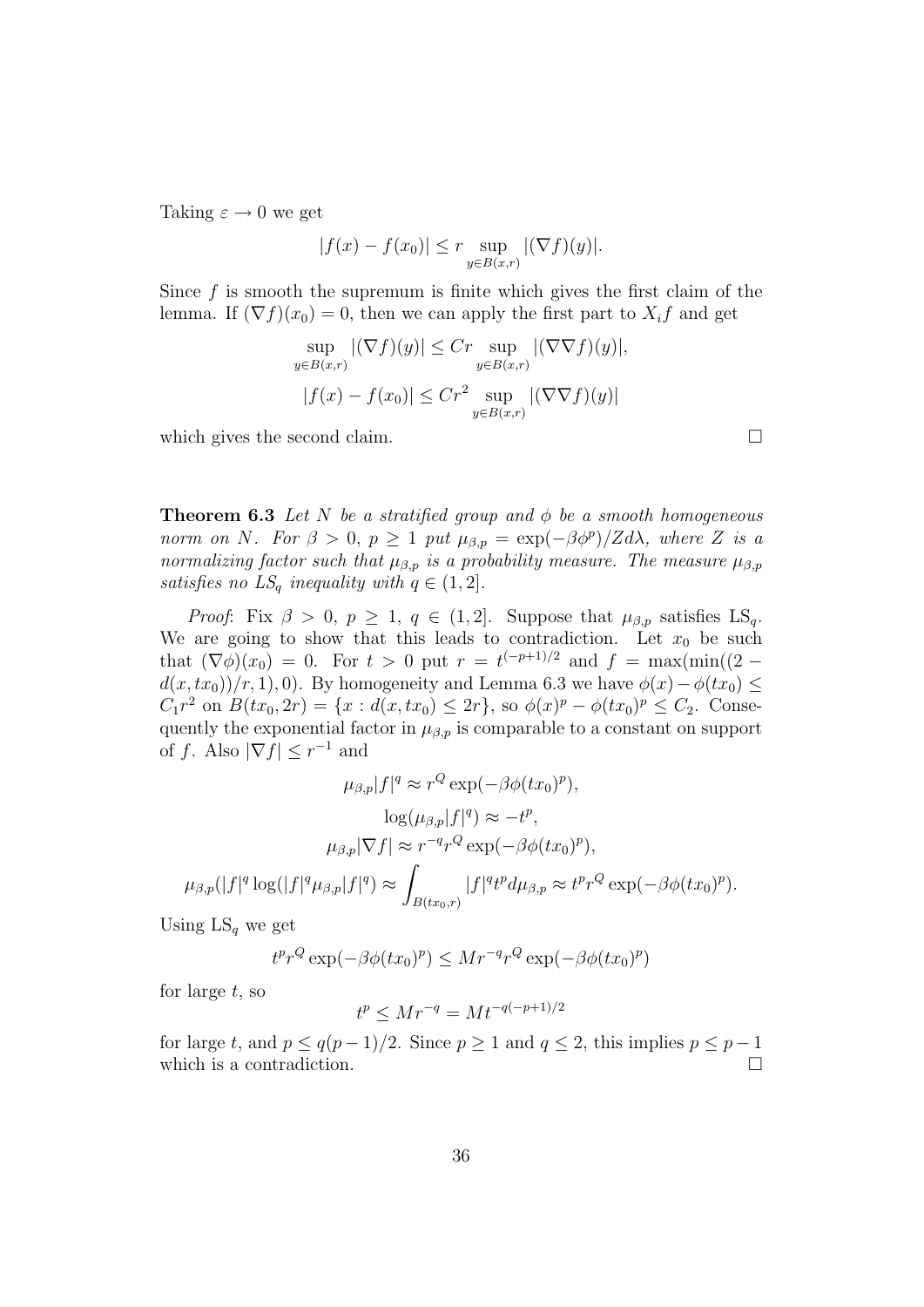## 7 Log Sobolev Inequalities for Heat Kernel on the Heisenberg Group.

The heat kernels bound of the following form

$$
\frac{1}{C|B(e,t^{1/2})|}e^{-\sigma d^2(x)t} \le p(x,t) \le \frac{C}{|B(e,t^{1/2})|}e^{-\frac{1}{\sigma}d^2(x)t}
$$

were well known since a few decades, see e.g. [19], [45] and references therein. While the measures corresponding to the densities on the left and right have nice properties and in particular satisfy Poincaré and Logarithmic Sobolev inequality, this kind of sandwich bound does not imply similar properties for the measure corresponding to the density in the middle. Namely on a stratified groups one can write:

$$
C^{-1}p(x, t/\sigma) \le \frac{1}{|B(e, t^{1/2})|} \exp(-\phi^2(x)/t) \le Cp(x, \sigma t)
$$

where C,  $\sigma \geq 1$  are constants and  $\phi$  is a smooth homogeneous norm. In Theorem 6.3 we proved that the density in the middle does not satisfy Logarithmic Sobolev inequality. We give another example in the Appendix I.

In [32] it was observed that asymptotics from [27] imply the following precise bound (extending [6]) on the heat kernel p (at time  $t = 1$ ) on the three-dimensional Heisenberg group  $H_1$ :

 $\bullet$  (HK)

There exists a constant  $L \in (0,\infty)$  such that for any  $x \equiv (\mathbf{x},z) \in H_1$ 

$$
L^{-1} (1+||\mathbf{x}||d(x))^{-\frac{1}{2}} e^{-\frac{d^2(x)}{4}} \le p(x) \le L (1+||\mathbf{x}||d(x))^{-\frac{1}{2}} e^{-\frac{d^2(x)}{4}}
$$

Let  $d\nu_0 \equiv \rho_0 d\lambda \equiv e^{-\frac{d^2(x)}{4}} d\lambda/Z$  and set  $d\mu = p d\lambda$ .

**Theorem 7.1** There exist constants  $C_1, C_2, D_1, D_2 \in (0, \infty)$  such that

 $\mu\left(f^2d^2\right) \leq C_2\mu|\nabla f|^2 + D_2\mu f^2$ 

and

$$
\mu(|f|d) \le C_1 \mu |\nabla f| + D_1 \mu |f|
$$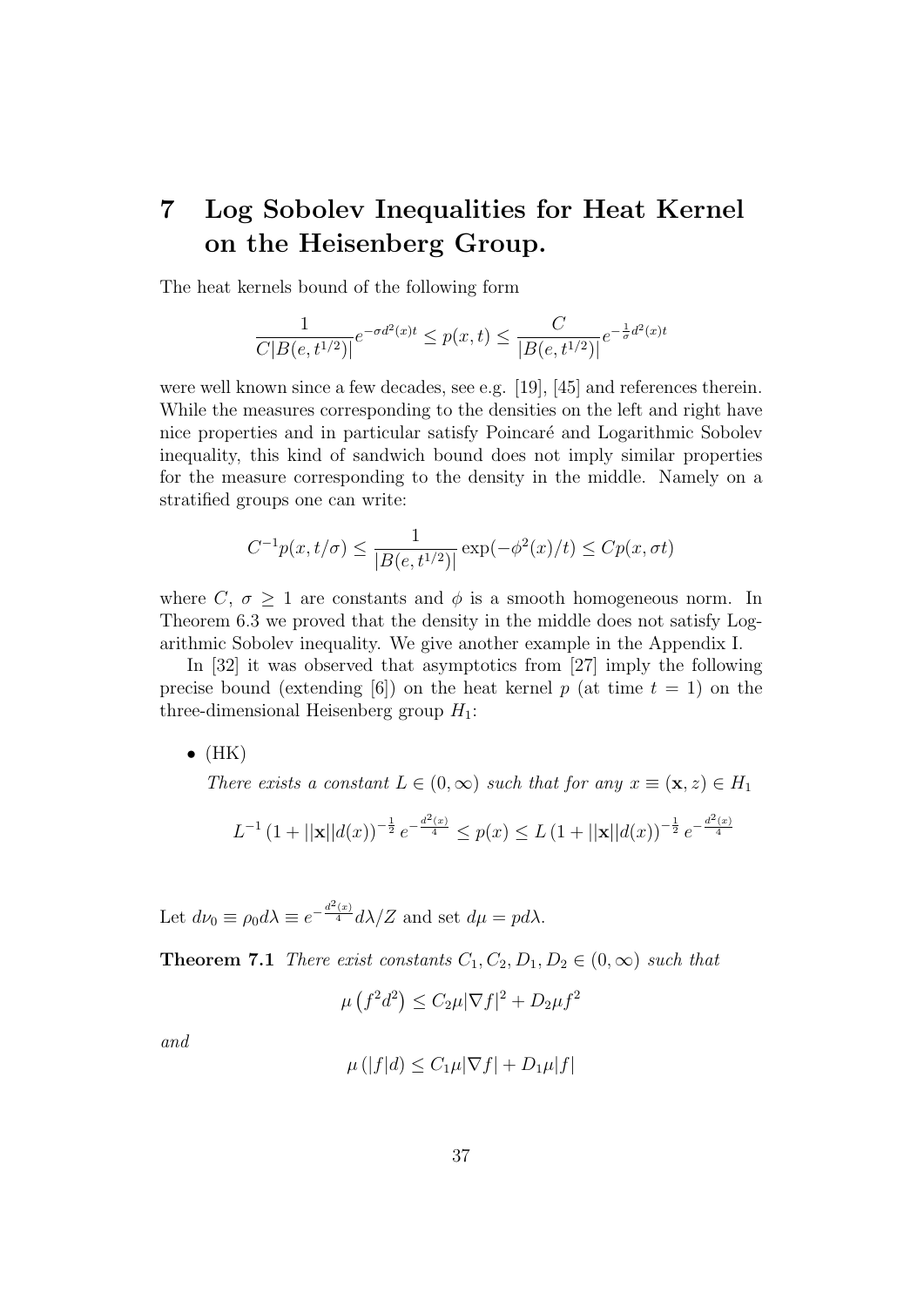*Proof* : Put  $W = \frac{-1}{2}$  $\frac{1}{2} \log(1+\varepsilon||x||d)$  for some  $\varepsilon \in (0,1)$  to be chosen later. We have

$$
|\nabla W|^2 = \varepsilon^2 \frac{|d\nabla||x|| + ||x||\nabla d|^2}{(1 + \varepsilon||x||d)^2}
$$

$$
\leq \varepsilon^2 \frac{d^2 + ||x||^2}{(1 + \varepsilon||x||d)^2} \leq \varepsilon^2 d^2 + 1
$$

so, if  $\varepsilon$  is small enough W satisfies assumptions of Theorem 2.5.

Now we observe that for  $\varepsilon \in (0,1)$ , we have

$$
(1+||x||d)^{-\frac{1}{2}} \le (1+\varepsilon||x||d)^{-\frac{1}{2}} \le \frac{1}{\varepsilon}(1+||x||d)^{-\frac{1}{2}}
$$

This together with (HK) imply we can write  $\mu = \exp(-W - V)\mu_0$  and apply Theorem 2.5 to get the first claim. We get the second claim using Theorem 2.2.  $\Box$ 

By similar arguments as in Section 3 we obtain the following result

**Theorem 7.2** Let  $d\mu \equiv pd\lambda$ . There exist constants  $M \in (0, \infty)$  such that

$$
M\mu(f - \mu f)^2 \le \mu |\nabla f|^2 \tag{73}
$$

We are now ready to prove the Log-Sobolev inequality for the heat kernel measure.

**Theorem 7.3** There exists a constant  $c \in (0,\infty)$  such that on Heisenberg group  $H_n$  we have

$$
\mu\left(f^2 \log \frac{f^2}{\mu f^2}\right) \le c\mu |\nabla f|^2
$$

**Remark:** The case of  $H_1$  is proven in [32]. While our proof uses heat kernel estimates from [32], in [32] large part is devoted to proof of estimate (1) for heat kernel measure on  $H_1$  – using our methods we could give different proof for this part, but instead we work directly with Log-Sobolev inequality.

*Proof*: First consider  $H_1$ . In the proof of Theorem 7.1 we wrote  $\mu$  $e^{-W-V}\mu_0$ . Consider now  $\mu_1 = e^{-W}\mu = e^{-U}d\lambda$ .  $\mu_1$  satisfies Log-Sobolev inequality as a consequence of Theorem 4.1. The result for  $H_1$  follows, since  $\mu$  is equivalent to  $\mu_1$ .

Now, write  $H_n = G/N$ , where  $G = \prod_{i=1}^n H_1, N = \{((0, z_1), \ldots, (0, z_n))\}$ :  $\sum z_i = 0$  and let  $\pi$  be the canonical homomorfizm from G to  $H_n$ . Since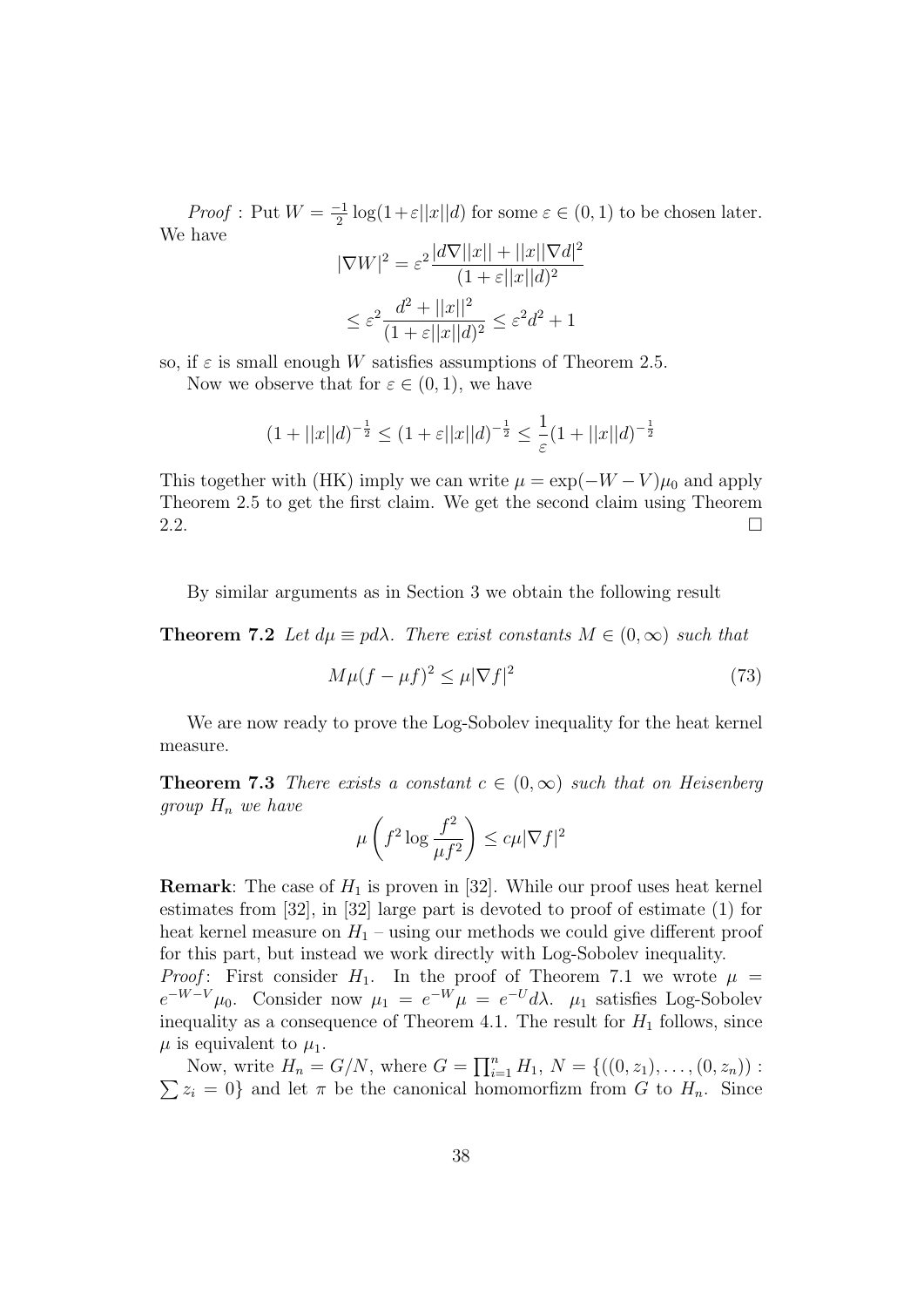heat kernel on  $H_n$  is an image of product of heat kernels on  $G = \prod_{i=1}^n H_1$ , and since Log-Sobolev inequality holds on product, we have

$$
\mu_{H_n}\left(f^2 \log \frac{f^2}{\mu_{H_n}f^2}\right) = \mu_G\left((f \circ \pi)^2 \log \frac{(f \circ \pi)^2}{\mu_G(f \circ \pi)^2}\right)
$$
  

$$
\leq c\mu_G|\nabla (f \circ \pi)|^2 = c\mu_G|(\nabla f) \circ \pi|^2 = c\mu_{H_n}|\nabla f|^2.
$$

## 8 Appendix: Examples of No Spectral Gap.

In case of measures on real line the following necessary and sufficient condition for Poincaré inequality to hold was provided by Muckenhoupt  $[36]$  ([2]) which in the special case of a measure  $d\mu \equiv \rho dx$  can be stated as follows: Given  $q \in [1, \infty)$  and  $\frac{1}{q} + \frac{1}{p}$  $\frac{1}{p}=1$ 

$$
\exists C \in (0, \infty) \quad \mu |f - \mu f|^q \le \mu |f'|^q \iff B_{\pm} \equiv \sup_{r \in \mathbb{R}^{\pm}} B_{\pm}(r) \tag{74}
$$

where

$$
B_{\pm}(r) \equiv (\mu([r, \pm \infty)))^{\frac{1}{q}} \cdot \left(\int_{[0, \pm r]} \rho^{-\frac{p}{q}}\right)^{\frac{1}{p}} < \infty
$$

Consider  $\rho \equiv e^{-U} dx/Z$  with  $U \equiv \beta |x|^p (1 + \varepsilon \cos x)$ , defined  $\varepsilon \in (0,1)$  and some  $\beta \in (0,\infty)$ . Then, with  $r = 2n\pi + \frac{\pi}{2}$  $\frac{\pi}{2}$ , we have

$$
B_{+}(r) > \left(\int_{2n\pi+\frac{4}{3}\pi}^{2n\pi+\frac{8}{3}\pi} e^{-\beta|x|^{p}(1-\frac{\varepsilon}{2})} dx\right)^{\frac{1}{q}} \cdot \left(\int_{2n\pi-\frac{2}{3}\pi}^{2n\pi+\frac{2}{3}\pi} e^{+\frac{p}{q}\beta|x|^{p}(1+\frac{\varepsilon}{2})} dx\right)^{\frac{1}{p}}
$$
  
\n
$$
> e^{-\beta\frac{1}{q}|2n\pi+\frac{8}{3}\pi|^{p}(1-\frac{\varepsilon}{2})} \left(\frac{4}{3}\pi\right)^{\frac{1}{q}} \cdot e^{+\frac{1}{q}\beta|2n\pi-\frac{2}{3}\pi|^{p}(1+\frac{\varepsilon}{2})} \left(\frac{4}{3}\pi\right)^{\frac{1}{p}}
$$
  
\n
$$
= \frac{4}{3}\pi \exp\left\{\frac{\beta(2n\pi)^{p}}{q}\left[|1-\frac{1}{3n}|^{p}(1+\frac{\varepsilon}{2})-|1+\frac{4}{3n}|^{p}(1-\frac{\varepsilon}{2})\right]\right\}
$$
  
\n
$$
\sim \frac{4}{3}\pi \exp\left\{\frac{\beta(2n\pi)^{p}}{q}(\varepsilon+o(\frac{1}{n}))\right\} \to \infty \qquad as \qquad n \to \infty
$$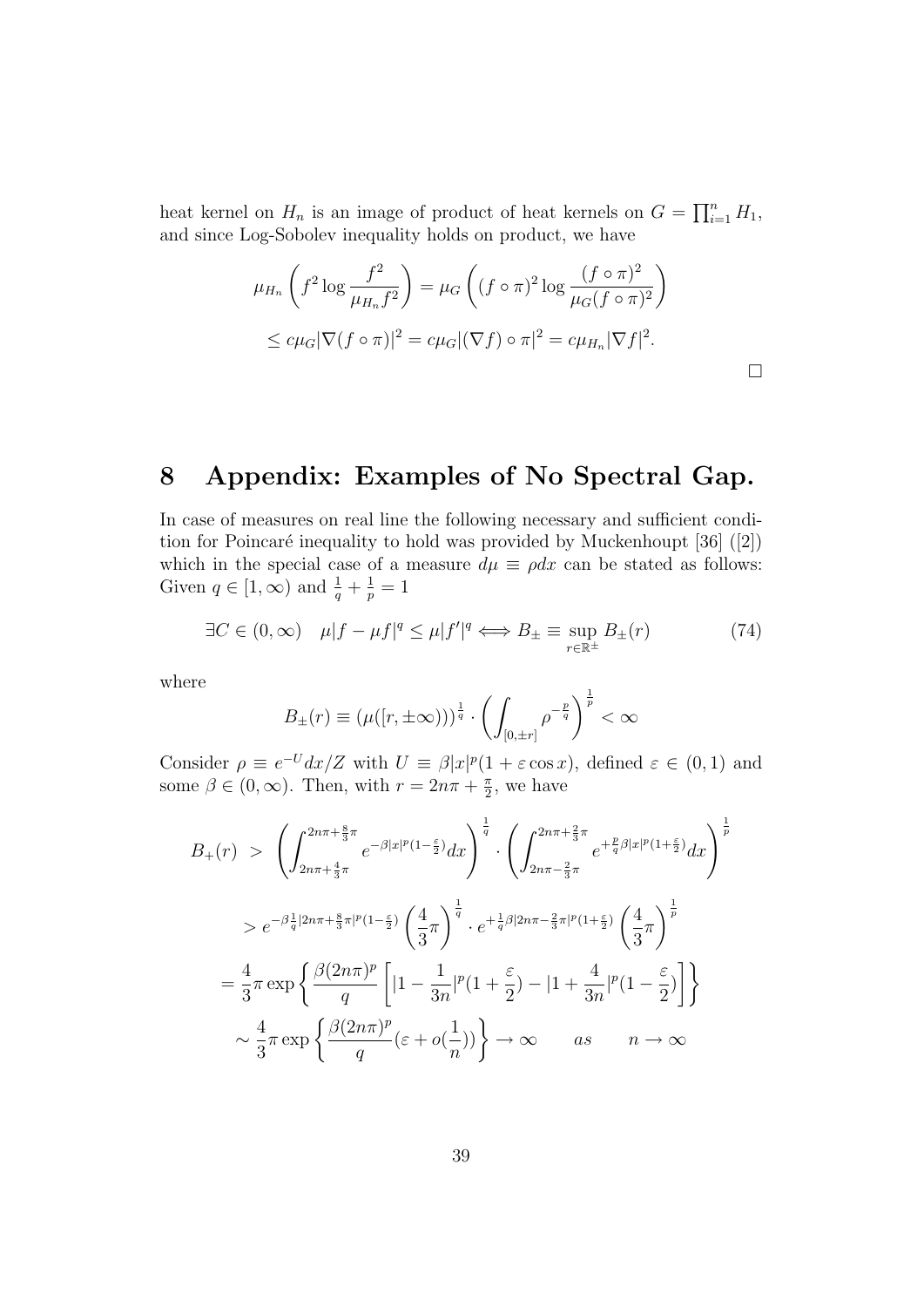Alternatively one can study lower bound asymptotic for  $B_{\pm}$  thinking of  $U =$  $V + \delta V$  as a perturbation of  $V \equiv \beta |x|^p$  as follows. We notice that by Jensen inequality

$$
B_{+}(r,U) \geq B_{+}(r,V) \exp \left\{-\frac{1}{q}\beta \frac{\int_{r}^{\infty} \delta V e^{-V} dx}{\int_{r}^{\infty} e^{-V} dx} + \frac{p}{q}\beta \varepsilon \frac{\int_{0}^{r} \delta V e^{+V} dx}{\int_{0}^{r} e^{+V} dx}\right\}
$$

Hence one can use a procedure based essentially on integration by parts to study the integrals in the exponential. For example in case  $p = 2$  one gets the following an asymptotic lower bound

$$
B_{+}(r,U) \geq B_{+}(r,V) \exp\{-\beta \varepsilon r \cos r + O(1)\}
$$

We summarise our considerations in the above as follows

**Proposition 8.1** Suppose  $p \geq 1$ . In any neighbourhood

$$
\frac{1}{C}e^{-(1+\delta)\beta|x|^p}\leq \rho\leq Ce^{-\frac{1}{1+\delta}\beta|x|^p}
$$

with arbitrary  $\delta \in (0,1)$  and some  $C \in (1,\infty)$ , of a measure  $d\mu_0 \equiv \frac{e^{-\beta|x|^p}}{Z}$ Z satisfying the Poincaré inequality there is a measure  $d\mu \equiv \rho dx$  for which this inequality fails.

The example provided above illustrates similar phenomenon for other coercive inequalities.

### References

- [1] Aida S. and Stroock D.W., Moment Estimates Derived From Poincaré and Logarithmic Sobolev Inequalities, Math. Res. Lett. 1 (1994), 75–86.
- [2] Ané C. ; Blachère S. ; Chafai D. ; Fougères P. ; Gentil I. ; Malrieu F.; Roberto C. and Scheffer G., Sur les inégalités de Sobolev logarithmiques., vol. 10 Panoramas et Synthèses. S.M.F., Paris, 2000.
- [3] Antonjuk A.Val.; Antonjuk A.Vict., Weighted Spectral Gap and Logarithmic Sobolev Inequalities and their Applications, Acad. Sci. of Ukraine, Preprint93.33, Kiev 1993.
- [4] Bakry D., L'hypercontractivité et son utilisation en théorie des semigroupes, in Lectures on probability theory. École d'été de probabilités de St-Flour 1992, volume 1581 of Lecture Notes in Math., pages 1–114. Springer, Berlin, 1994.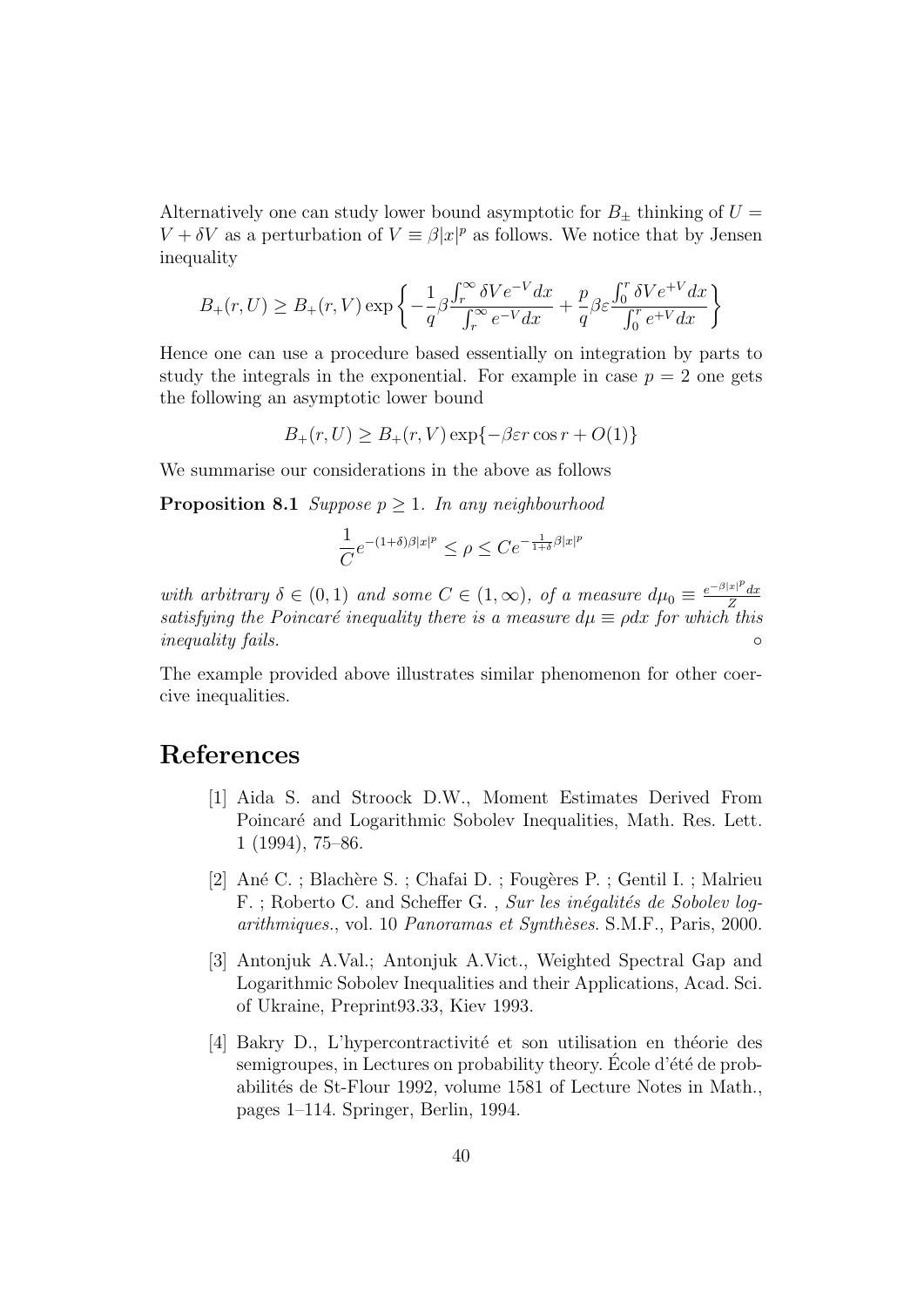- [5] Barthe F.; Cattiaux P. and Roberto C. , Interpolated inequalities between exponential and Gaussian, Orlicz hypercontractivity and isoperimetry, 22 (2006), 993–1067.
- [6] Beals R.; Gaveau B.; Greiner P.C., Hamiltonian-Jacobi Theory and Heat Kernel On Heisenberg Groups, J. Math. Pures Appl. 79 (2000), 633–689.
- [7] Bobkov, S. G.; Götze, F., Exponential integrability and transportation cost related to logarithmic Sobolev inequalities, J. Funct. Anal. 163 (1999), 1–28.
- [8] Bobkov S.; Ledoux M., From Brunn-Minkowski to Brascamp-Lieb and to logarithmic Sobolev inequalities, Geom. Funct. Anal. 10 (2000), 1028–1052.
- [9] Bobkov S.; Ledoux M., Weighted Poincaré-Type Inequalities For Cauchy and Other Convex Measures. Preprint 2008.
- [10] Bobkov S.; Zegarliński B., Entropy bounds and isoperimetry, Mem. Amer. Math. Soc. 176 (2005), no. 829, x+69 pp.
- [11] Chow B.; Peng Lu; and Lei Ni, Hamilton's Ricci Flow (Graduate Studies in Mathematics) AMS 2006
- [12] Bodineau Th.; Helffer B., On Log-Sobolev inequalities for unbounded spin systems, J. Funct. Anal. 166 (1999), 168–178.
- [13] Brascamp H.J.; Lieb E., On extensions of the Brunn-Minkowski and Prékopa-Leindler Theorems, including inequalities for Logconcave functions, and with an application to diffusion equation, Journal of Functional Analysis 22 (1976), 366–389.
- [14] Caratheodory C., Untersuchungen über die Grundlagen der Thermodynamik. (German) Math. Ann. 67 (1909), 355–386.
- [15] Carlen E. A.; Stroock D. W., An application of the Bakry-Émery criterion to infinite dimensional diffusions, in Séminaire de probabilités de Strasbourg, 20 (1986), 341–348.
- [16] Chow Wei-Liang, Über Systeme von linearen partiellen Differentialgleichungen erster Ordnung, Math. Ann. 117 (1939), 98–105.
- [17] Driver B.K.; Melcher T., Hypoelliptic heat kernel inequalities on the Heisenberg group, J. Funct. Anal. 221 (2005), 340–365.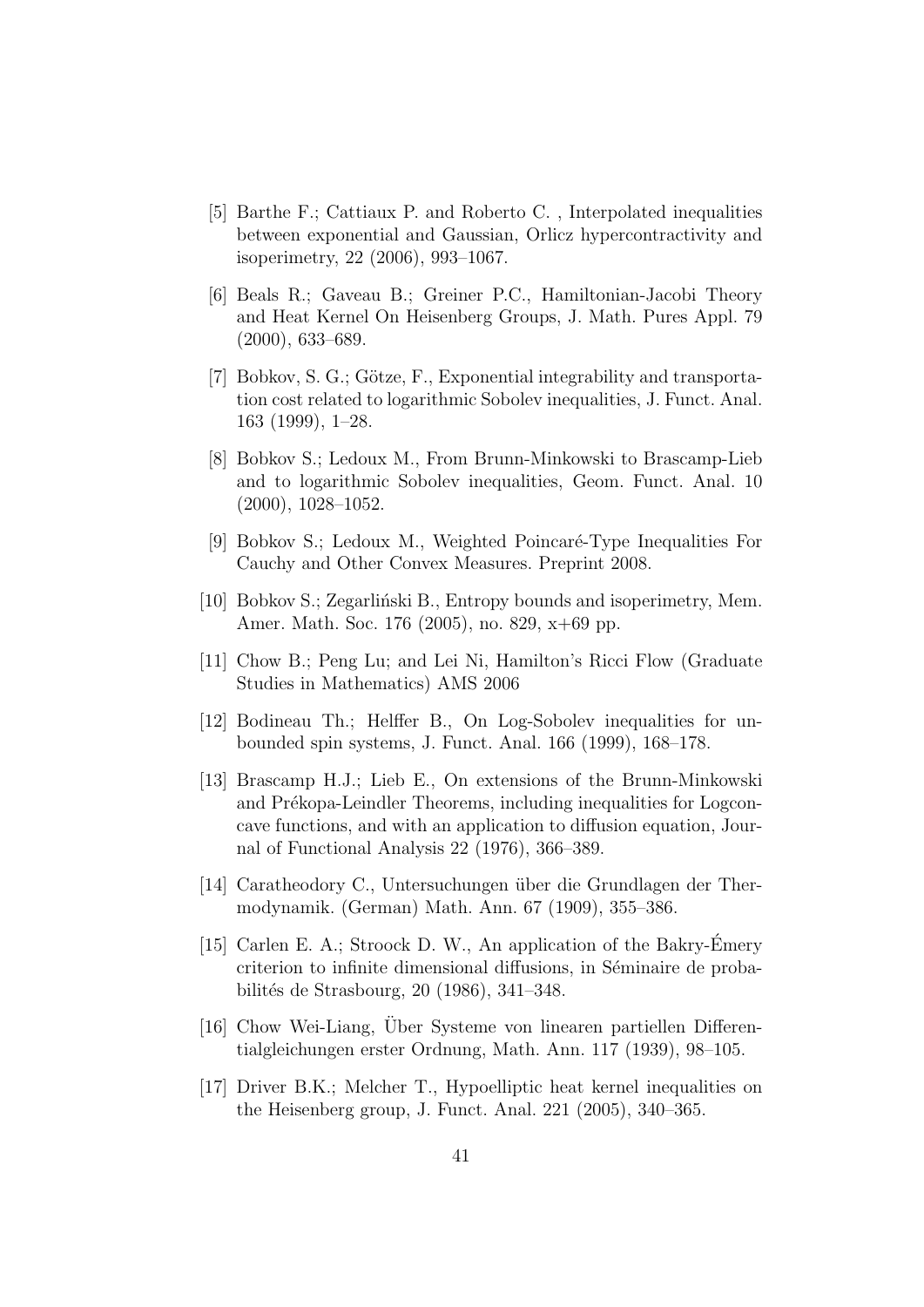- [18] Gentil I.; Roberto, C., Spectral gaps for spin systems: some nonconvex phase examples, J. Func. Analysis, 180 (2001), 66–84.
- [19] Davies E. B., Heat kernels and spectral theory, Cambridge University Press (1989).
- [20] Davies E.B.; Gross L.; Simon B., Hypercontractivity: a bibliographic review. Ideas and methods in quantum and statistical physics (Oslo, 1988), 370–389, Cambridge Univ. Press, Cambridge, 1992.
- [21] Franchi B.; Hajłasz P.; Koskela P., Definitions of Sobolev Classes on Metric Spaces, Ann. Inst Fourier 49 (1999), 1903–1924.
- [22] Guionnet A.; Zegarliński B., Lectures on logarithmic Sobolev inequalities. Séminaire de Probabilités, XXXVI, 1–134, Lecture Notes in Math., 1801, Springer, Berlin, 2003.
- [23] Hajłasz P.; Koskela P., Sobolev Met Poincaré, Memoirs A.M.S. 145 (2000)
- [24] Hebey E., Sobolev spaces on Riemannian manifolds. Lecture Notes in Mathematics, 1635. Springer-Verlag, Berlin, 1996.
- [25] Heinonen, J., Lectures on Analysis on Metric Spaces, Springer 2001.
- [26] Hörmander L., *Hypoelliptic second order differential equations*, Acta. Math. 119 (1967), 147–171.
- [27] Hueber H.; Müller D., Asymptotics for some Green kernels on the Heisenberg Group, Math. Ann. 283 (1989), 97–119.
- [28] Jerison D.; Sánchez-Calle A., Subelliptic, second order differential operators. Complex analysis, III (College Park, Md., 1985–86), 46– 77, Lecture Notes in Math., 1277, Springer, Berlin, 1987.
- [29] Kaplan A., Fundamental solutions for a class of hypoelliptic PDE generated by composition of quadratic forms, Trans. Amer. Math. Soc. 258 (1980), 147–153.
- [30] Kasue A., A Laplacian comparison theorem and function theoretic properties of a complete Riemannian manifold, Japan J. Math. 8(1982), 309–341.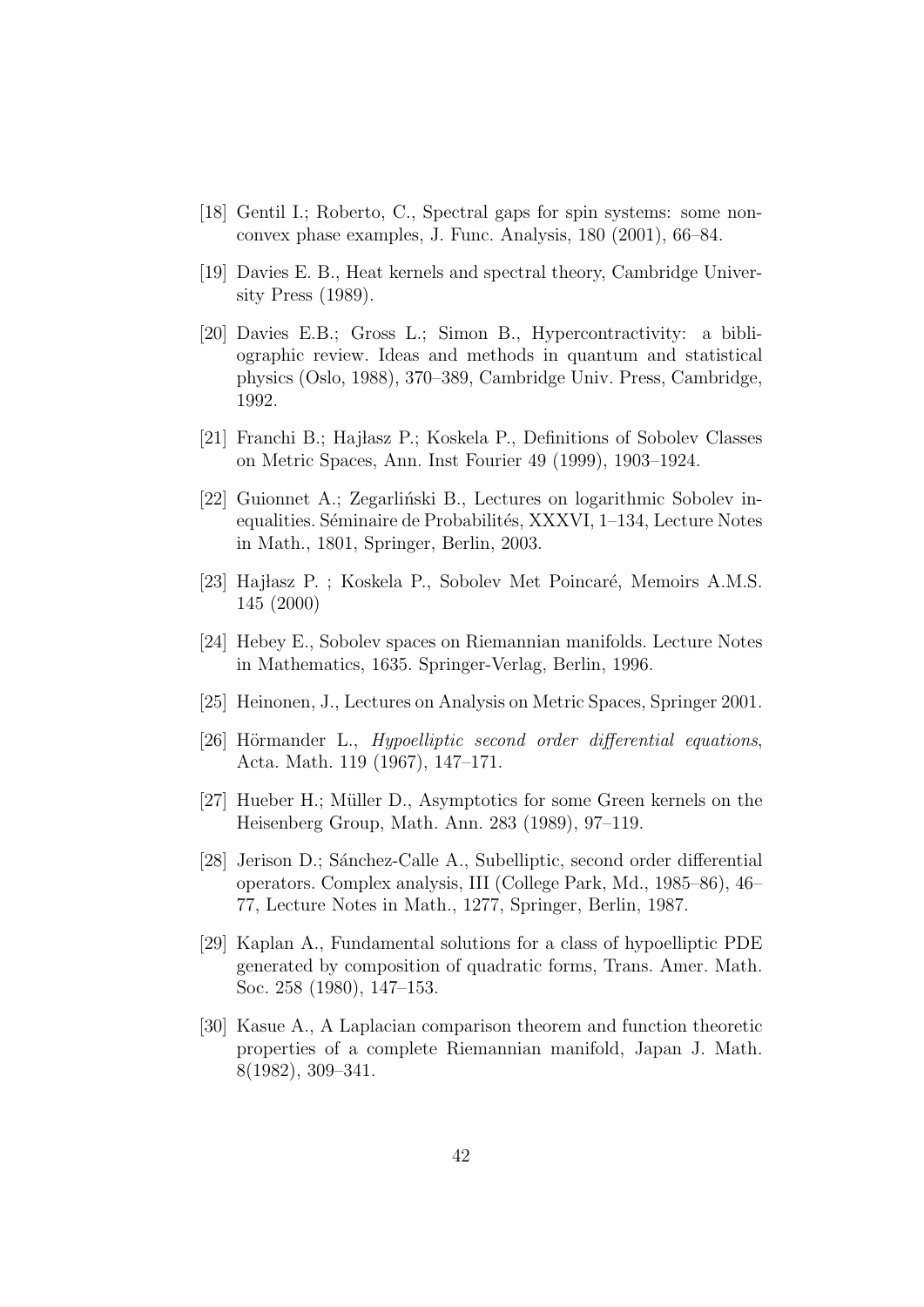- [31] Lataka R.; Oleszkiewicz K., Between Sobolev and Poincaré, Lecture Notes in Math.Vol.1745 (2000), 147–168.
- [32] Li H.-Q., Estimation optimale du gradient du semi-groupe de la chaleur sur le groupe de Heisenberg, J. Funct. Analysis 236 (2006), 369–394.
- [33] Lugiewicz P.; Zegarliński B., Coercive Inequalities for Hörmander Type Generators in Infinite Dimensions, J. Funct. Anal. 247 (2007), 438–476.
- [34] Mazya V., Sobolev Spaces, Springer, 1985.
- [35] Monti R., Some properties of Carnot-Carath´eodory balls in the Heisenberg group. Rend. Mat. Acc. Lincei 11 (2000), 155–167.
- [36] Muckenhoupt B., Hardy's inequality with weights, Studia Mathematica 44 (1972) 31-32, collection of articles honoring the complition by Antoni Zygmunt of 50 years of scientific activity.
- [37] Qing Ding, A new Laplacian comparison theorem and the estimate of eigenvalues, Chinese Ann. Math. Ser. B 15(1994), 35–42.
- [38] Rosen J., Sobolev inequalities for weight spaces and supercontractivity, Trans. Amer. Math. Soc. 222 (1976), 367–376.
- [39] Rothschild L. Preiss; Stein E. M., Hypoelliptic differential operators and nilpotent groups, Acta Math. 137 (1976), 247–320.
- [40] Saloff-Coste, L., Aspects of Sobolev-type inequalities, LMS Lecture Note Series, 289. Cambridge Univ. Press, 2002.
- [41] Simon B., Schrödinger semigroups, Bulletin (New Series) AMS Vol. 7 (1982) Number 3.
- [42] Stroock D. W., Zegarlinski B., The logarithmic Sobolev inequality for continuous spin systems on a lattice, J. Func. Anal. 104, 1992, 299–326.
- [43] Stroock D. W., Zegarlinski B., The equivalence of the logarithmic Sobolev inequality and the Dobrushin-Shlosman mixing condition, Comm. Math. Phys. 144 (1992), no. 2, 303–323.
- [44] Roberto, C.; Zegarliński, B., Orlicz-Sobolev inequalities for sub-Gaussian measures and ergodicity of Markov semi-groups, J. Func. Anal. 243. (2006) 28–66.